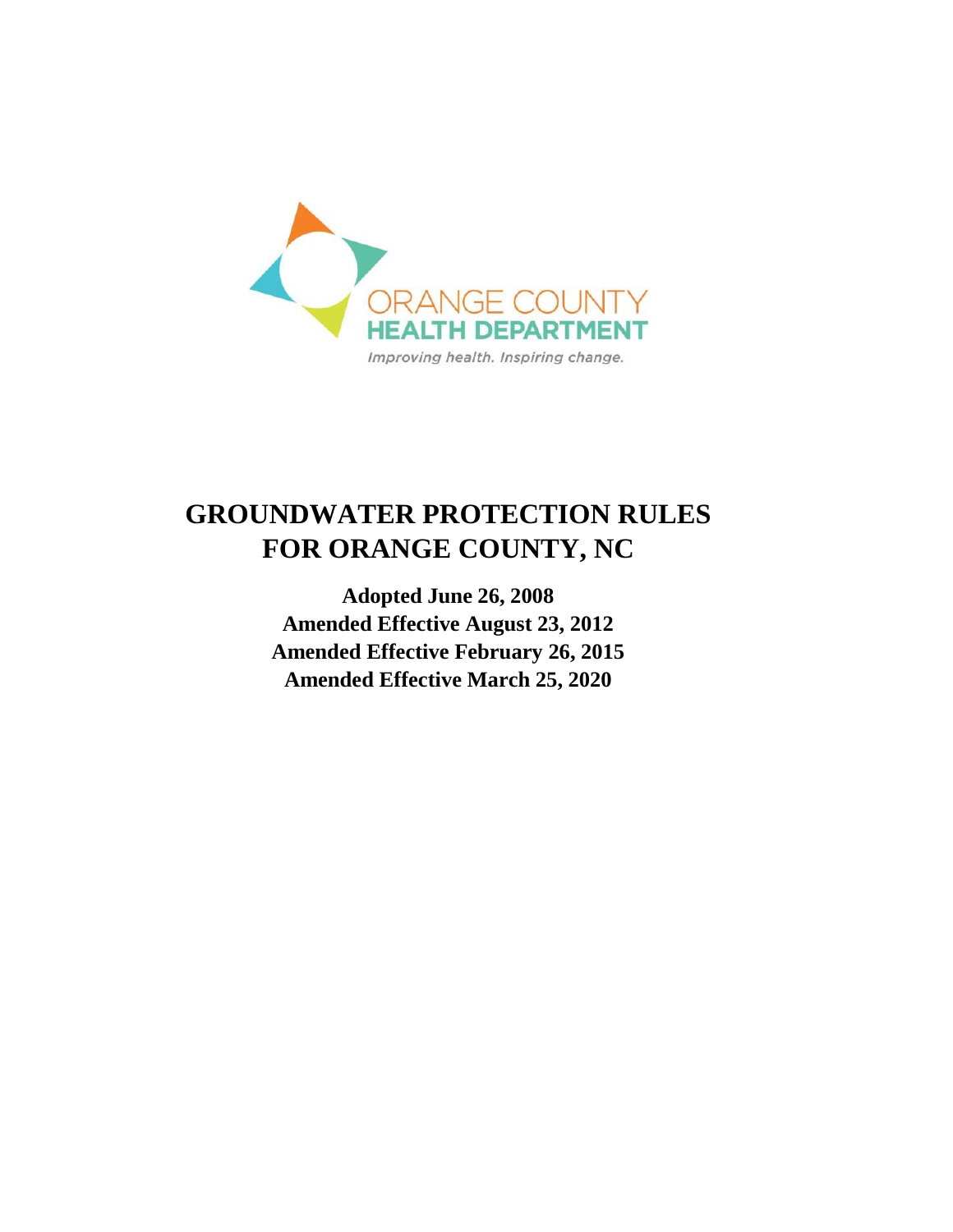#### **TABLE OF CONTENTS SECTION I**

| <b>DECITORI</b><br>PERMITTING AND INSPECTION OF WELLS      | 3  |
|------------------------------------------------------------|----|
| SCOPE, PURPOSE, AND GENERAL PROVISIONS                     | 3  |
| <b>DEFINITIONS</b>                                         | 5  |
| APPLICATION FOR WELL CONSTRUCTION PERMIT                   | 12 |
| <b>PERMITTING</b>                                          | 13 |
| <b>GROUT INSPECTION</b>                                    | 15 |
| WELL COMPLETION AND CERTIFICATION                          | 15 |
| <b>WELL DATA AND RECORDS</b>                               | 16 |
| WELL ABANDONMENT AND CERTIFICATION                         | 17 |
| <b>SECTION II</b>                                          |    |
| STANDARDS OF CONSTRUCTION FOR WATER SUPPLY WELLS           | 18 |
| <b>LOCATION</b>                                            | 18 |
| <b>SOURCE OF WATER</b>                                     | 19 |
| <b>DRILLING FLUIDS</b>                                     | 20 |
| <b>CASING</b>                                              | 20 |
| <b>ALLOWABLE GROUTS</b>                                    | 23 |
| <b>GROUT EMPLACEMENT</b>                                   | 24 |
| <b>WELL SCREENS</b>                                        | 26 |
| <b>GRAVEL/SAND PACKEDWELLS</b>                             | 26 |
| <b>WELL DEVELOPMENT</b>                                    | 26 |
| <b>WELLHEAD COMPLETION</b>                                 | 26 |
| WELL CONTRACTOR IDENTIFICATION PLATE                       | 27 |
| PUMP INSTALLER INFORMATION PLATE                           | 28 |
| <b>ARTESIAN WELLS</b>                                      | 29 |
| PITLESS ADAPTERS                                           | 29 |
| PUMPS AND PUMPING EQUIPMENT                                | 29 |
| <b>WELL TESTS FOR YEILD</b>                                | 30 |
| <b>DISINFECTION OF WATER SUPPLY</b>                        | 31 |
| <b>SECTION III</b>                                         |    |
| STANDARDS OF CONSTRUCTION: NON-DRINKING WATER SUPPLY WELLS | 33 |
| NON-DOMESTIC WATER SUPPLY WELLS                            | 33 |
| <b>MONITORING WELLS</b>                                    | 33 |
| <b>GEOTHERMAL WELLS</b>                                    | 35 |
| <b>SECTION IV</b>                                          |    |
| MAINTENANCE, REPAIR, AND ABANDONMENT OF WELLS              | 38 |
| WELL MAINTENANCE AND REPAIR                                | 38 |
| <b>ABANDONMENT OF WELLS</b>                                | 39 |
| DATA AND RECORDS REQUIRED                                  | 41 |
| <b>SECTION V</b>                                           |    |
| WELL WATER SUPPLIES FOR RENTAL PROPERTIES                  | 43 |
| <b>SECTION VI</b>                                          |    |
| <b>SHARED-USE WELLS</b>                                    | 44 |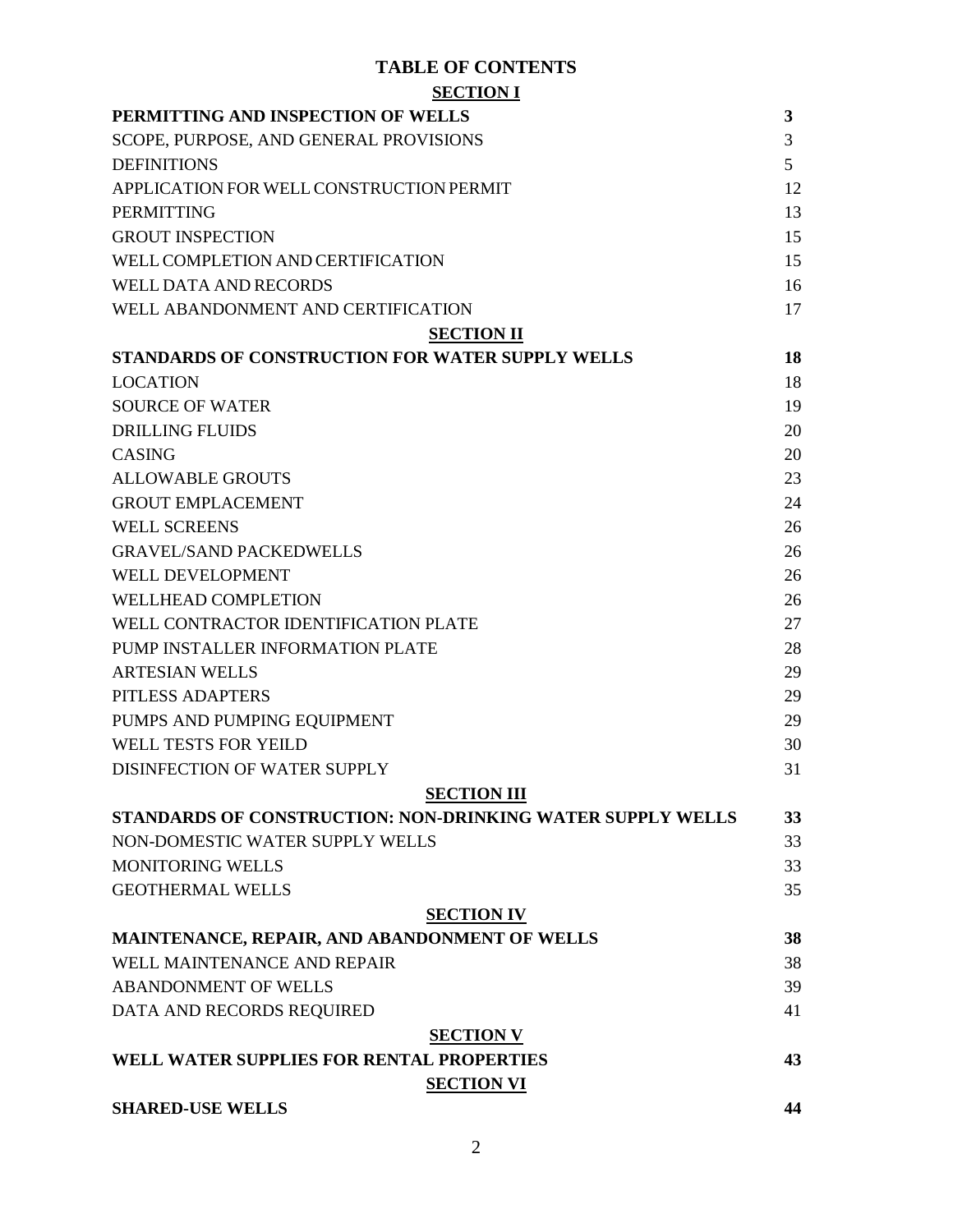## **SECTION I - PERMITTING AND INSPECTION OF WELLS**

#### **A. SCOPE, PURPOSE, AND GENERAL PROVISIONS**

- 1. **AUTHORIZATION -** The North Carolina Environmental Management Commission is required, under the provisions of Chapter 87, Article 7, Section 87, General Statutes of North Carolina (short title: North Carolina Well Construction Act) to adopt appropriate Rules governing the location, construction, repair, and abandonment of wells, and the installation and repair of pumps and pumping equipment. The Orange County Board of Health is authorized under the provisions of Chapter 130A-39 of the General Statutes of North Carolina to adopt more stringent Rules in areas regulated by the Commission for Public Health or the Environmental Management Commission where, in the opinion of the Orange County Board of Health, a more stringent rule is required to protect the public health. Furthermore, the Orange County Board of Health is authorized in Chapter 87, Article 7 to adopt by reference Rules adopted by the Environmental Management Commission and the Commission for Public Health and may adopt more stringent Rules when necessary to protect public health.
- 2. **PURPOSE -** The purpose of the Rules of this Section is to set out standards for permitting, construction, and inspection of private drinking water wells as defined in G.S. 87-85 by Orange County Health Departments pursuant to G.S. 87-97. In addition, standards are established for wells other than private drinking water wells. The groundwater of Orange County serves a large portion of its citizens and continued growth in rural areas will increase these numbers. Consistent with the authorization and the responsibility to protect and promote public health, the Orange County Board of Health intends to ensure that the groundwater of Orange County are developed and used in a manner, which does not jeopardize its citizens or its natural resources.
	- a. Consistent with the duty to safeguard the public welfare, safety, health, and to protect and beneficially develop the groundwater resources of the county, it is declared to be the policy of the Orange County Board of Health to require that the location, construction, repair and abandonment of wells, and the installation of pumps and pumping equipment conform to such reasonable standards and requirements as may be necessary to protect the public welfare, safety, health, and ground water resources.
	- b. It is the finding of the Orange County Board of Health that the entire geographical area of the county is vulnerable to groundwater pollution from improperly located, constructed, operated, altered, or abandoned wells. Therefore, in order to ensure reasonable protection of the groundwater resources, permits shall be required for all well construction activities included in these Rules and inspections by the OCHD must be conducted prior to placing a new or repaired well into use.
	- c. The Rules of 15A NCAC 02C .0100 apply to private drinking water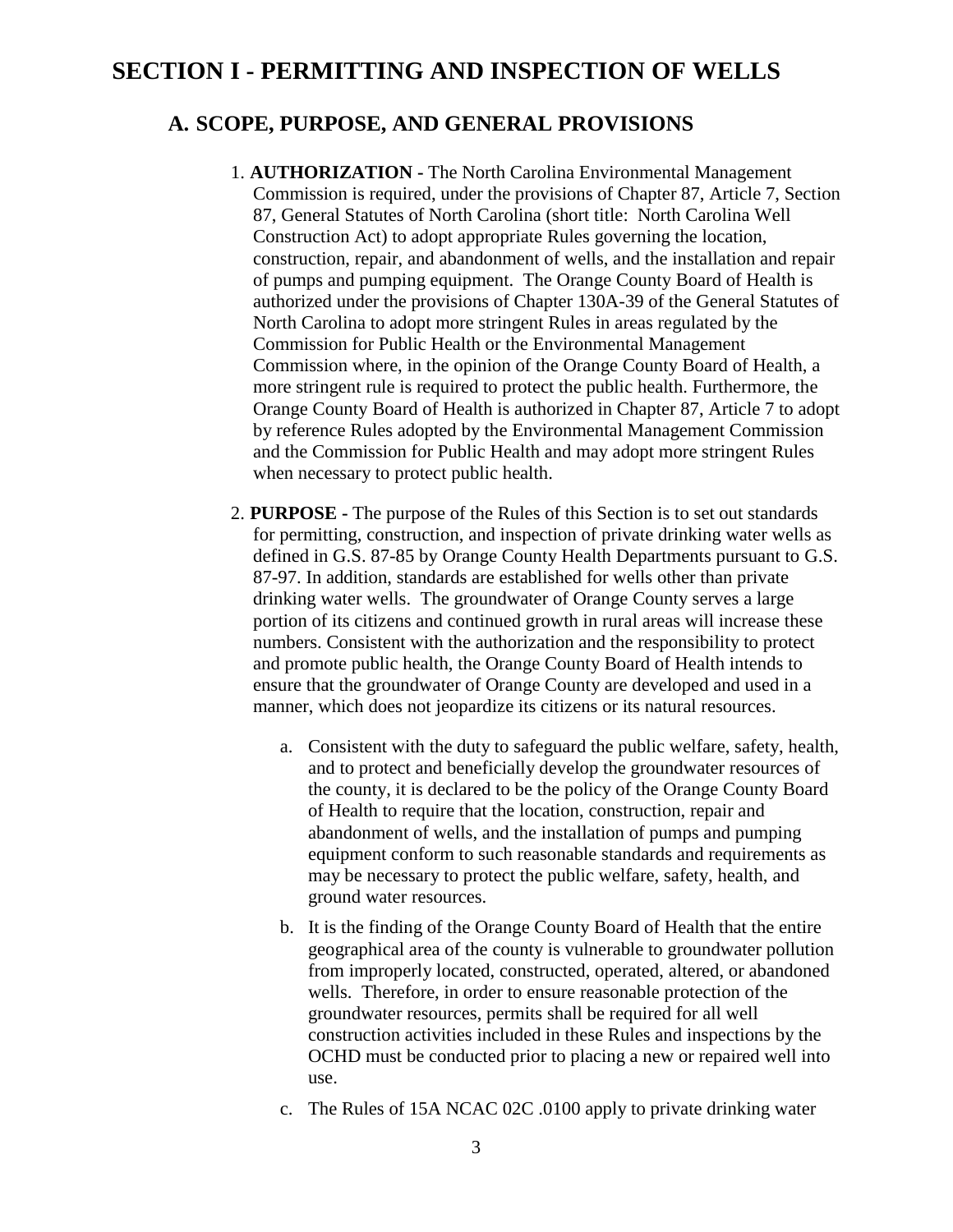wells, as well as the following:

**(1)** Potential sources of groundwater contamination shall not be located closer to the well than the separation distances specified in 15A NCAC 02C .0107(a) (2) or .0107(a) (3), as applicable;

**(2)** In addition to the provisions in 15A NCAC 02C .0109, the builder, well contractor, pump installer, or homeowner, as applicable, shall provide assistance when necessary to gain access for inspection of the well, pumps, and pumping equipment; and

**(3)** In addition to the requirements of 15A NCAC 02C .0113, any well that acts as a source or channel of contamination shall be repaired or permanently abandoned within 30 days of receipt of notice from the Orange County Health Department.

- 3. **APPLICABILITY -** These Rules shall apply to well permits issued after July 1, 2008. Wells constructed pursuant to permits issued prior to July 1, 2008, shall be subject to these construction standards however the requirement for sampling in NCGS 15A NCAC 18.3800 shall not apply to those wells. These Rules shall not apply to properly operating existing wells that are in use on the effective date of these Rules unless otherwise specified by these Rules.
- 4. **COMPLIANCE WITH OTHER LAWS AND REGULATIONS -** The provisions of any Federal, State, or municipal law or regulation establishing standards affording greater protection to the public welfare, safety, health and the groundwater resources shall prevail within the jurisdiction of such agency or municipality over standards established by these Rules. These Rules shall not release any person, firm, or corporation from any responsibility as required in 15A NCAC 02C .0100, .0200, and .0300 (Well Construction Standards) and 15A NCAC 18C (Public Water Supplies).
- 5. **APPEALS -** Appeals concerning permit decisions or actions by Rules by the Orange County Health Department to enforce the rules of this Section, shall be conducted according to the procedures established in G.S. 150B, the Administrative Procedure Act and GS130A-24. Appeals concerning the enforcement of Rules adopted by the Orange County Board of Health and concerning the imposition of administrative penalties by the Orange County Health Director shall be conducted in accordance with the Law.
	- a. The aggrieved person shall give written notice of appeal to the Orange County Health Director within 30 days of the challenged action. The notice shall contain the name and address of the aggrieved person, a description of the challenged action and a statement of the reasons why the challenged action is incorrect. Upon filing of the notice, the Orange County Health Director shall, within five working days, transmit to the Orange County Board of Health the notice of appeal and the papers and materials upon which the challenged action was taken.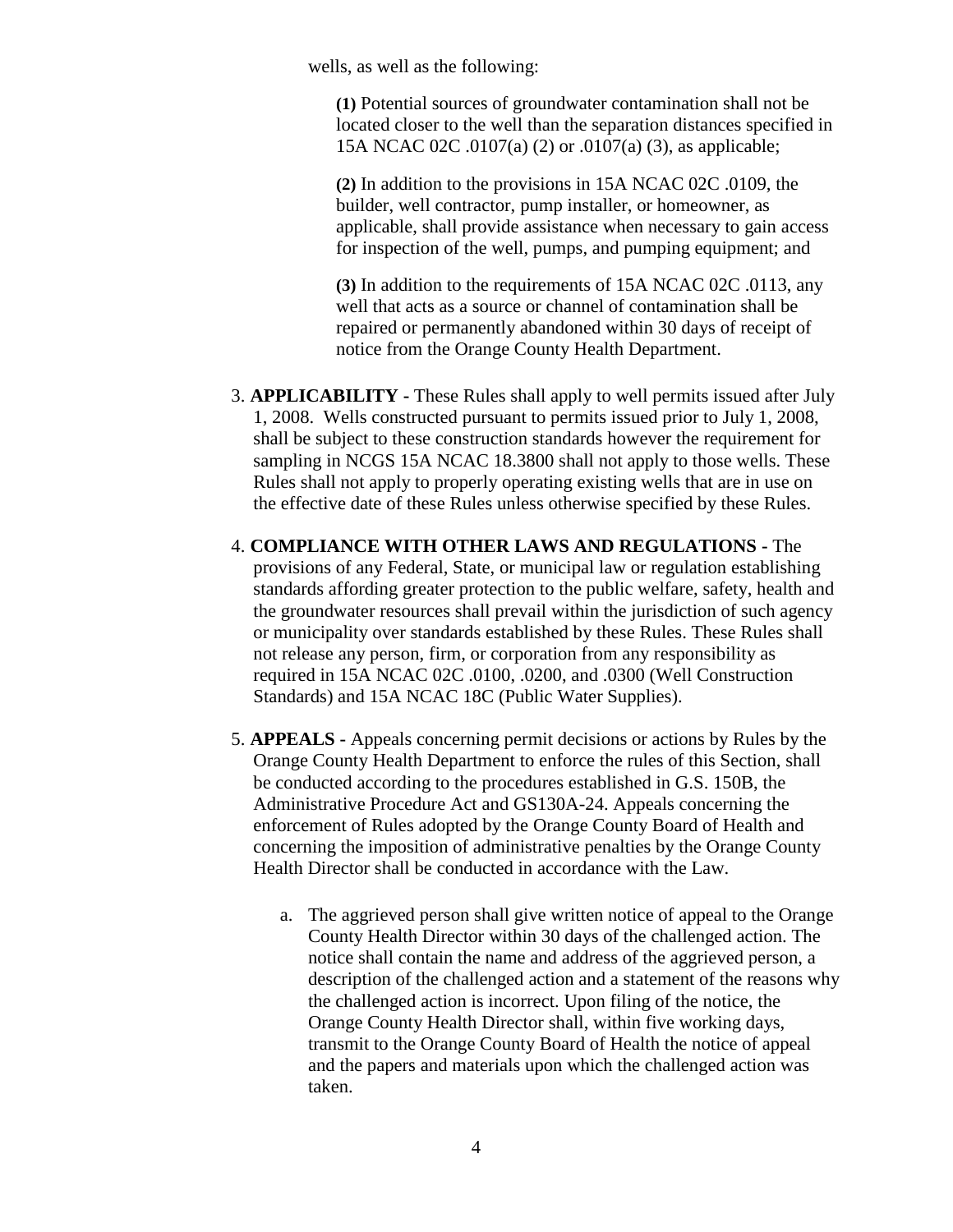- b. The Orange County Board of Health shall hold a hearing within 15 days of the receipt of the notice of appeal. The Board shall give the person no less than 10 days' notice of the date, time and place of the hearing. On appeal, the Board shall have authority to affirm, modify or reverse the challenged action. The Orange County Board of Health shall issue a written decision based on the evidence presented at the hearing. The decision shall contain a concise statement of the reasons for the decision
- c. A person who wishes to contest a decision of the Orange County Board of Health under subsection (a) of this section shall have a right of appeal to the District Court of Orange County having jurisdiction within 30 days after the date of the decision by the Board. The scope of review in District Court shall be the same as in G.S. 150B-51.

Nothing in this Section shall preclude an aggrieved person from seeking remedy prior to an appeal. Aggrieved persons are strongly encouraged to request a supervisory review prior to filing an appeal. When a supervisory review is requested: The aggrieved person shall give written notice of a request for review to the Environmental Health Director within thirty days of the challenged action. The notice shall contain the name and address of the aggrieved person, a description of the challenged action and a statement of the reasons why the challenged action is incorrect. The Environmental Health Director may affirm, modify or reverse the original action. The Environmental Health Director shall issue a written decision based on evidence found during the review. The decision shall contain a concise statement of the reasons for this decision.

6. **PENALTIES -** Pursuant to North Carolina General Statute 130A- 25(a), any person who violates a provision of the Rules adopted by the Orange County Board of Health shall be guilty of a misdemeanor. Pursuant to North Carolina General Statute 130A-18, the Orange County Health Director may institute an action for injunctive relief, irrespective of all other remedies at law, in the superior court of the county where the violation occurred or where a defendant resides.

7. **JURISDICTION -** These Rules shall apply to all of Orange County and to all municipalities within Orange County.

8. **EFFECTIVE DATE -** These Rules shall become effective March 25, 2020 upon adoption by the Orange County Board of Health.

*History Note: Substitute for NCAC 02C .0301 Eff. July 1, 2008. Amended Eff. February26, 2015; March 25, 2020*

#### **B. DEFINITIONS**

The definitions in G.S. 87-85 AND 15NCAC 02C .0102 apply throughout this Section. In addition, the following definitions apply throughout this Section: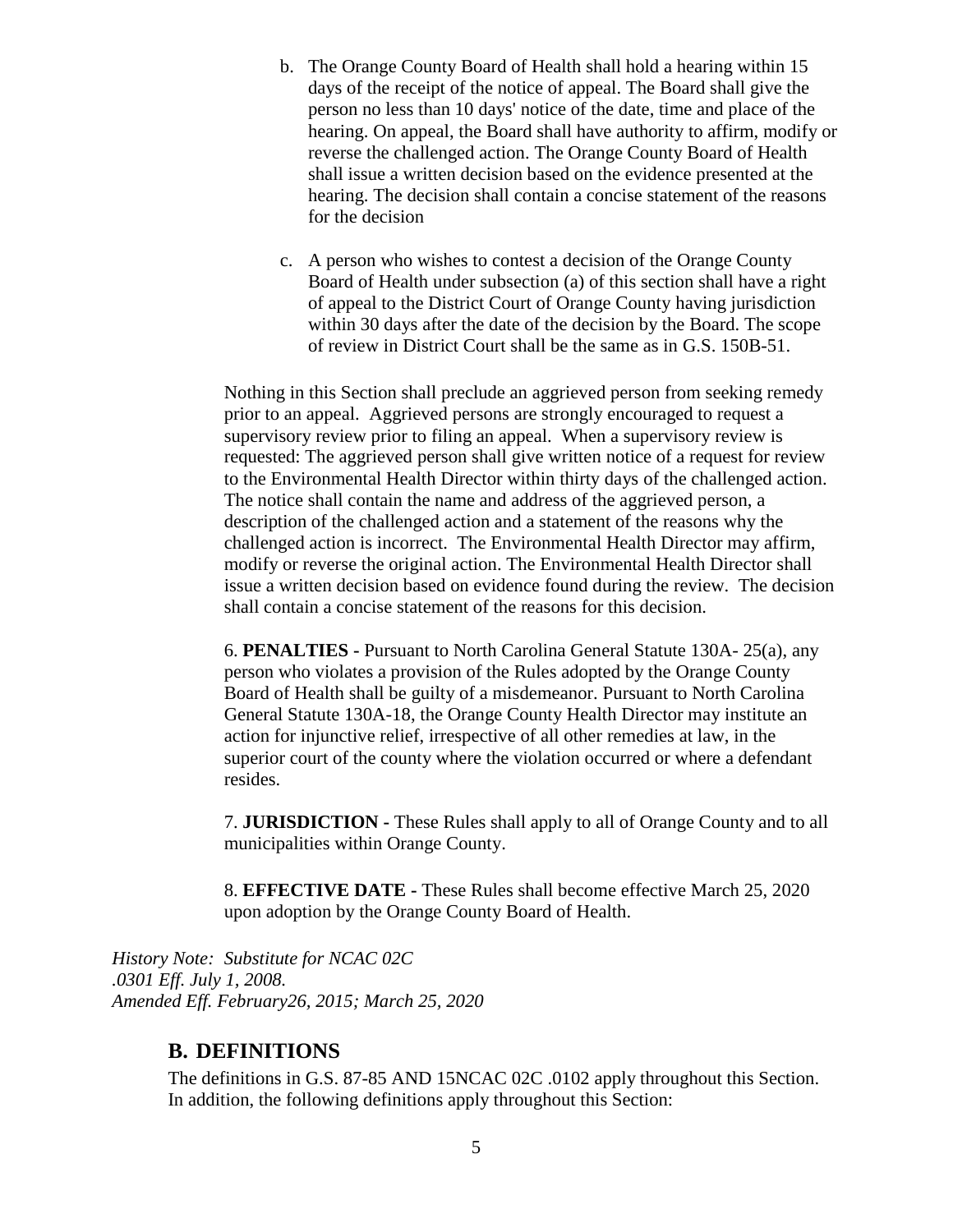- 1. "Abandon" means to discontinue the use of and to seal the well according to the requirements of these Rules.
- 2. "Abandonment Permit" means a well abandonment permit issued by the Orange County Health Department authorizing or allowing the permanent abandonment of any well as defined in Section IV of these Rules.
- 3. "Access port" means an opening in the well casing or well head installed for the primary purpose of determining the position of the water level in the well or to facilitate disinfection.
- 4. "Addition" means any structure that is constructed, altered or placed on property that contains one or more wells. This would not include replacement of existing equipment within the existing footprint of a structure and addresses only those situations for which a building permit is required.
- 5. "Agent" means any person who by mutual and legal agreement with a well owner has authority to act in his or her behalf in executing applications for permits. The agent may be either a general agent or a limited agent authorized to do one particular act.
- 6. "Annular Space" means the space between the casing and the walls of the borehole or outer casing, or the space between a liner pipe and the well casing.
- 7. "Artesian flowing well" means any well in which groundwater flows above the land surface without the use of a pump; where the static water level or hydraulic head elevation is greater than the land surface under natural conditions.
- 8. "ASTM" means the American Society for Testing and Materials.
- 9. "Board of Health" means the Orange County Board of Health or successor entity.
- 10. Building" is a structure with any dimension greater than 12 FT, regardless of a masonry or concrete foundation; with the exception of portable, lightweight carports not exceeding 400 sq. ft. or 12 ft. mean roof height. A building is not fencing, gazebos, arbors, retaining walls, barbecue pits, detached chimneys, playground equipment, yard art, etc. (NC Building Code R101.2).
- 11. "Casing" means pipe or tubing constructed of materials and having dimensions and weights as specified in these Rules, that is installed in a borehole, during or after completion of the borehole, to support the side of the hole and thereby prevent caving, to allow completion of a well, to prevent formation material from entering the well, to prevent the loss of drilling fluids into permeable formations, and to prevent entry of contamination.
- 12. "Certificate of Completion" means a certification by the Orange County Health Department that a well has been constructed, repaired, or abandoned in compliance with the construction permit or repair permit.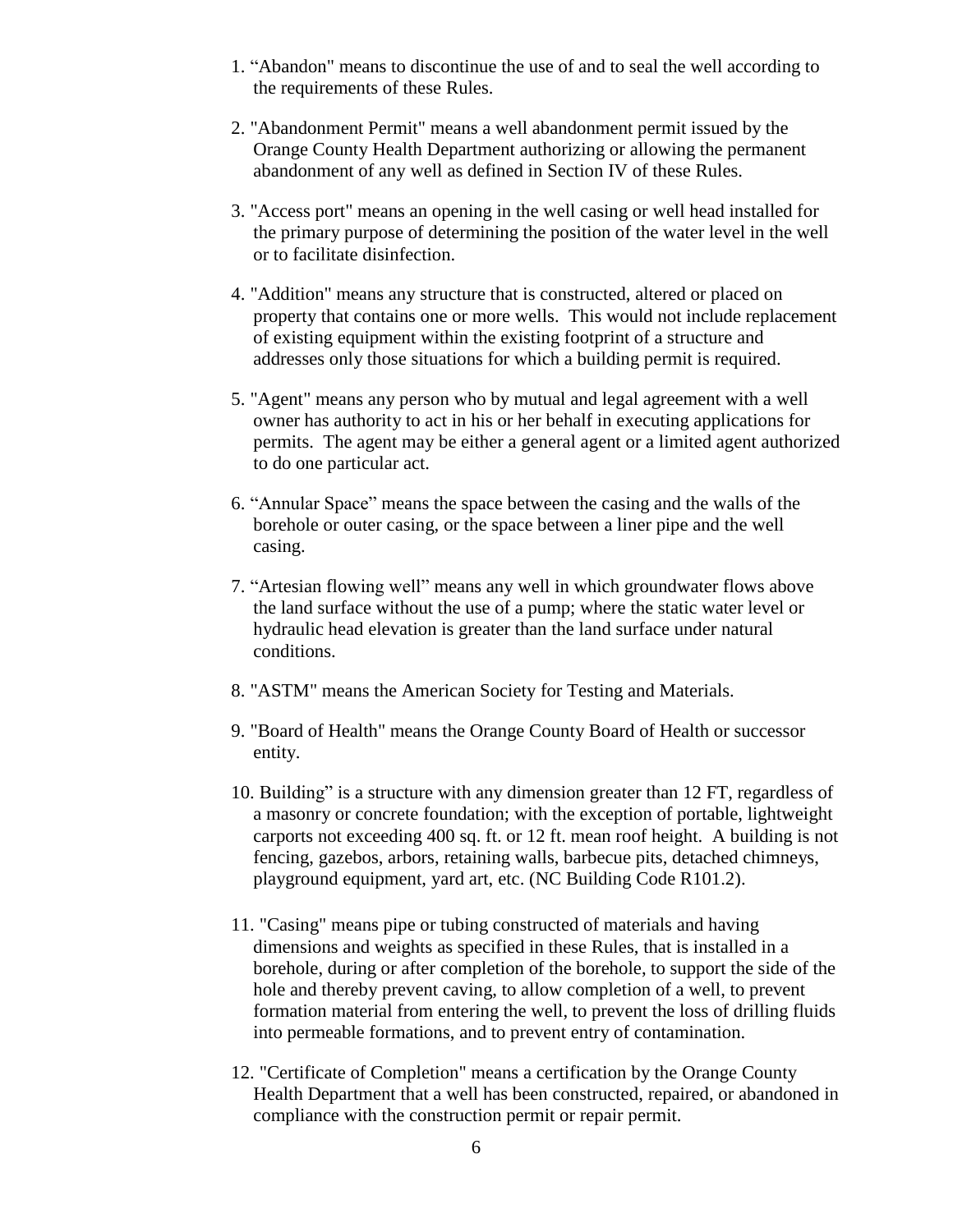- 13. "Clay" means a substance composed of natural, inorganic, fine-grained crystalline mineral fragments which, when mixed with water, forms a pasty, moldable mass that preserves its shape when air dried.
- 14. "Closed loop geothermal heat exchange injection well" or "geothermal well" means an excavation that is drilled into which a sealed pipe loop is inserted through which fluid or gas is recirculated for the sole purpose of a vertical closed loop geothermal heat exchange system.
- 15. "Closed loop geothermal heat exchange system" means a system of continuous piping, part of which is installed in the subsurface, through which moves a fluid or gas that does not exit the piping, and which is used to transfer heat energy to and from the fluid or gas.
- 16. "Commission" means the North Carolina Environmental Management Commission or its successor, unless otherwise indicated.
- 17. "Consolidated rock" means rock that is firm and coherent, solidified or cemented, such as granite, gneiss, limestone, slate or sandstone, which has not been decomposed by weathering.
- 18. "Construction of wells" means the term as defined in G.S. 87-85.
- 19. "Construction permit" means a well construction permit issued by the OCHD authorizing or allowing the construction of any water well as defined in Section I of these Rules.
- 20. "Contaminate" or "Contamination" means the introduction of foreign materials of such nature, quality, and quantity into the groundwater as to exceed the groundwater quality standards specified in 15A NCAC 2L (Classifications and Water Quality Standards Applicable to the Groundwater of North Carolina). [Note: As specified in 15A NCAC 2L.0202 (b) (3), where naturally occurring substances exceed the established standard, the standard shall be the naturally occurring concentration as determined by the Division.
- 21. "Designed capacity" shall mean that capacity that is equal to the yield that is specified by the well owner or his or her agent prior to construction of the well.
- 22. "Development" means the process of properly casing and lining of the well and of removing all drill cuttings, formation material, sediment, or other settled or suspended debris from a new or existing well.
- 23. "Disinfect" or "Disinfection" means protecting against any contamination from equipment, material, or surface drainage introduced during well construction or repair, immediately following their construction or repair.
- 24. "Division of Water Resources" or "Division" means the North Carolina Division of Water Resources or its successor. The term also means the authorized representative of the Division.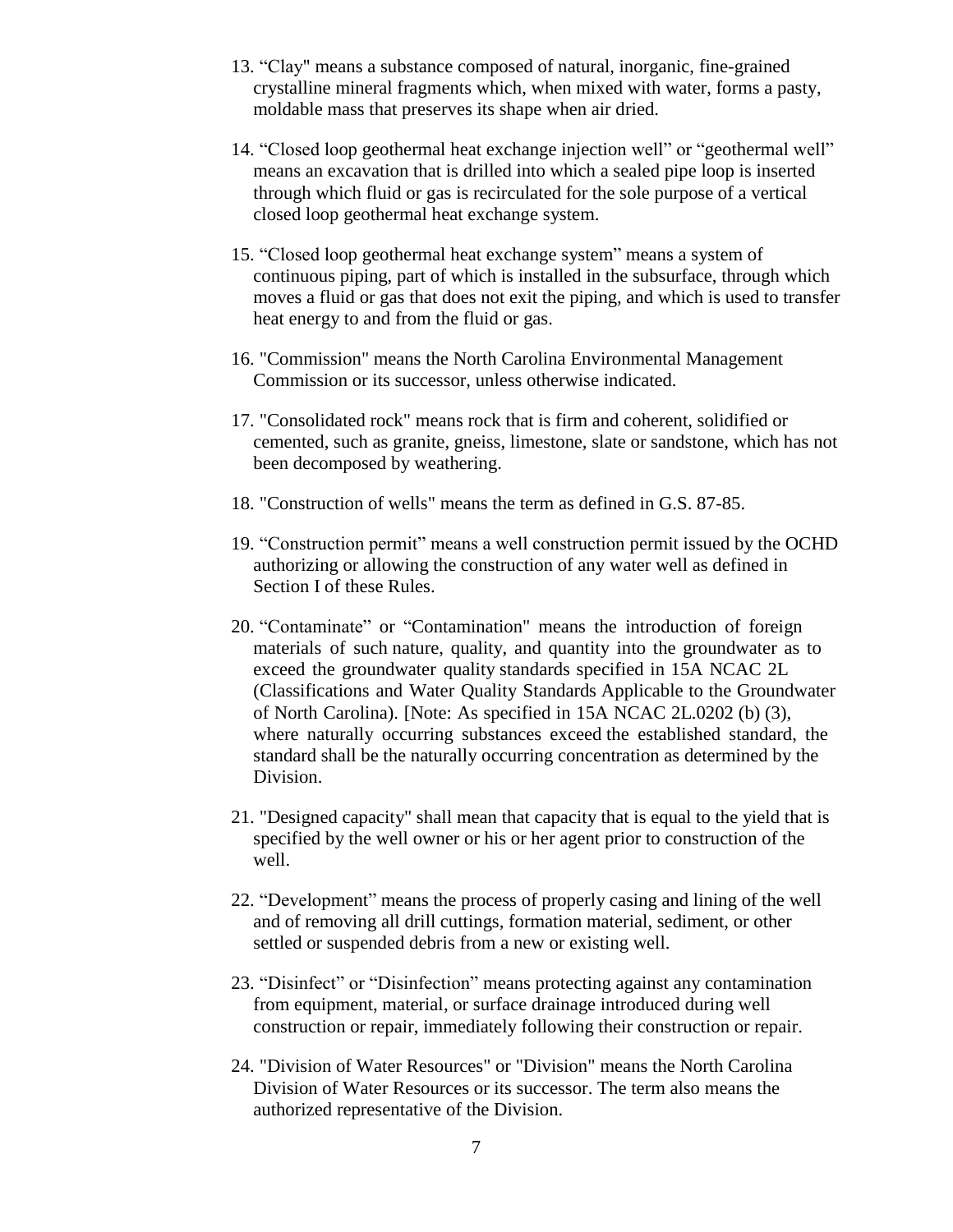- 25. "Domestic use" means water used for drinking, bathing, cooking, or other household purposes.
- 26. "Formation Material" means naturally occurring material generated during the drilling process that is composed of sands, silts, clays or fragments of rock and which is not in a dissolved state.
- 27. "GPM" and "GPD" mean gallons per minute and gallons per day, respectively.
- 28. "Grout" means a material approved in accordance with Rule .0107(e) of 15 NCAC 02C for use in sealing the annular space of a well or liner or for sealing a well during abandonment.
- 29. "Injection Well" means any excavation which is cored, bored, drilled, jetted, dug, or otherwise constructed, whose depth is greater than its largest surface dimension and which is used, or intended to be used, for the injection of fluids or solids into the subsurface or groundwater.
- 30. "Known source of release of contamination" means a location where any of the following activities, facilities, or conditions have been documented by the Department of Environmental Quality or the Orange County Health Department:
	- a. Groundwater contamination incidents arising from agricultural operations, including application of agricultural chemicals pursuant to 15A NCAC 02L.
	- b. Groundwater contamination associated with the construction or operation of injection, monitoring, and other wells subject to permitting under the Well Construction Act and 15A NCAC 02C .0302.
	- c. Groundwater contamination associated with the operation of nondischarge, discharge National Pollutant Discharge Elimination System (NPDES) facilities, land application of animal waste, and other activities subject to permitting under G.S. 143-215.1.
	- d. Releases of hazardous waste or constituents that currently exceed the Groundwater Quality Standards listed in 15A NCAC 02L at facilities governed under G.S. 130A-294.
	- e. Dry-Cleaning Solvent Cleanup sites regulated under G.S. 143- 215.104(A).
	- f. Pre-regulatory landfills and inactive hazardous substance or waste disposal sites governed under the Inactive Hazardous Sites Act of 1987, G.S. 130A-310.
	- g. Solid waste facilities subject to 15A NCAC 13B that have monitoring wells with exceedances of the Groundwater Protection Standards as defined in 15A NCAC 13B  $.1634(g)$  and (h).
	- h. Releases of petroleum and hazardous substances subject to G.S. 143- 215.75 through 215.98;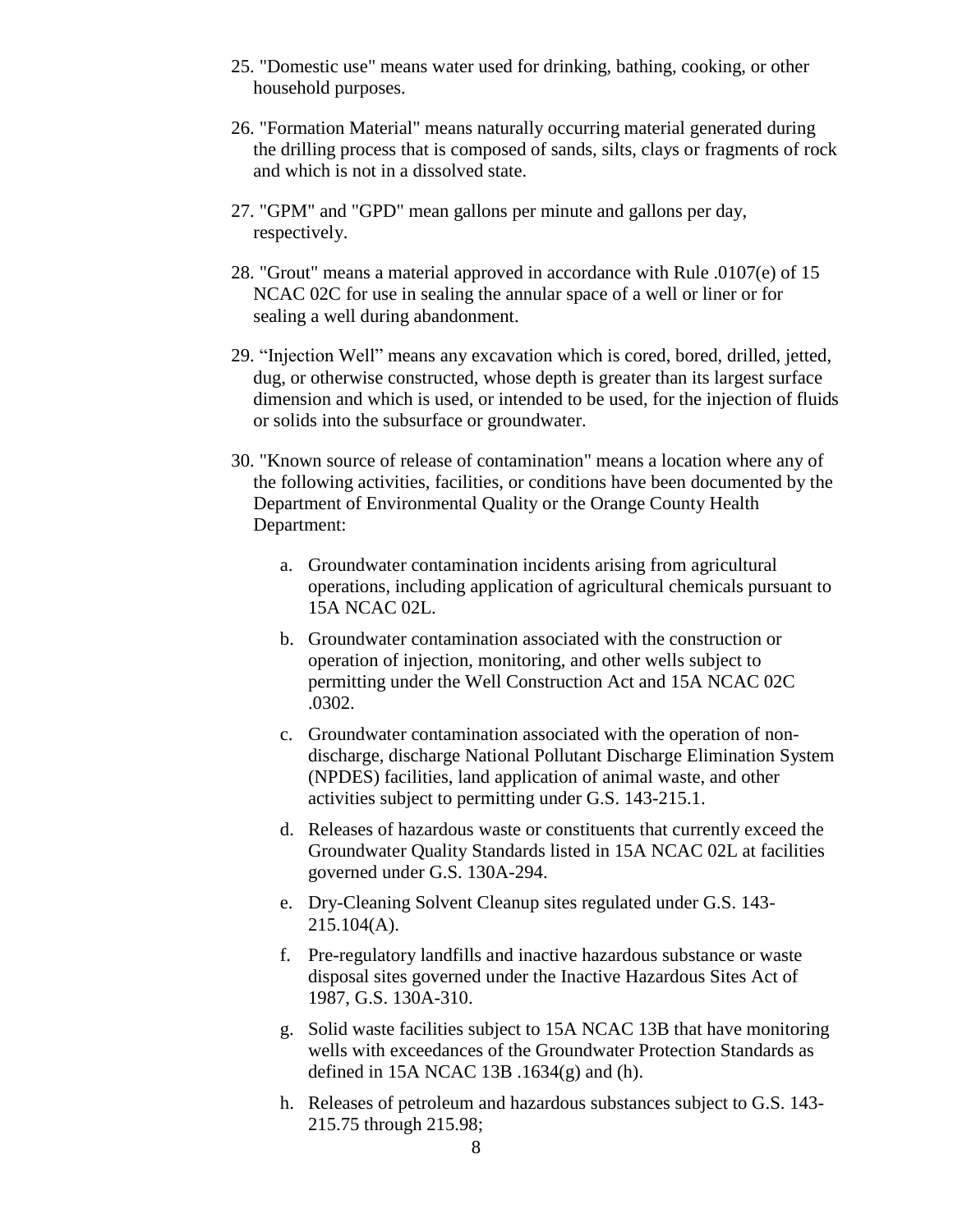- i. Sites that fall within the authority of the Brownfields Property Reuse Act as defined by G.S. 130A, Article 9 Part 5;
- j. Contamination associated with pollution sources in soils or other sites known or suspected to have exceeded the Groundwater Quality Standards listed in 15A NCAC 02L; or
- k. Contamination known to the Orange County Health Department through experience with the property, surrounding properties, or information provided by the applicant.
- 31. "Liner pipe" means pipe that is installed inside a completed and cased well for the purpose of preventing the entrance of contamination into the well or for repairing ruptured, corroded or punctured casing or screens.
- 32. "Orange County Health Department" or "OCHD" means the authorized agent of the Orange County Health Department or its successor.
- 33. "Monitoring well" means any well that is constructed for the primary purpose of obtaining samples of groundwater or other liquids for examination or testing, or for the observation or measurement of groundwater levels. This definition excludes lysimeters, tensiometers, and other devices used to investigate the characteristics of the unsaturated zone but include piezometers, a type of monitoring well that is constructed solely for the purpose of determining groundwater levels.
- 34. "Non-domestic water supply well" means a type of water supply well for the sole purpose of withdrawing groundwater for use in irrigating plants, or providing water for livestock, agricultural, residential, open loop geothermal, or other commercial purposes that do not include water used for domestic purposes.
- 35. "Non-potable water" means water containing pathogens, organic chemicals, inorganic chemicals, or contamination of such quantity or type as to render the water unsafe, harmful, or generally unsuitable for human consumption or domestic use.
- 36. "Owner" means any person who holds the fee or other property rights in the well being constructed. A well is real property and its construction on land rests ownership in the land owner in the absence of contrary agreement in writing.
- 37. "Permit" means a permit issued by the OCHD authorizing or allowing the construction or repair of any well as defined in these Rules.
- 38. "Person" means the term as defined in G.S. 87-85.
- 39. "Plat" means a property survey prepared by a registered land surveyor, drawn to a scale of one inch equals no more than 60 feet, that includes: the specific location of all structures and proposed structures and appurtenances, including decks, porches, pools, driveways, out buildings, existing and proposed wastewater systems, existing and proposed wells, springs, water lines, surface waters or designated wetlands, easements, including utility easements, and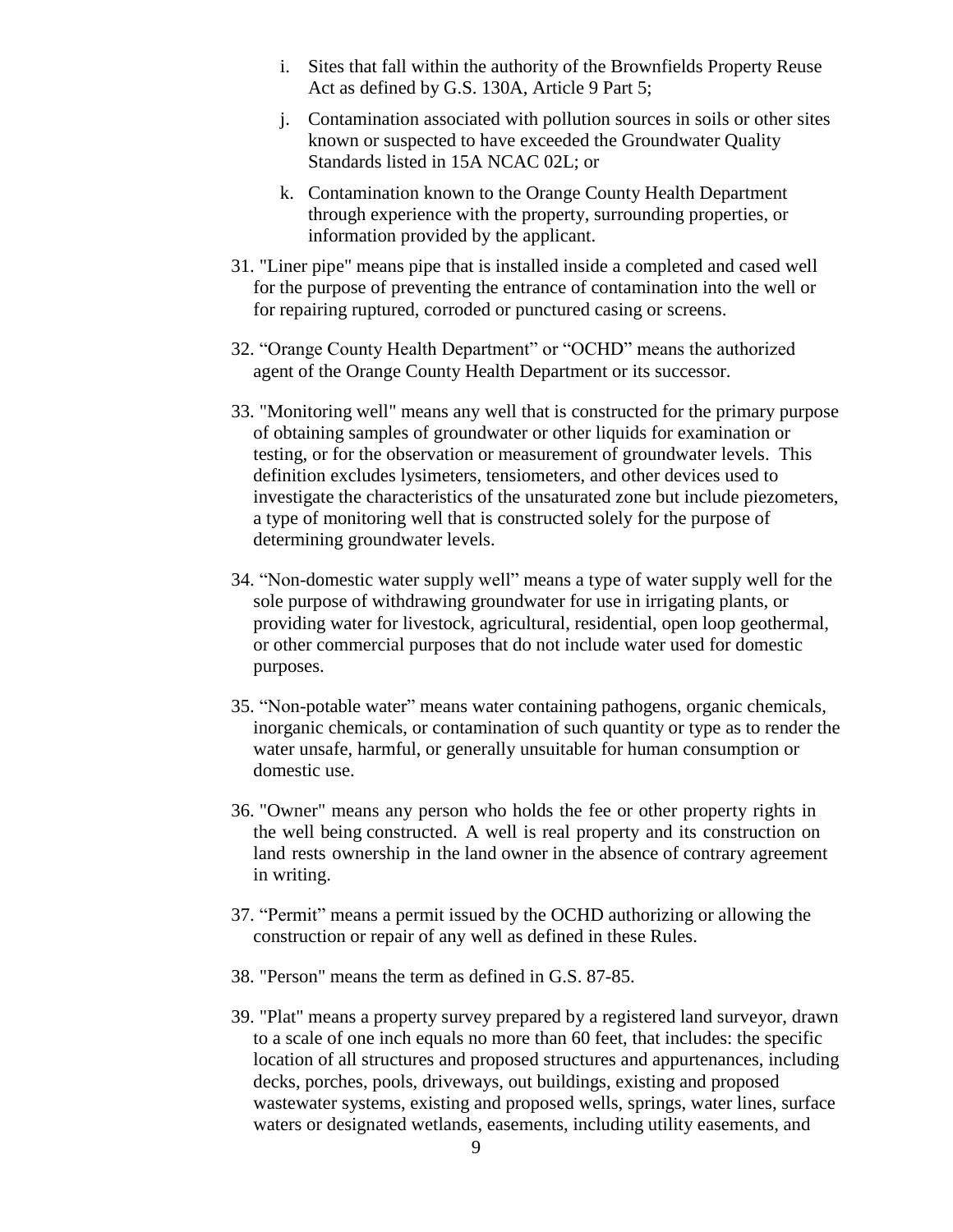existing or proposed chemical or petroleum storage tanks above or below ground. "Plat" also means, for subdivision lots approved by the local planning authority and recorded with the county register of deeds, a copy of the recorded subdivisions plat that is accompanied by a site plan that is drawn to scale.

- 40. "Potable water" means water that meets water quality standards for biological, bacteriological, inorganic and organic chemical parameters as established by the Environmental Epidemiology Branch of the NC Department of Public Health.
- 41. "Private drinking water well" means any excavation that is cored, bored, drilled, jetted, dug, or otherwise constructed to obtain groundwater for human consumption and that serves or is proposed to serve 14 or fewer service connections or that serves or is proposed to serve 24 or fewer individuals. The term "private drinking water well" includes a well that supplies drinking water to a transient non-community water system as defined in 40 Code of Federal regulations GS 141.2 (July 1, 2003 edition).
- 42. "Public water system" means a water system as defined in G.S. 130A-313 (North Carolina Drinking Water Act).
- 43. "Pumps" and "pumping equipment" means the terms as defined in G.S. 87- 85.
- 44. "Recovery well" means any well that is constructed for the purpose of removing contaminated groundwater or other liquids from the subsurface.
- 45. "Repair" means the term as defined in G.S. 87-85.
- 46. "Repair permit" means a well repair permit issued by OCHD authorizing or allowing the repair of any well as defined in the Section I of these Rules.
- 47. "Settleable solids" means the volume of solid particles in a well-mixed one liter sample which will settle out of suspension, in the bottom of an Imhoff Cone, after one hour.
- 48. "Site" means the land or water area where any facility, activity or situation is physically located, including adjacent or other land used in connection with the facility, activity or situation.
- 49. "Site plan" means a drawing, not necessarily drawn to scale, that shows the existing and proposed property lines with dimensions, and the specific location of all structures and proposed structures and appurtenances, including decks, porches, pools, driveways, out buildings, existing and proposed wastewater systems, existing and proposed wells, springs, water lines, surface waters or designated wetlands, easements, including utility easements, and existing or proposed chemical or petroleum storage tanks above or below ground.
- 50. "Specific capacity" means the yield of the well expressed in gallons per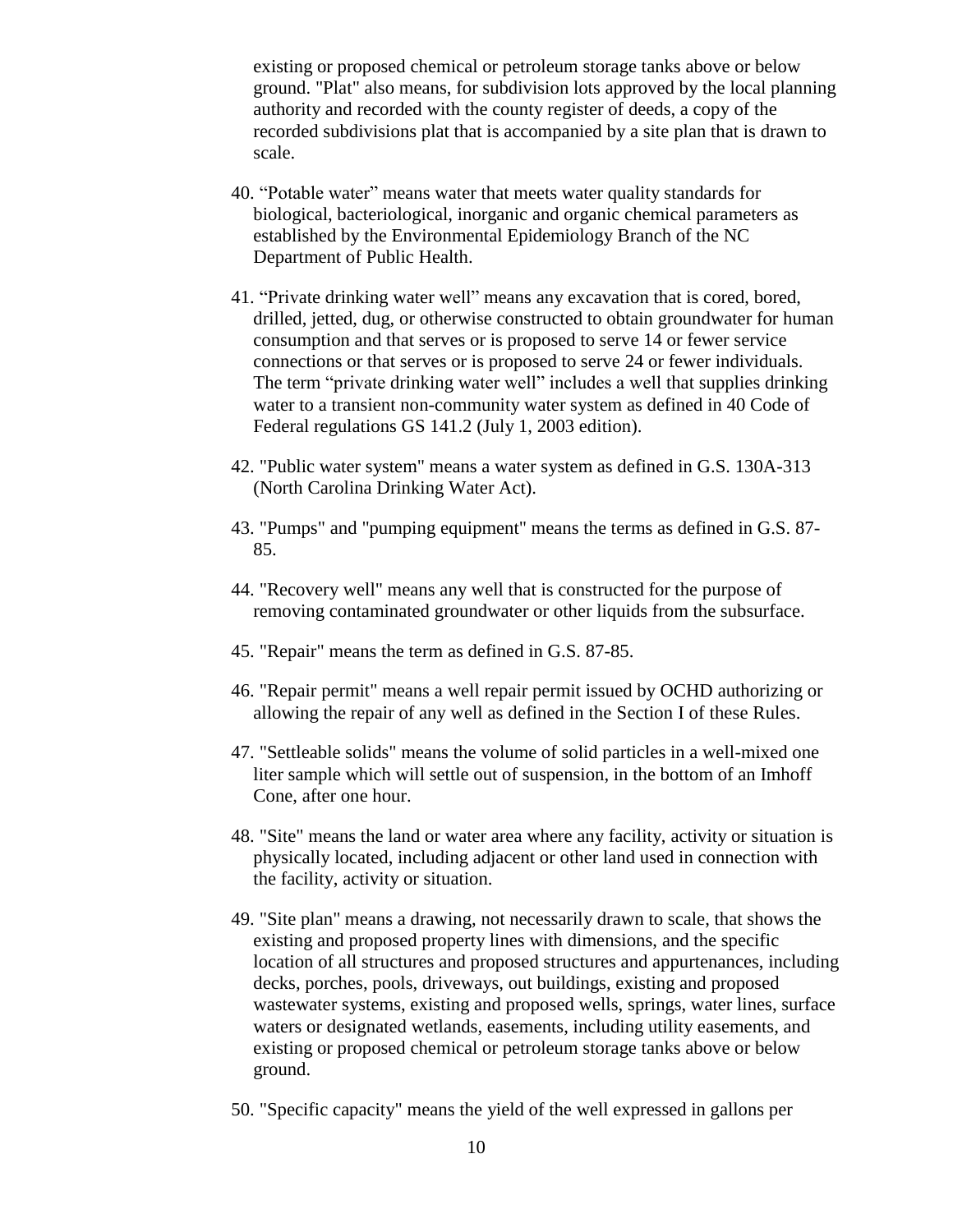minute per foot of draw-down of the water level (gpm/FT-dd).

- 51. "Static water level" means the level at which the water stands in the well when the well is not being pumped and is expressed as the distance from the land surface to the water level in the well.
- 52. "Suspended solids" means the weight of those solid particles in a sample which are retained by a standard glass microfiber filter, with pore openings of one and one-half microns, when dried at a temperature of 103 to 105 degrees Fahrenheit.
- 53. "Temporary well" or "test well" means a well, other than a water supply well, that is constructed to determine aquifer characteristics, and which will be permanently abandoned or converted to a permanent well within seven days (168 hours) of the completion of drilling of the borehole.
- 54. "Turbidity" means the cloudiness in water, due to the presence of suspended particles such as clay and silt that may create esthetic problems or analytical difficulties for determining contamination. Turbidity, measured in Nephelometric Turbidity Units (NTU), is based on a comparison of the cloudiness in the water with that in a specially prepared standard.
- 55. "Vent" means a protected opening in the well casing or well head, installed for the purpose of allowing changes in the water level in a well due to natural atmospheric changes or to pumping. A vent can also serve as an access port.
- 56. "Water supply well" means any well intended or usable to withdraw water from the ground for domestic or non-domestic use.
- 57. "Water supply system" means the pump and pipe used in connection with or pertaining to the operation of a private drinking water well including pumps, distribution service piping, pressure tanks and fittings.
- 58. "Well" means any excavation that is cored, bored, drilled, jetted, dug or otherwise constructed for the purpose of locating, testing, or withdrawing groundwater or for evaluating, testing, developing, draining or recharging any groundwater reservoirs or aquifer, or that may control, divert, or otherwise cause the movement of water from or into any aquifer.
- 59. "Well capacity" shall mean the maximum quantity of water that a well will yield continuously as determined by methods outlined in Section II (O) of these Rules.
- 60. "Well contractor" means any person in trade or business who undertakes to perform a well contractor activity or who undertakes to personally supervise or personally manage the performance of a well contractor activity on the person's own behalf or for any person, firm, or corporation in accordance with the well contractor certification requirements of 15A NCAC 27.
- 61. "Well contractor activity" has the same meaning as in G.S. 87-98.2(6).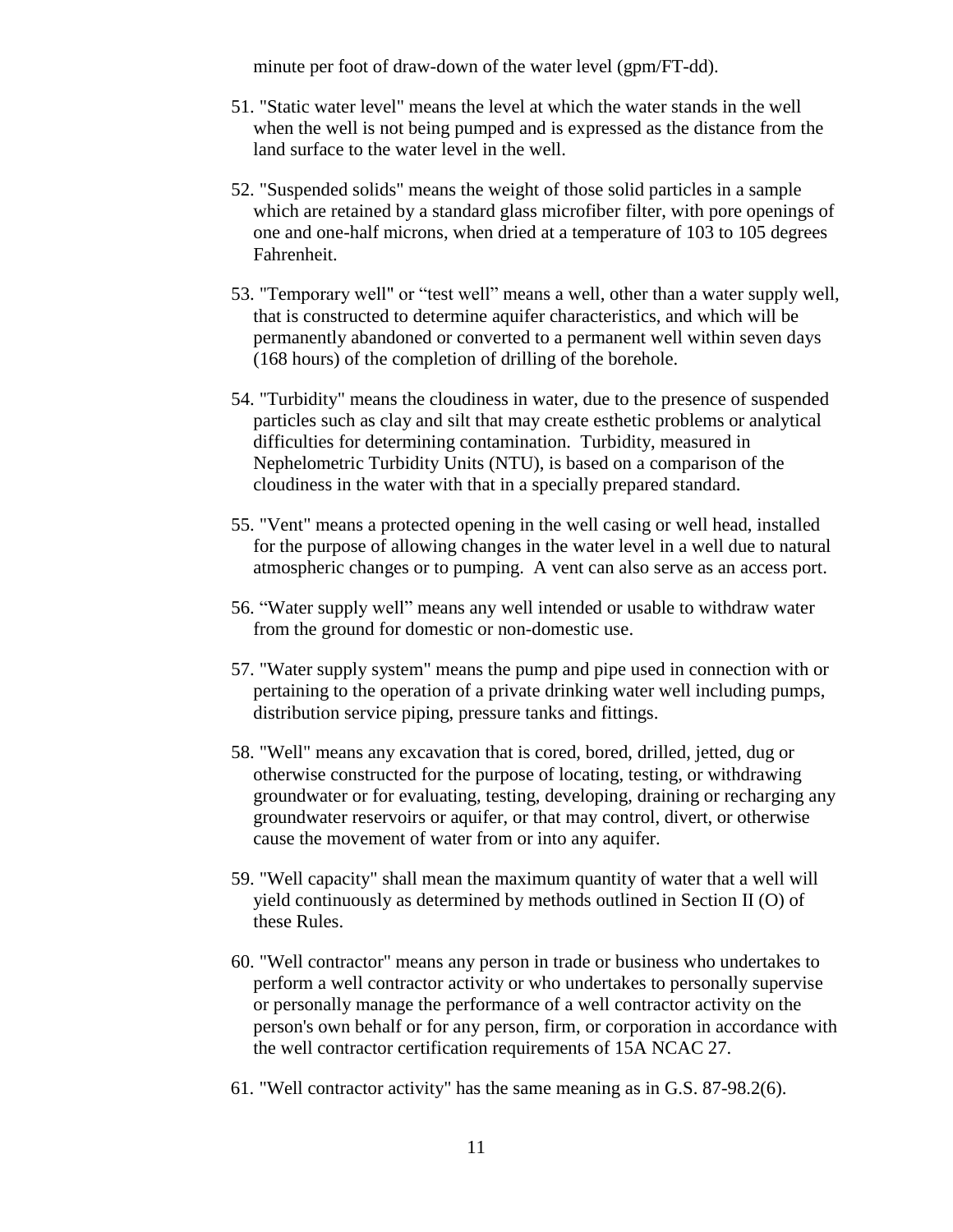- 62. "Well head" means the upper terminal of the well including adapters, ports, valves, seals, and other attachments.
- 63. "Well seal" means the term as defined in G.S. 87-85.
- 64. "Well system" means two or more wells connected to the same distribution or collection system or, if not connected to a distribution or collection system, two or more wells serving the same site.
- 65. "Yield" means the volume of water expressed in gallons per minute or other unit of time that can be produced by a well under a given set of conditions.

*History Note: Substitute for NCAC 02C .0302 Eff. July 1, 2008; amended eff. October 23, 2009; March 25, 2020*

### **C. APPLICATION FOR WELL CONSTRUCTION PERMIT**

A property owner or the property owner's agent shall submit an application for a permit to construct, repair, or to abandon a well to Orange County Health Department. The application shall include:

- 1. The name, the address and the phone number of the proposed well property owner or agent;
- 2. The signature of owner or agent;
- 3. The address (if available) and the parcel identification number of the property where the proposed well is to be located;
- 4. A plat or site plan;
- 5. The intended use(s) of the property;
- 6. Other information deemed necessary by the Orange County Health Department to determine the location of the property and any site characteristics, such as existing or permitted sewage disposal systems, easements or rights of way, existing wells or springs, surface water or designated wetlands, chemical or petroleum storage tanks, landfills, waste storage, known source of release of contamination, and any other characteristics or activities on the property or adjacent properties that could impact groundwater quality or suitability of the site for well construction;
- 7. Any current or pending restrictions regarding groundwater use as specified in G.S. 87-88(a); and
- 8. Any variances regarding well construction or location issued under 15A NCAC 02C .0118.
- 9. An application for a public water supply well as defined in G.S. 130A-313 (North Carolina Drinking Water Act) shall also contain a pre-drill investigation document from the state Public Water Supply Section that indicates approval of the proposed well location.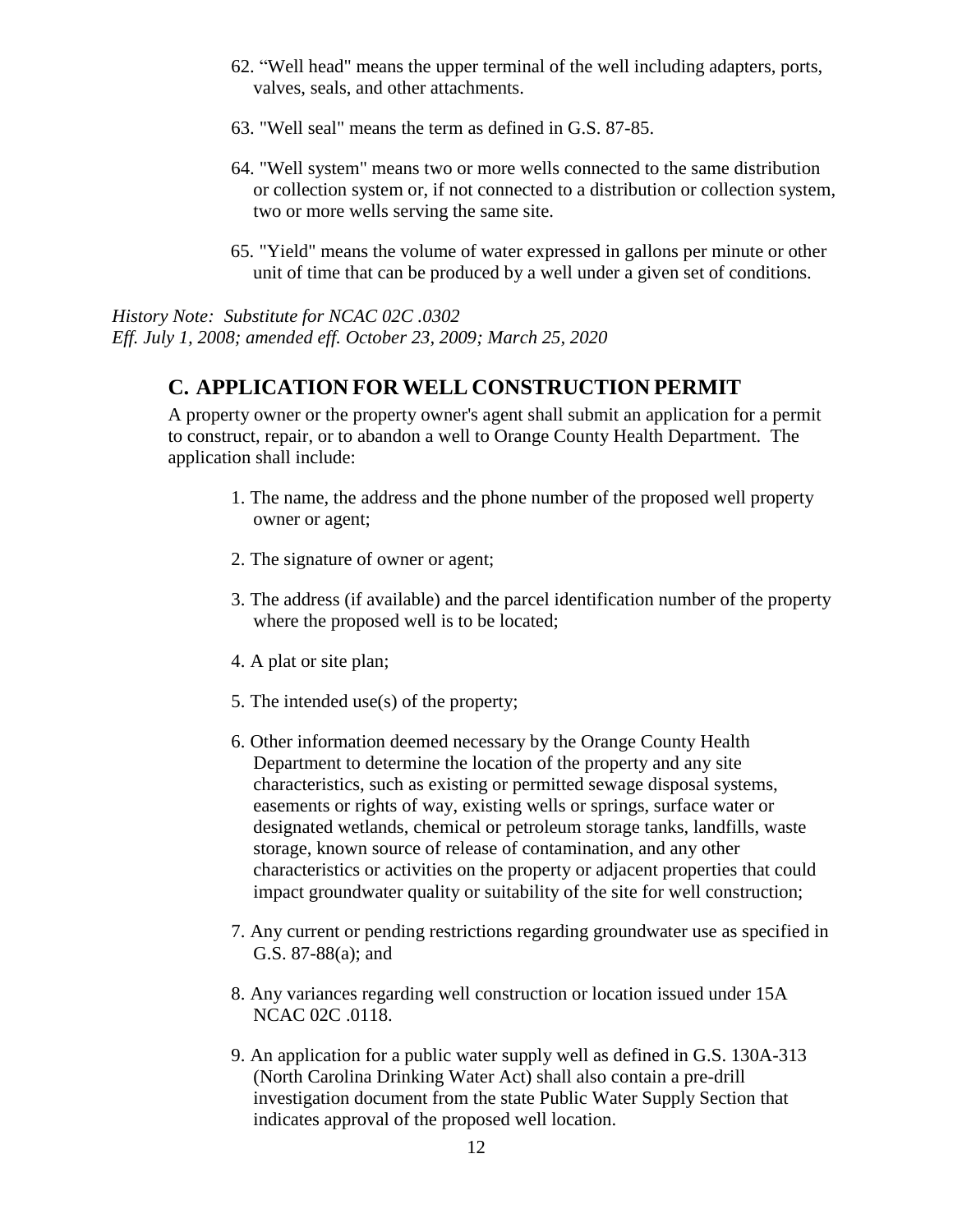10. An application for a monitoring well shall also contain:

a. A map of the general site area, showing the location of:

**(1)** All property boundaries, at least one of which is referenced to a minimum of two landmarks, such as identified roads, intersections, streams or lakes;

**(2)** All existing wells, identified by the type of use, within the property boundaries;

**(3)** All proposed wells, identified by type of use, within the property boundaries; and

**(4)** All sources of known or potential groundwater contamination within the property boundaries.

- b. A construction profile diagram of the proposed monitoring well or injection well showing the type of well and including detailed specifications describing all materials to be used and methods of construction.
- c. The well contractor company name, if known, and
- d. Unless the well is deemed permitted per 15A NCAC 02C, an approval letter from the State indicating review and approval of the proposed well(s).
- 11. An application for a closed-loop geothermal well shall also include:
	- a. The type of recirculation fluid or gas, and any additives to be used. Documentation from the State must be provided if the fluid or additive is not pre-approved;
	- b. A detailed site plan showing the locations of the well or wells and the horizontal piping routes;
	- c. A detailed profile diagram showing the components of the geothermal well system; and
	- d. Any current or pending restrictions regarding groundwater use as specified in the law and these Rules.

*History Note: Substitute for NCAC 02C .0303 Eff. July 1, 2008; Amended eff. March 25, 2020*

#### **D. PERMITTING**

1. No person shall construct a private drinking water well without first obtaining a well construction permit from the Orange County Health Department. No person shall repair a private drinking water well without first obtaining a well repair permit, except a well repair permit is not required for maintenance or pump repair or replacement. Disinfection in accordance with Section II of these Rules is a maintenance activity that does not require a repair permit. No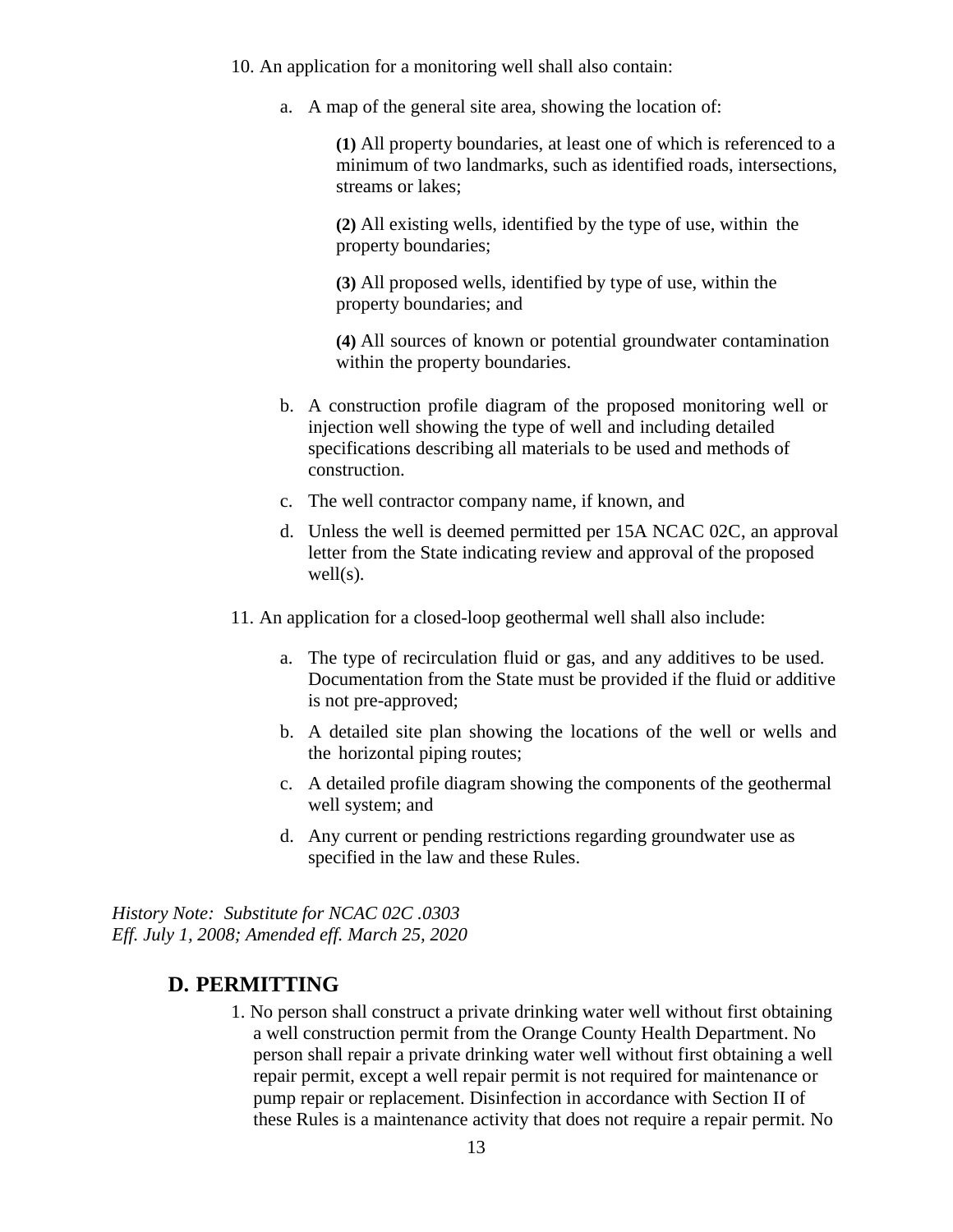person shall permanently abandon a private drinking water well without first obtaining a well abandonment permit from the Orange County Health Department.

- 2. Before issuing a well construction permit, the OCHD shall receive an application for a permit and conduct a field investigation to evaluate the topography, landscape position, available space, and potential sources of groundwater contamination on or around the site on which a well is to be located. Furthermore, the OCHD shall conduct a search of DEQ's published inventories to determine whether the proposed well site is located within 1,000 feet of a known source of release of contamination. The Orange County Health Department shall issue a private water well construction permit after determining the site can be permitted for a well meeting the Section I of these Rules. The OCHD shall not issue a construction permit for a well in violation of restrictions regarding groundwater use established pursuant to G.S. 87- 88(a). The construction permit shall include a site plan showing the location of potential sources of contamination and area(s) suitable for well construction. The construction permit shall reference documentation from DEQ's published inventories of known releases of contamination within 1,000 feet of the proposed well site, and any known risk of constructing the well related to those findings. The OCHD shall issue a written notice of denial of a construction permit if it determines a well cannot be constructed in compliance with the Section II of these Rules. The notice of denial shall include reference to specific laws or Rules that cannot be met and shall be provided to the applicant.
- 3. Any well permit shall be valid for a period of five years; however, the OCHD may revoke a permit at any time if it determines that there has been a material change in any fact or circumstance upon which the permit shall not be issued. The validity of a well construction permit or a well repair permit is not affected by a change in ownership of the site where a well is proposed to be located if the proposed well can still be constructed or repaired in the permitted area and in accordance with these Rules. The OCHD may suspend or revoke any permits issued upon a determination that Section I of these Rules have been violated.
- 4. The OCHD shall give the permit holder a written notice of intent to revoke the permit by the Health Department stating the reason or reasons for revoking the permit. The permit holder may appeal the decision to revoke the permit to the Board of Health in accordance with the appeals section of these Rules. If the permit holder does not appeal within 15 days of receipt of the notice, the permit shall be immediately revoked. When a permit is suspended, revoked, or becomes invalid, the well construction shall not be commenced or completed until a valid permit has been obtained.
- 5. If any improperly abandoned wells are on the site, the construction permit shall be conditioned upon repair or abandonment of those improperly abandoned well(s) in accordance with the Section IV of these Rules.

*History Note: Substitute for NCAC 02C .0304 Eff. July 1, 2008; Amended eff. March 25, 2020*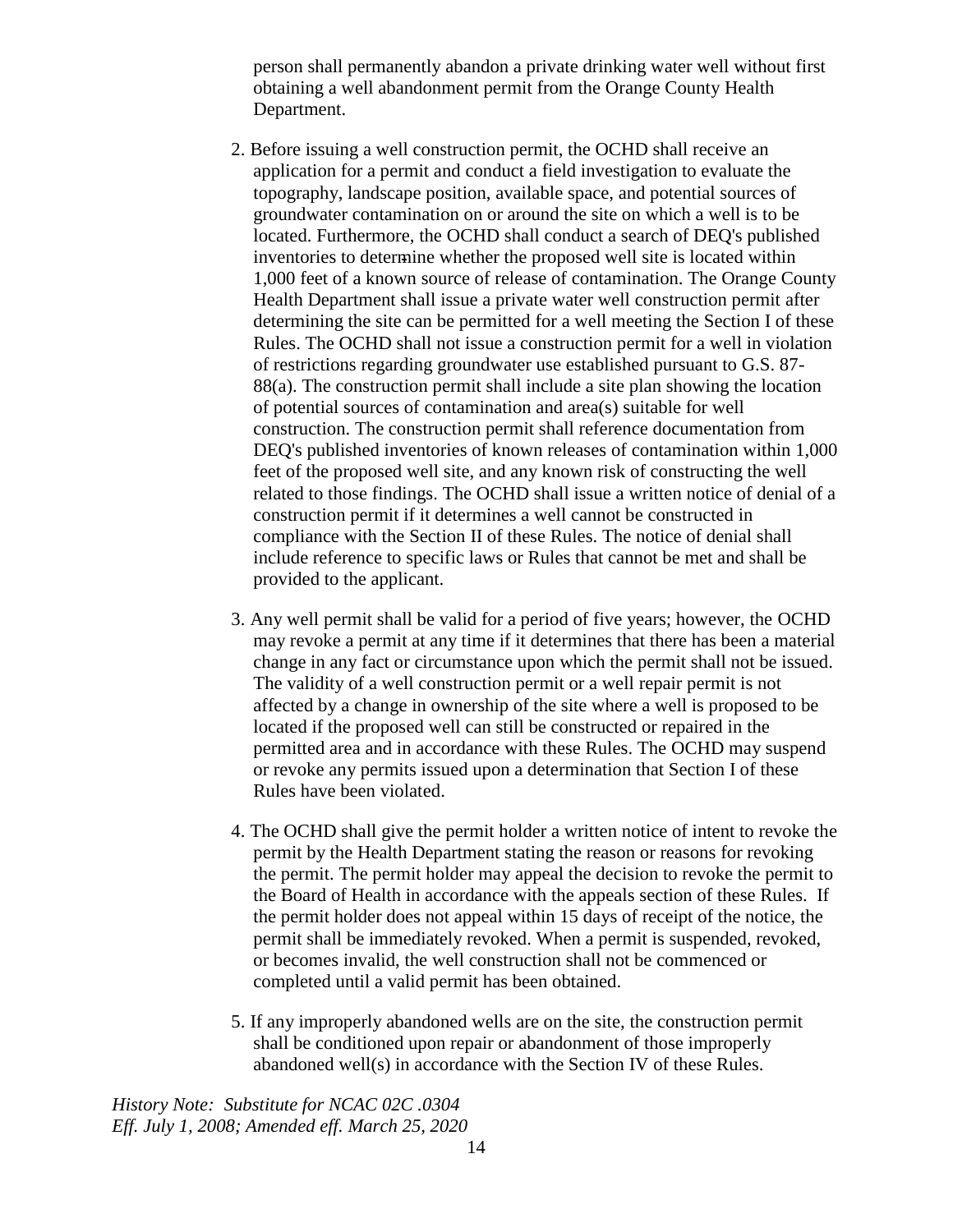#### **E. GROUTINSPECTION**

- 1. The well contractor shall contact the Orange County Health Department to schedule a grout inspection before grouting a well and shall include in its notification the location, permit number, and anticipated time for grouting each well. The notice shall be given in sufficient time in accordance with OCHD policy to allow the Health Department to inspect the well before the grout is emplaced. The Orange County Health Department shall schedule the appointment by the end of the business day before the grouting is to occur except where the Orange County Health Department has made provisions for scheduling inspections at night or on the same day of the inspection. The grouting of any well shall not commence before a representative of the Health Department has inspected the annular space around the well.
- 2. The contractor shall give at least 24 hours prior notification if more than one well is to be grouted in a given day or when bentonite chips are used as the grouting material. No more than three wells per contractor will be inspected in a given day unless unusual circumstances exist that necessitate the inspections.
- 3. The well contractor shall submit a copy of the Well Construction Record (GW-1) at the time of the grouting inspection Upon completion and approval of a grout inspection, the Orange County Health Department shall provide a grout notice to the applicant and/or well owner on the well permit that a grout inspection was completed and approved in compliance with these Rules.

*History Note: Substitute for NCAC 02C .0305 Eff. July 1, 2008; Amended eff. March 25, 2020*

#### **F. WELL COMPLETION AND CERTIFICATION**

- 1. After receiving a permit to construct a well, the property owner or his agent shall notify the OCHD prior to well construction if any of the following occur:
	- a. The separation criteria specified in Section II (A) of these Rules cannot be met;
	- b. The residence or other structure is located other than indicated on the permit;
	- c. The use of the structure is changed from the use specified on the permit;
	- d. The septic system needs to be changed from the location indicated on the permit;
	- e. Landscaping changes have been made that may affect the integrity of the well;
	- f. There are current or pending restrictions regarding groundwater use as specified in G.S. 87-88(a);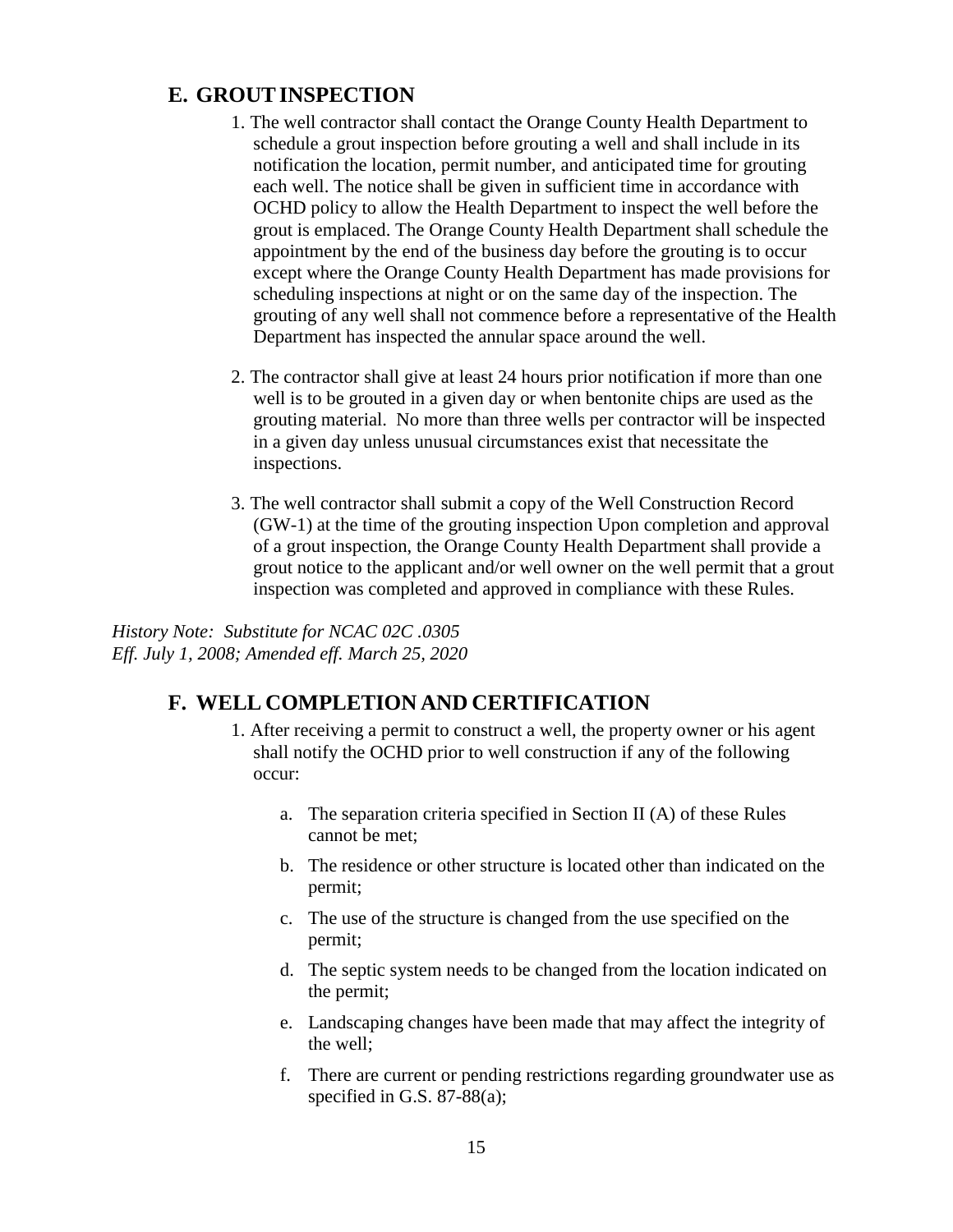- g. The water source for any well intended for domestic use is adjacent to any water- bearing zone suspected or known to be contaminated; or
- h. Any other changes occur in the information provided in the application for the well permit.
- 2. The well contractor shall maintain a copy of the well construction permit, repair permit, or abandonment permit on the job site at all times during the construction, repair, or abandonment of the well. The well contractor shall meet all the conditions of the permit.
- 3. The pump installer, property owner, or permittee shall notify the OCHD of the completion of the well so that a final inspection can be conducted. Notification shall occur after the completion of the well installation, grouting, installation of the pump, and assurance that all components and conditions required in Section II of these Rules have been met.
- 4. The well contractor shall submit a copy of Well Construction Record (GW-1) to the local health department. Upon completion of construction or repair of a well for which a permit is required, the Orange County Health Department shall inspect the well and issue a Certificate of Completion that includes an "as built" drawing.
- 5. Prior to the issuance of a Certificate of Completion, the Orange County Health Department shall verify that the well was constructed in the designated area and according to the well construction permit and these Rules.
- 6. The pump installer, property owner, or permittee shall notify the OCHD of the completion of the well so that a final inspection can be conducted. Notification shall occur after the completion of the well installation, grouting, installation of the pump, and assurance that all components and conditions required in Section II of these Rules have been met.
- 7. The Orange County Health Department shall inspect the grout around the casing for any settling, inspect the well head after well seal are in place, and verify that a Well Construction Record has been received from the certified well contractor. No person shall place a well into service without first having obtained a Certificate of Completion.

*History Note: Substitute for NCAC 02C .0306 Eff. July 1, 2008; Amended eff. March 25, 2020.*

#### **G. WELL DATA AND RECORDS**

- 1. Any person completing, abandoning, or repairing any well shall submit a record of the construction, abandonment or repair to the OCHD and the Division within 30 days of completion of construction, abandonment or repair. The record submitted to the OCHD shall be on standard forms developed by the NC Department of Environmental Quality.
- 2. The Orange County Health Department shall maintain a registry of all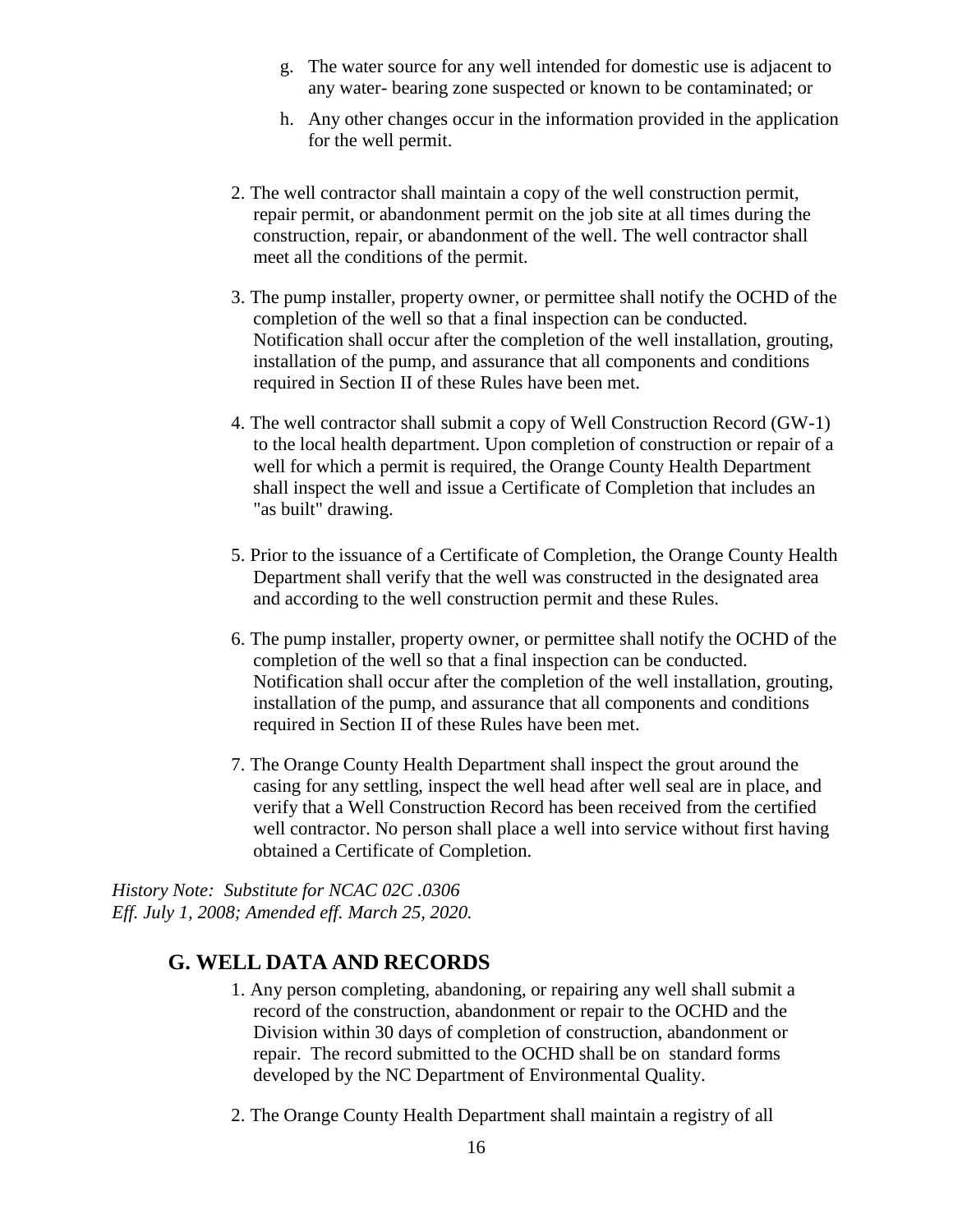permitted wells specifying the well location and the water quality test results until the well is permanently abandoned in accordance with Section IV of these Rules.

*History Note: Substitute for NCAC 02C .0307 Eff. July 1, 2008; Amended Effective February 26, 2015; March 25, 2020*

### **H. WELL ABANDONMENT AND CERTIFICATION**

- 1. The applicant or well contractor shall apply to the OCHD to permanently abandon any water well other than a monitoring well and include the location and permit number, if known. The well owner or well contractor shall obtain a well abandonment permit prior to initiating the abandonment process. The OCHD shall schedule the appointment by the end of the business day before the abandonment is to occur except where the Orange County Health Department has made other arrangements.
- 2. Upon notification from the well contractor, the OCHD shall inspect the well abandonment process.
- 3. Upon completion of a permanent well abandonment, the OCHD shall provide a Certificate of Completion, that a well abandonment inspection was completed and that the abandonment is in compliance with these Rules. A completed Well Abandonment Record form GW-30, stating the well was abandoned in compliance with the rules of this Section, must be submitted to the OCHD by the well contractor or well owner before a Certificate of Completion may be issued for the abandonment

*History Note: Substitute for NCAC 02C .0309 Eff. March 25, 2020*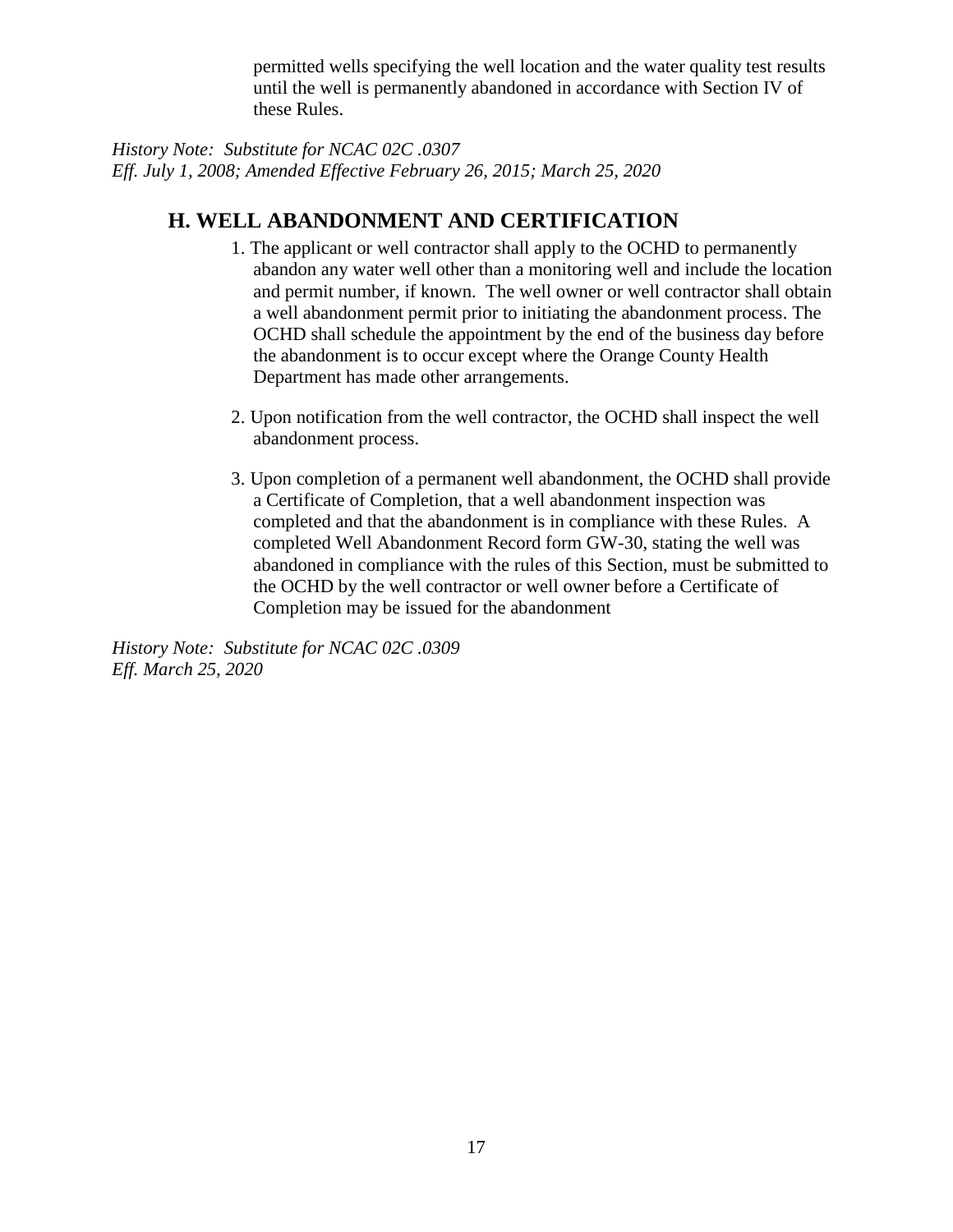## **SECTION II - STANDARDS OF CONSTRUCTION FOR WATER SUPPLY WELLS**

- **A. LOCATION.** The permitting or construction of a well shall comply with the following setbacks:
	- 1. A water supply well shall not be located in any area where surface water or runoff will accumulate around the well due to depressions, drainage ways, and other landscapes that will concentrate water around the well.
	- 2. The minimum horizontal separation between a water supply well and potential sources of groundwater contamination shall be as follows unless otherwise specified:

| SFD septic tank, pump tank, drainfield, repair area (S.L. 2018-65) | 50 ft.              |
|--------------------------------------------------------------------|---------------------|
| SFD septic tank, pump tank, drainfield, repair area in saprolite   | 100 ft.             |
| Other subsurface ground absorption waste disposal system           | 100 ft.             |
| Biosolids application or wastewater-irrigation sites               | 100 ft.             |
| Industrial or municipal sewage or liquid-waste collection or       |                     |
| sewer main, constructed to water main standards                    | 50 ft.              |
| Water-tight sewer lateral                                          | $25$ ft.            |
| Cesspools and privies.                                             | 100 ft.             |
| Unapproved wells                                                   | 50 ft.              |
| Coal ash landfills or impoundments                                 | 200 ft.             |
| Fertilizer, pesticide, herbicide or other chemical storage areas   | 100 ft.             |
| Non-hazardous waste storage, treatment or disposal lagoons         | 100 ft.             |
| Sanitary landfills, solid waste landfill facilities, incinerators, |                     |
| construction and demolition (C&D) landfills and other disposal     | 500. ft             |
| sites except Land Clearing and Inert Debris landfills              |                     |
| Land Clearing and Inert Debris (LCID) landfills                    | 100 ft.             |
| Animal barns including coops, animal feedlots, or manure or litter | 100 ft.             |
| piles                                                              |                     |
| Building* foundations subject to termite treatment that need a     |                     |
| building permit, such as garages, patios, or decks, regardless     | 50 ft.              |
| of foundation construction type                                    |                     |
| Surface water bodies, such as ponds, lakes and reservoirs          | 50 ft.              |
| Surface water such as brooks, creeks, streams, rivers,             | $\overline{25}$ ft. |
| Chemical or petroleum underground storage tank systems             |                     |
| regulated under 15A NCAC 02N and underground fuel oil              |                     |
| storage tanks (except compressed gas)                              |                     |
| (i) with secondary containment                                     | 50 ft.              |
| (ii) without secondary containment                                 | 100 ft.             |
| Above ground or underground storage tanks containing               |                     |
| petroleum fuels used for heating equipment, boilers or             | 50 ft.              |
| furnaces with the exception of tanks used solely for storage       |                     |
| of propane, natural gas, or LP                                     |                     |
| All other petroleum or chemical storage tank systems               | 100 ft.             |
| Gravesites                                                         | 50 ft.              |
| All other potential sources of groundwater contamination           | 50 ft.              |
| Property lines where available                                     | 40 ft.              |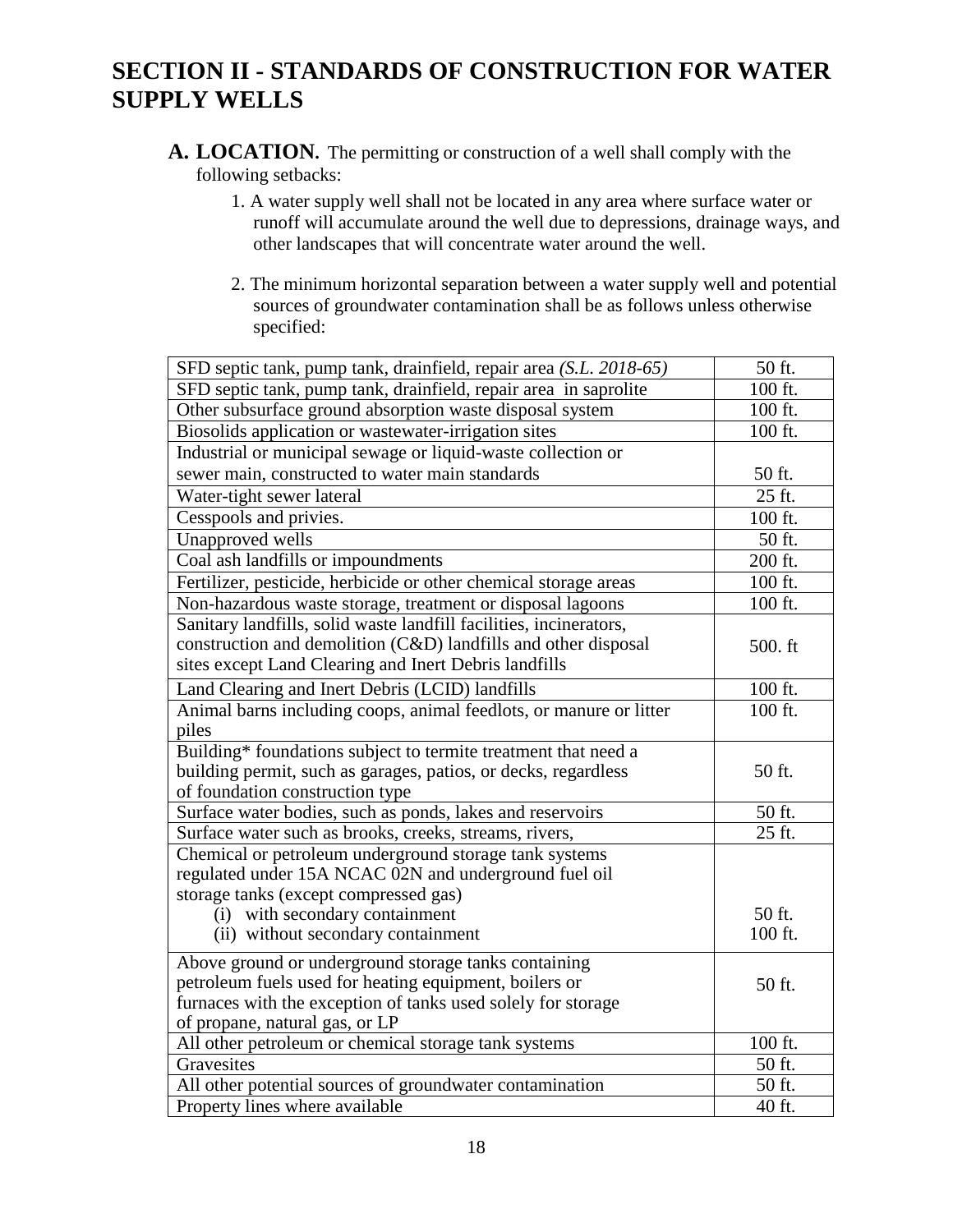| In-ground swimming pools   |  |
|----------------------------|--|
| Solar ground-mounted array |  |

3. For a well on a lot serving a single-family dwelling where lot size or other fixed conditions preclude the separation distances specified in Subparagraph (A) (2) of this Rule, the required horizontal separation distances shall be the maximum possible but shall in no case be less than the following:

| Septic tank, pump tank, pretreatment components and            | 50 ft. |
|----------------------------------------------------------------|--------|
| drainfield including drainfield repair areas, except saprolite |        |
| systems as defined in 15A NCAC 18A .1956(6)                    |        |
| Water-tight sewage or liquid-waste collection or transfer      |        |
| facility constructed to water main standards in accordance     | 25 ft. |
| with 15A NCAC 02T $.0305(g)$ (2) or Orange County              |        |
| Regulations for Wastewater Treatment and Disposal              |        |
| Systems rule $.1950(e)$ , as applicable                        |        |
| Animal barns                                                   | 50 ft. |
| Existing building foundations                                  | 25 ft. |
| Property lines                                                 | 10 ft. |
| Existing in-ground swimming pools                              | 25 ft. |
| Land-based or subsurface waste storage or disposal systems     | 50 ft. |

- 4. Minimum separation distances from all other potential sources of groundwater contamination shall be those specified in Subparagraph (A) (2) of this Rule.
- 5. No person shall cause a potential source of groundwater contamination as described in Section II (A) (2) or Section II (A)(3) of these Rules to be placed closer to a well site or an existing well than the referenced distances specified.

*History Note: Substitute for NCAC 02C .0107 Eff. July 1, 2008; Amended eff. October 23, 2009; March 25, 2020*

#### **B. SOURCE OF WATER**

- 1. The source of water for any water supply well shall not be from a water bearing zone or aquifer that is contaminated.
- 2. If a well is constructed to obtain water from an unconsolidated rock formation, prior approval from the OCHD shall be required. The well shall be equipped with a screen or screens to prevent the entrance of formation material into the well after the well has been developed and completed by the well contractor. The well screen(s) shall meet the requirements of Section II  $(F)$  of these Rules.
- 3. All water supply wells shall be constructed so that a pump with a capacity equal to the well capacity (within the practical limits of pumps for a given diameter well) can be installed and operated without binding or without interference by contact with any part of the well.

*History Note: Substitute for NCAC 02C .0107 Eff. July 1, 2008; Amended eff. October 23, 2009*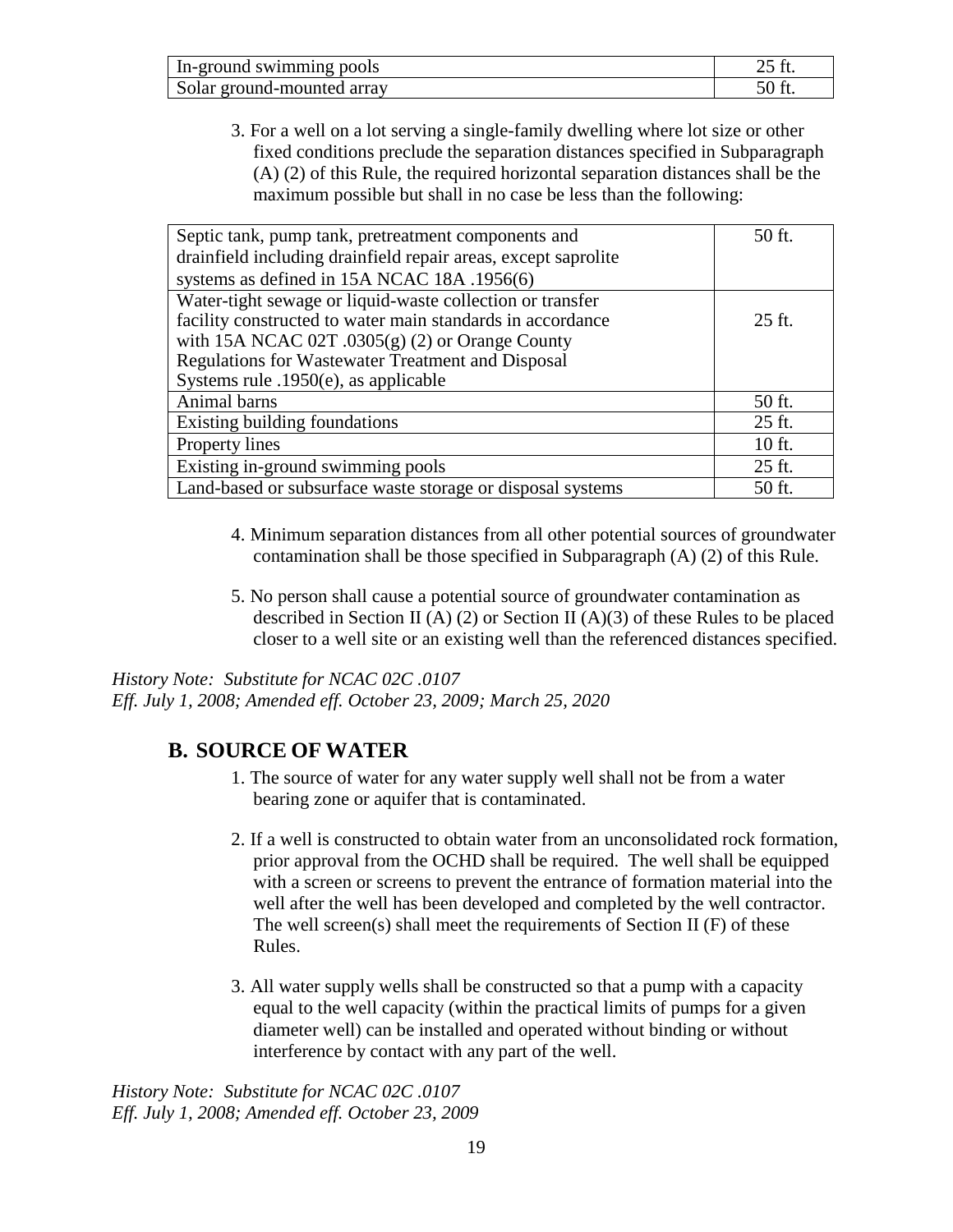#### **C. DRILLING FLUIDS**

- 1. Drilling Fluids shall not contain either organic or toxic substances, nor include water obtained from surface water bodies or water from a non-potable supply and may be comprised only of:
	- a. The formational material encountered during drilling; and
	- b. Or materials manufactured specifically for the purpose of borehole conditioning or water well construction.

*History Note: Substitute for NCAC 02C .0107 Eff. July 1, 2008; Amended March 25, 2020*

- **D. CASING -** All newly drilled water supply wells in Orange County shall be cased with minimum 6" diameter steel casing unless otherwise specifically approved by the OCHD. The casing shall meet one of the following specifications:
	- 1. The casing shall be new, seamless or electric-resistance welded galvanized pipe. Galvanizing shall be done in accordance with requirements of ASTM A53/A53M- 07, which is hereby incorporated by reference, including subsequent amendments and editions.
	- 2. The casing shall be new, seamless or electric-resistance welded stainless steel pipe. Stainless steel casing, threads, and couplings shall conform in specifications to the general requirements in ASTM A530/A530M-04a, which is hereby incorporated by reference, including subsequent amendments and editions and also shall conform to the specific requirements in the ASTM standard that best describes the chemical makeup of the stainless steel casing that is intended for use in the construction of the well. Stainless steel casing shall have a minimum wall thickness that is equivalent to standard schedule number 10S.
	- 3. The casing, threads and couplings shall meet or exceed the specifications of ASTM A53/A53M-07 or A589/589M-06, which is hereby incorporated by reference, including subsequent amendments and editions.
	- 4. All joints shall be water-tight and threaded with heavy recessed-type couplings.
		- a. The coupling shall completely cover the threads when joined; and
		- b. The minimum wall thickness for a given diameter shall equal or exceed that specified in Table I;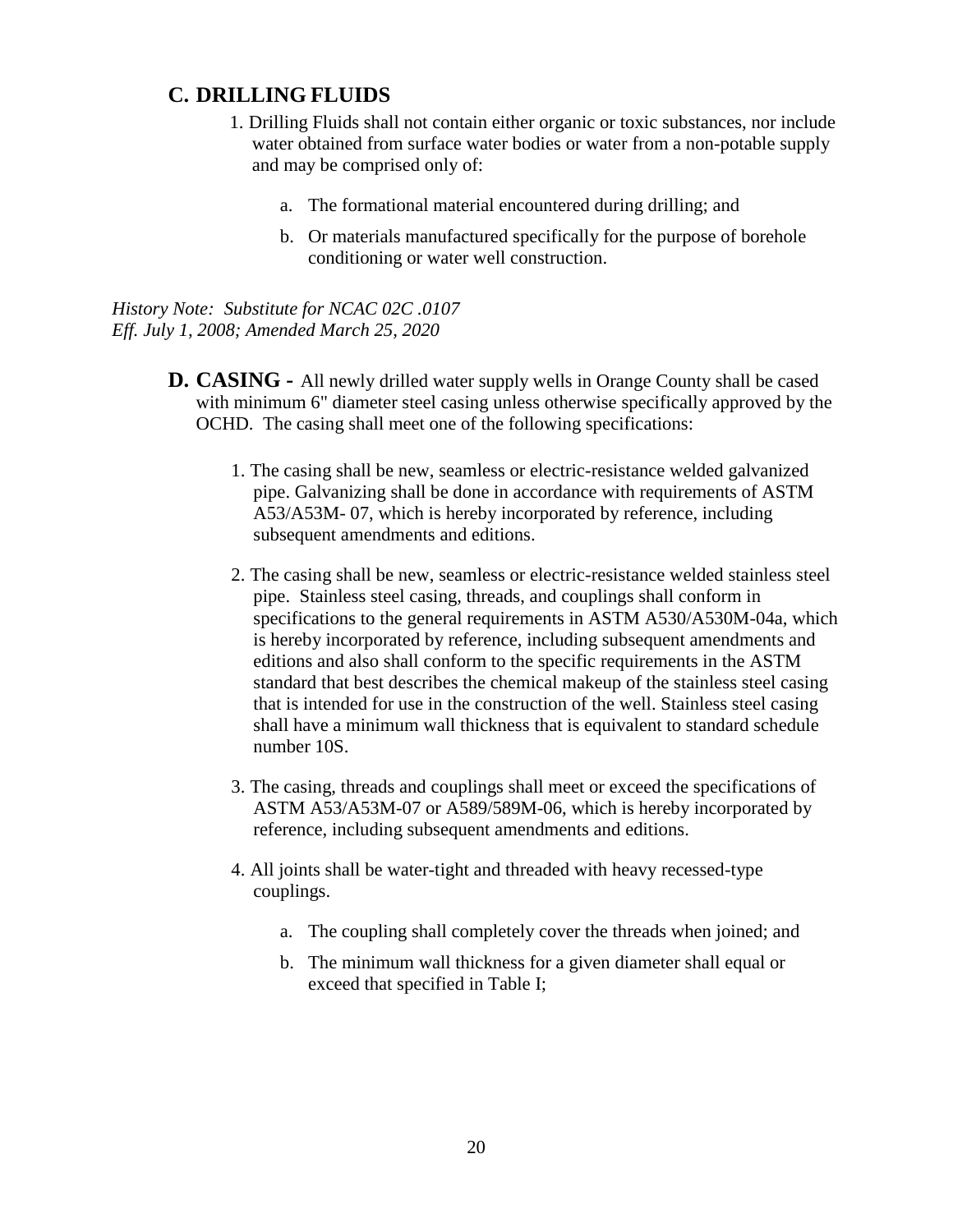| Nominal Diameter (inches) | Wall Thickness (inches) |
|---------------------------|-------------------------|
|                           | 0.185                   |
|                           | 0.250                   |
|                           | 0.279                   |
|                           | 0.330                   |
| 14 and larger             | 0.375                   |

TABLE I - Minimum Wall Thickness for Steel Casing

- 5. All steel casing shall be equipped with a drive shoe at the lowest terminus to protect the casing from damage during installation. The drive shoe shall be made of forged, high carbon, tempered seamless steel and shall have a beveled, hardened cutting edge. If a casing is not driven, a coupling may be used in lieu of the drive shoe when it meets or exceeds the specifications of paragraph (D) (4) above.
- 6. The top of the casing shall be cut off smooth and level by the drilling contractor at least twelve inches above land surface and shall be free from dents and cracks. Prior to removing equipment from the site, the top opening of the well casing shall be sealed with a watertight cap or well seal to prevent the introduction of contaminants into the well.
- 7. The casing in wells constructed to obtain water from a consolidated rock formation shall be:
	- a. Adequate to prevent any formation material from entering the well in excess of the levels specified in Section II (H) of this Rule; and
	- b. Firmly seated and sealed at least five feet into consolidated rock, and
	- c. Cased to a depth of at least 62 feet below the natural ground surface. However, when it is not possible to achieve 62 feet of casing due to unstable obstructions of the borehole or collapse, less than 62 feet may be allowed with following provisions:

**(1)** Consultation with and approval by the OCHD has been obtained, and

**(2)** The casing shall extend at least 20 feet from the land surface,

**(3)** The casing shall be firmly seated and sealed at least five feet into consolidated rock, and

**(4)** A grouted liner and sealing packer shall be installed to a depth of at least 62 feet from the land surface.

- 8. Upon completion of the well, the well shall be sufficiently free of obstacles including formation material as necessary to allow for the installation and proper operation of pumps and associated equipment.
- 9. Thermoplastic casing may be installed: (1) when the well contractor recommends thermoplastic casing, and (2) with the written consent of the well owner. Documentation must be submitted to the OCHD prior to emplacement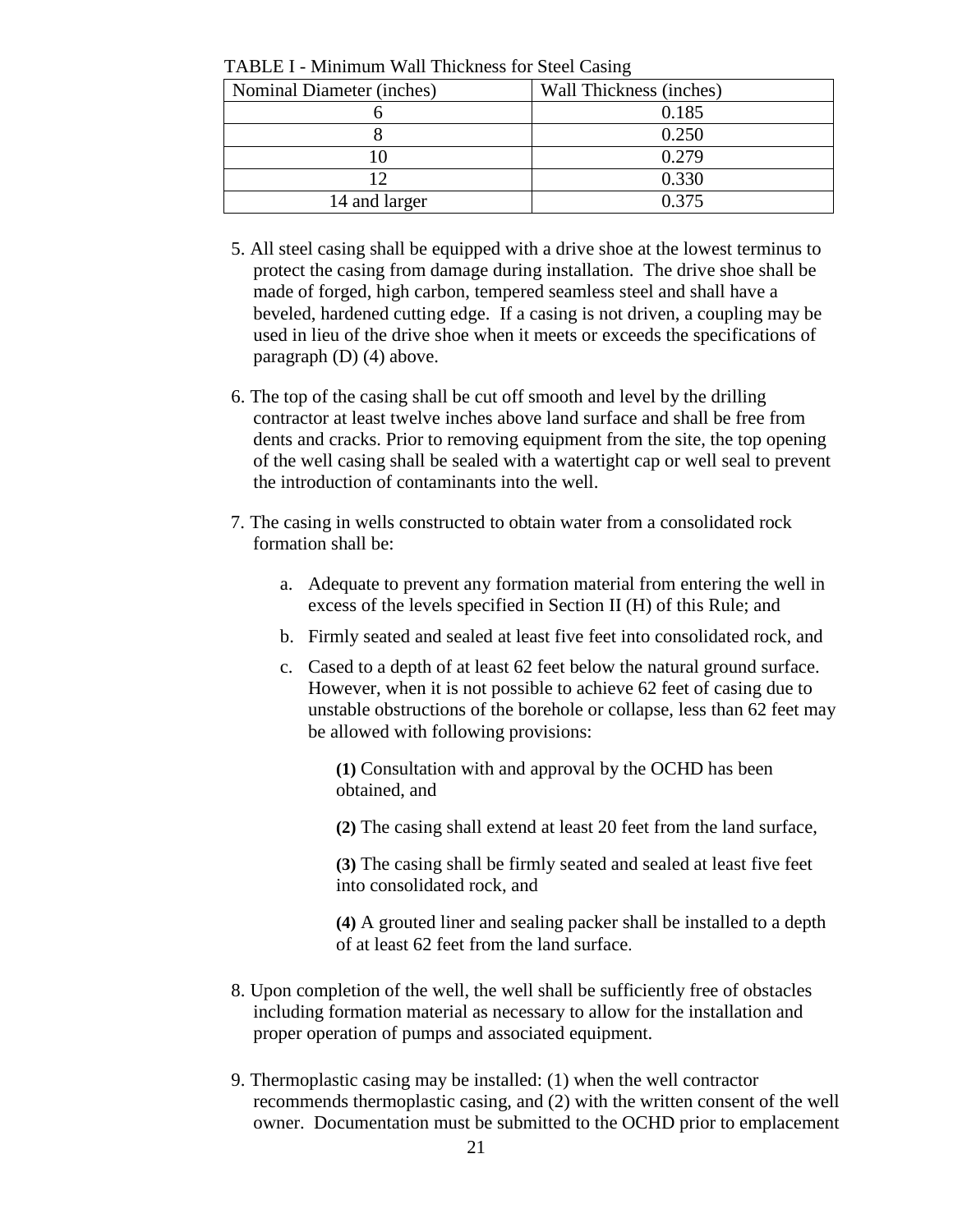of the thermoplastic casing.

- 10. If thermoplastic casing is used:
	- a. The casing shall be new.
	- b. The casing and joints shall meet or exceed all the specifications of ASTM F480-06b, except that the outside diameters shall not be restricted to those listed in ASTM F480-06b, which is hereby incorporated by reference, including subsequent amendments and editions.
	- c. The depth of installation for a given SDR or Schedule number shall not exceed that listed in Table II unless, upon request of the NC Department of Environmental Quality, and written documentation from the manufacturer of the casing stating that the casing may safely be used at the depth at which it is to be installed is provided.
	- d. Thermoplastic casing with wall thickness less than that corresponding to SDR 21 or Schedule 40 shall not be used;
	- e. For wells in which the casing will extend into consolidated rock, thermoplastic casing shall be equipped with a coupling, or another device approved by the manufacturer of the casing, that is sufficient to protect the physical integrity of the thermoplastic casing during the processes of seating and grouting the casing and subsequent drilling operations; and
	- f. Thermoplastic casing shall not be driven by impact, but may be pushed.

TABLE II- Maximum allowable depths (in feet) of Installation of Thermoplastic Water Well Casing

| <b>Nominal Diameter</b> |            | Schedule 40 Maximum |               | Schedule 80 Maximum |               |
|-------------------------|------------|---------------------|---------------|---------------------|---------------|
| (inches)                |            | Depth (in feet)     |               | Depth (in feet)     |               |
| 6                       |            | 130                 |               | 495                 |               |
| 8                       |            | 85                  |               | 340                 |               |
| 10                      |            | 65                  |               | 290                 |               |
| 12                      |            | 65                  |               | 270                 |               |
| 14                      |            | 50                  |               | 265                 |               |
| 16                      |            | 50                  |               | 255                 |               |
|                         |            | Maximum Depth       | Maximum Depth |                     | Maximum Depth |
|                         | for SDR 21 |                     | for SDR 17    |                     | for SDR 13.5  |
|                         | (in feet)  |                     | (in feet)     |                     | (in feet)     |
| <b>All Diameters</b>    | 185        |                     | 355           |                     | 735           |

- 11. In constructing any well, all water-bearing zones that contain contaminated, saline, or other non-potable water shall be cased and grouted so that contamination of overlying and underlying groundwater zones shall not occur.
- 12. The top of the casing shall be terminated at least 12 inches above land surface, regardless of the method of well construction and type of pump to be installed.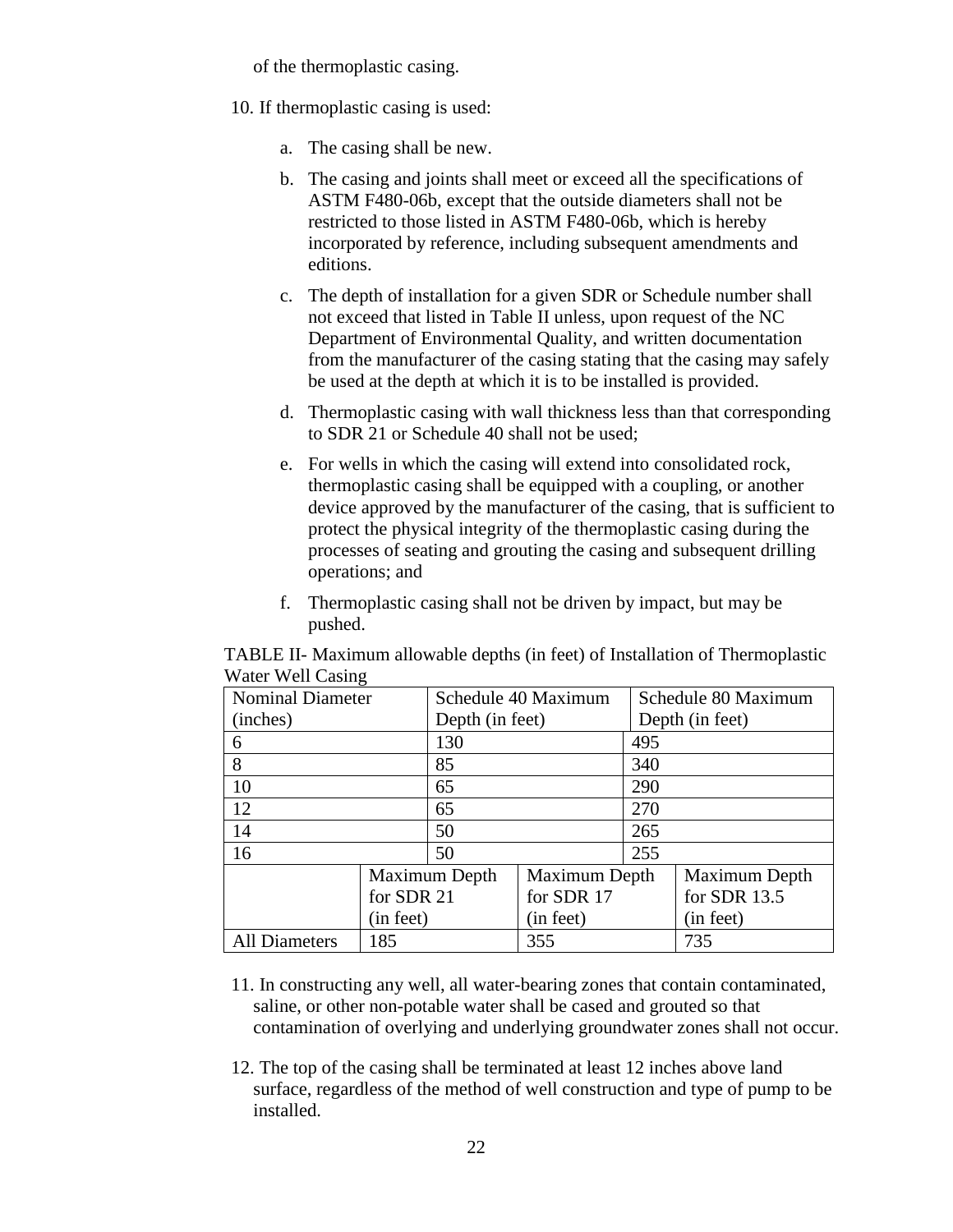- 13. The casing in wells constructed to obtain water from a consolidated rock formation shall meet the requirements specified in this Rule and shall:
	- a. Prevent any formational material from entering the well in excess of the levels specified in Paragraph (H) of this Rule;
	- b. Be firmly seated at least five feet into the rock;
	- c. The casing in wells constructed to obtain water from an unconsolidated rock formation (such as gravel, sand or shells) shall extend at least one foot into the top of the water-bearing formation;
	- d. Upon completion of the well, the well shall be sufficiently free of obstacles including formation material as necessary to allow for the installation and proper operation of pumps and associated equipment; and
	- e. Prior to removing equipment from the site, the top of the casing shall be sealed with a water-tight cap or well seal, as defined in G.S. 87- 85(16), to preclude the entrance of contaminants into the well.

History Note: *Substitute for NCAC 02C .0107 Eff. July 1, 2008; Amended eff. October 23, 2009; November 21, 2008; March 25, 2020*

### **E. ALLOWABLE GROUTS**

- 1. One of the following grouts shall be used wherever grout is required by a rule of this Section. Where a particular type of grout is specified by a Rule of this Section, no other type of grout shall be used.
	- a. "Neat cement grout" shall consist of a mixture of not more than six gallons of clear, potable water to one 94 pound bag of Portland cement. Up to five percent, by weight, of untreated bentonite may be used to improve flow and reduce shrinkage. The bentonite shall be 200 mesh with a yield rating of 90 barrels per ton. If bentonite is used, additional water may be added at a rate not to exceed 0.6 gallons of water for each pound of untreated bentonite.
	- b. "Sand cement grout" shall consist of a mixture of not more than two parts sand and one part cement and not more than six gallons of clear, potable water per 94 pound bag of Portland cement.
	- c. "Concrete grout" shall consist of a mixture of not more than two parts gravel or rock cuttings to one part cement and not more than six gallons of clear, potable water per 94 pound bag of Portland cement. One hundred percent of the gravel or rock cuttings must be able to pass through a one-half inch mesh screen.
	- d. Bentonite slurry grout" shall consist of a mixture of not more than 24 gallons of clear, potable water to one 50-pound bag of commercial sodium granular bentonite. Non-organic, non-toxic substances may be added to bentonite slurry grout mixtures to improve particle distribution and pump-ability. Bentonite slurry grout may only be used in accordance with the manufacturer's written instructions.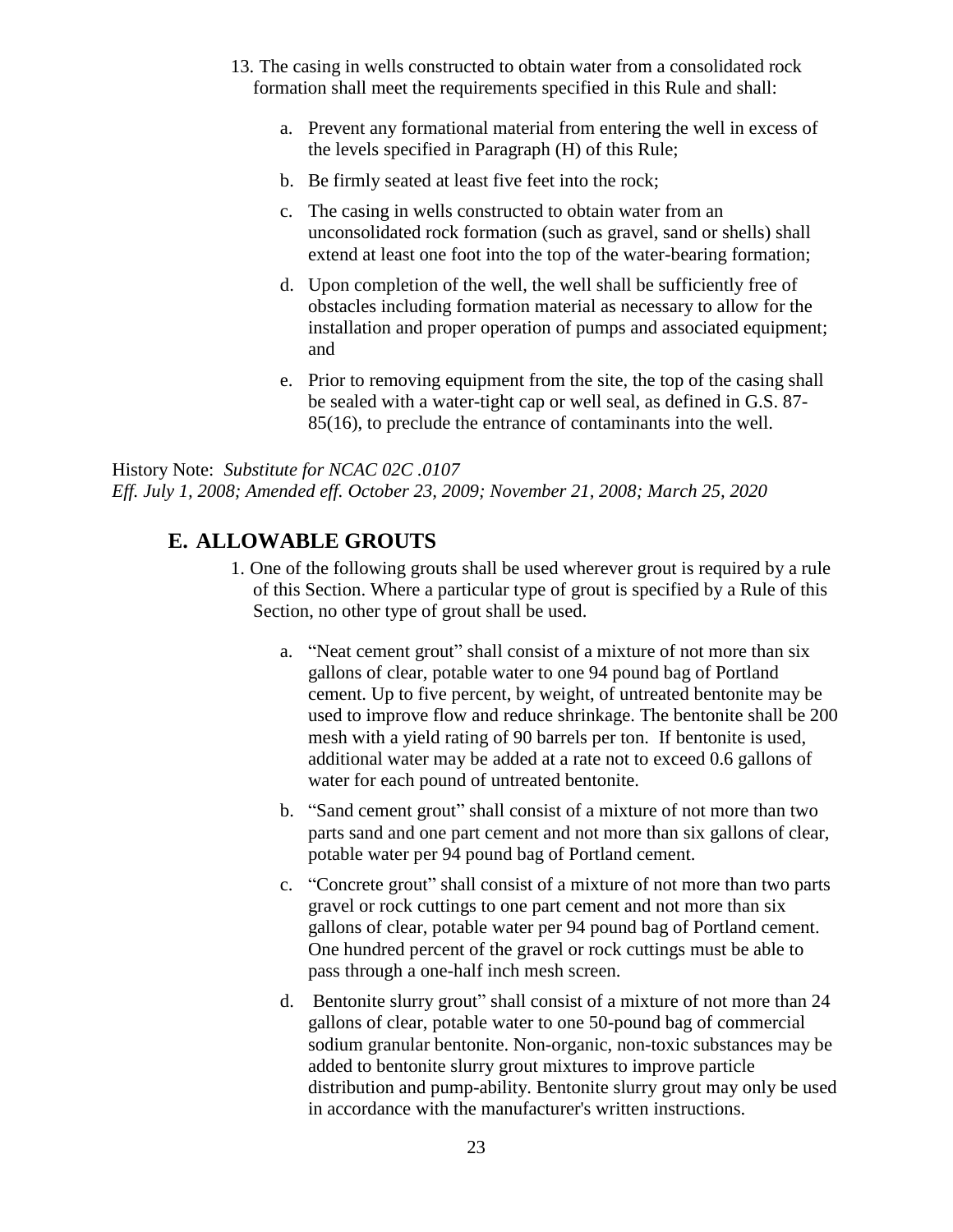- e. "Bentonite chips or pellets shall consist of pre-screened bentonite chips or compressed sodium bentonite pellets with largest dimension of at least one-fourth inch but not greater than one-fifth of the width of the annular space into which they are to be placed. Bentonite chips or pellets shall be hydrated in place. Bentonite chips or pellets may only be used in accordance with the manufacturer's written instructions.
- f. Specialty grout shall consist of a mixture of non-organic, non-toxic materials with characteristics of expansion, chemical-resistance, rate or heat of hydration, viscosity, density or temperature-sensitivity applicable to specific grouting requirements. Specialty grouts may not be used without prior approval by the Health Director. Approval of the use of specialty grouts shall be based on a demonstration that the finished grout has a permeability less than 10-6 centimeters per second and will not adversely impact human health or the environment.
- 2. With the exception of bentonite chips or pellets, the liquid and solid components of all grout mixtures shall be blended prior to emplacement below land surface.
- 3. No fly ash, other coal combustion byproducts, or other wastes may be used in any grout.

History Note: *Substitute for NCAC 02C .0107 Eff. March 25, 2020*

#### **F. GROUT EMPLACEMENT**

- 1. Casing shall be grouted to a minimum depth of 20 feet below the land surface.
- 2. In addition to the grouting by this Rule, the casing shall be grouted as necessary to seal off all aquifers or zones that contain contaminated or other non-potable water so that contamination of overlying and underlying aquifers or zones shall not occur.
- 3. Bentonite slurry grout may be used in that portion of the borehole that is at least three feet below land surface. That portion of the borehole from land surface to at least three feet below land surface shall be filled with a concrete or cement-type grout or bentonite chips or pellets that are hydrated in place.
- 4. Grout shall be placed around the casing by one of the following methods:
	- a. Pressure. Grout shall be pumped or forced under pressure through the bottom of the casing until it fills the annular space around the casing and overflows at the surface;
	- b. Pumping. Grout shall be pumped into place through a hose or pipe extended to the bottom of the annular space which can be raised as the grout is applied. The grout hose or pipe shall remain submerged in grout during the entire application; or
	- c. Other. Grout may be emplaced in the annular space by gravity flow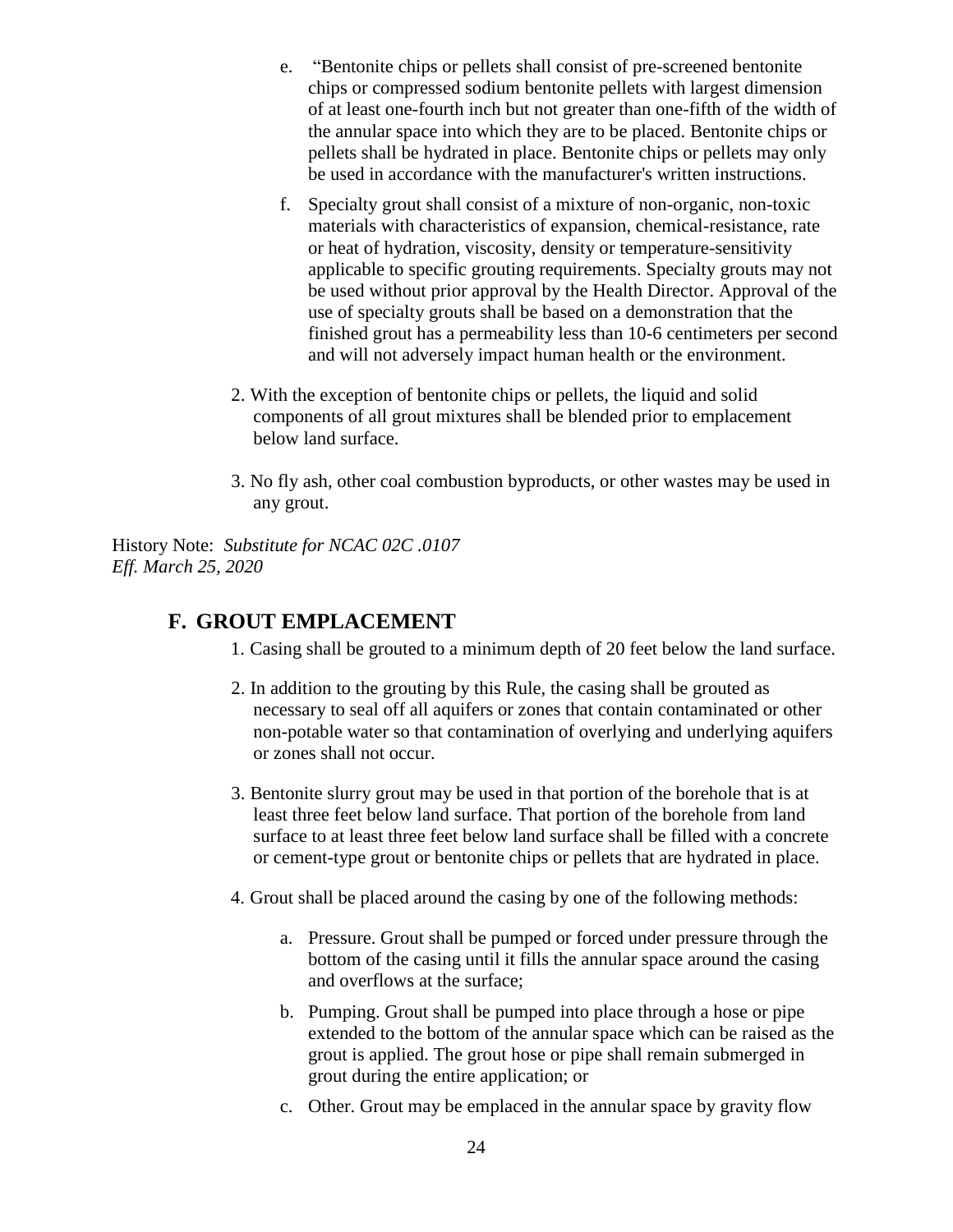way to ensure complete filling of the space. Gravity flow shall not be used if water or any visible obstruction is present in the annular space within the applicable minimum grout depth specified in this Rule at the time of grouting, with the exception that bentonite chips or pellets may be used if water is present and if designed for that purpose.

- d. The annular space of the top twenty (20) feet for wells grouted with bentonite chips or pellets must be no less than ten (10) inches in diameter for a six (6) inch casing.
- 5. If a Rule of this Section requires grouting of the casing to a depth greater than 20 feet below land surface, the pumping or pressure method shall be used to grout that portion of the borehole deeper than 20 feet below land surface, with the exception of bentonite chips and pellets.
- 6. If an outer casing is installed, it shall be grouted by either the pumping or pressure method.
- 7. Bentonite chips or pellets shall be used in compliance with all manufacturer's instructions including pre-screening the material to eliminate fine-grained particles, installation rates, hydration methods, tamping, and other measures to prevent bridging.
- 8. Bentonite grout shall not be used to seal zones of water with a chloride concentration of 1,500 milligrams per liter or greater.
- 9. The well shall be grouted within seven days after the casing is set. When grout is emplaced by gravity, the entire drilling process must be completed prior to grout emplacement. When emplaced by the pump or pressure methods, the grouting process may be initiated at any time after the casing is set, including during the drilling process.
- 10. It is the responsibility of the well contractor to verify that the grout does not settle. Any settling greater than five (5) feet below the natural land surface shall require re-inspection.
- 11. No additives which will accelerate the process of hydration shall be used.
- 12. Where grouting is required by the provisions of this Section, the grout shall extend outward in all directions from the casing wall to a minimum thickness equal to either one-third of the diameter of the outside dimension of the casing or two inches, whichever is greater; but in no case shall a well be required to have an annular grout seal thickness greater than four inches.
- 13. For wells constructed in locations where flowing artesian conditions are encountered or expected to occur, the well shall be adequately grouted to protect the artesian aquifer, prevent erosion of overlying material and confine the flow within the casing.

*History Note: Substitute for NCAC 02C .0107 Eff. July 1, 2008; amended eff. October 23, 2009; March 25, 2020*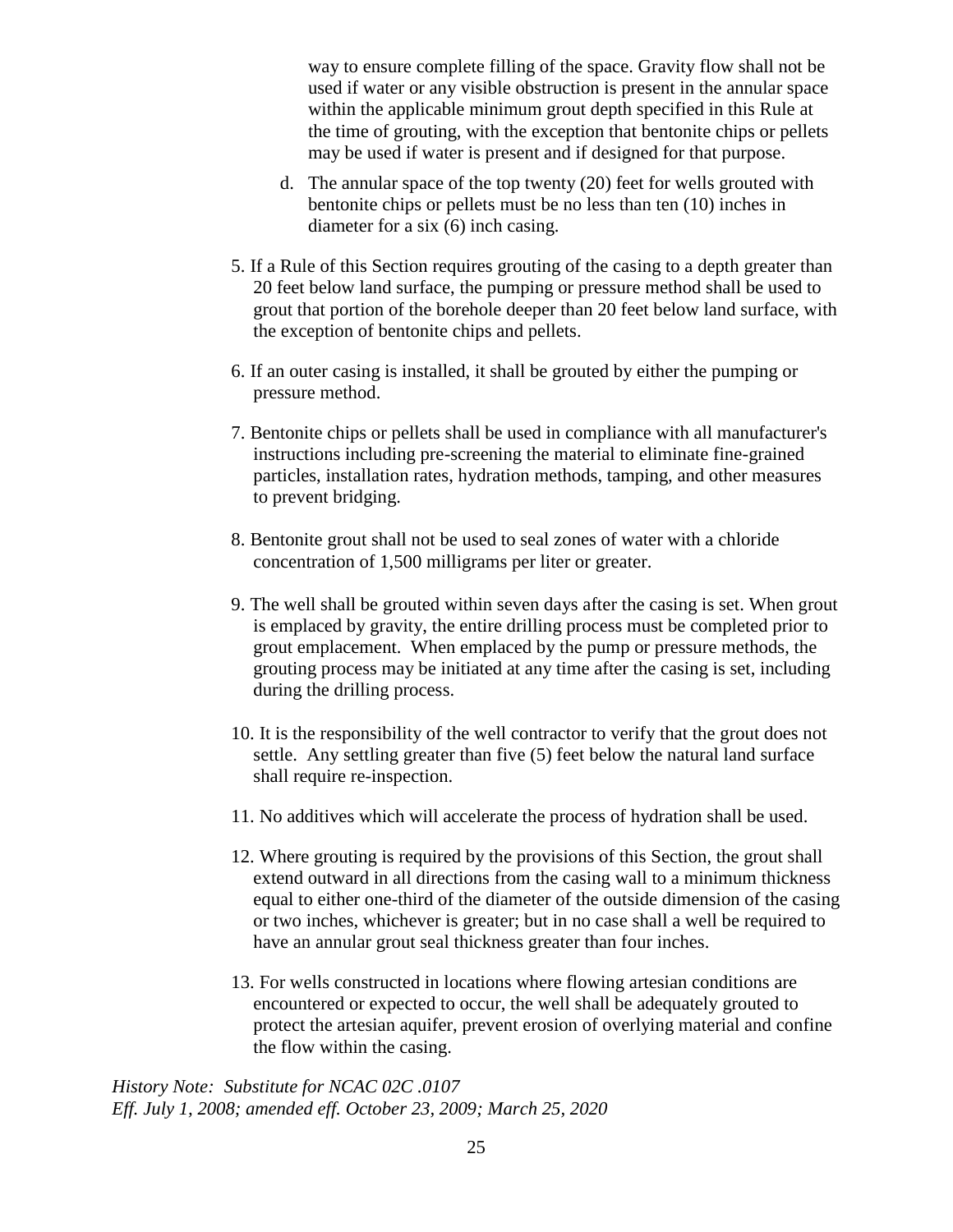#### **G. WELLSCREENS**

- 1. The well, if constructed to obtain water from an unconsolidated rock formation, shall be equipped with a screen that will prevent the entrance of formation material into the well after the well has been developed and completed.
- 2. The well screen shall be of a standard design with certification to Standard ANSI/NSF 61 and pre-manufactured to permit the optimum development of the aquifer with minimum head loss consistent with the intended use of the well. The openings shall be designed to prevent clogging and shall be free of rough edges, irregularities or other defects that may accelerate or contribute to corrosion or clogging.
- 3. Multi-screen wells shall not connect aquifers or zones which have differences in water quality which would result in contamination of any aquifer or zone.

*History Note: Substitute for NCAC 02C .0107 Eff. July 1, 2008; amended eff. March 25, 2020*

> **H. GRAVEL/ SAND PACKED WELLS -** Gravel or sand packed wells shall be constructed with prior approval from the OCHD and in accordance with NCAC 02C.

*History Note: Substitute for NCAC 02C .0107 Eff. July 1, 2008.*

#### **I. WELLDEVELOPMENT**

1. All water supply wells shall be developed by the well contractor;

Development shall include removal of formation materials, mud, drilling fluids and additives such that the water contains no more than:

- a. Five milligrams per liter of settleable solids; and
- b. 10 NTUs of turbidity as suspended solids.
- 2. Development shall not require efforts to reduce or eliminate the presence of dissolved constituents, which are indigenous to the ground water quality in that area.

*History Note: Substitute for NCAC 02C .0107 Eff. July 1, 2008; amended eff. October 23, 2009*

### **J. WELL HEAD COMPLETION**

1. Every water supply well and such other wells as may be specified by the OCHD shall be equipped with a usable access port or air line. The access port shall be at least one half inch inside diameter opening so that the position of the water level can be determined at any time. The port shall be installed and maintained in such manner as to prevent entrance of water or foreign material.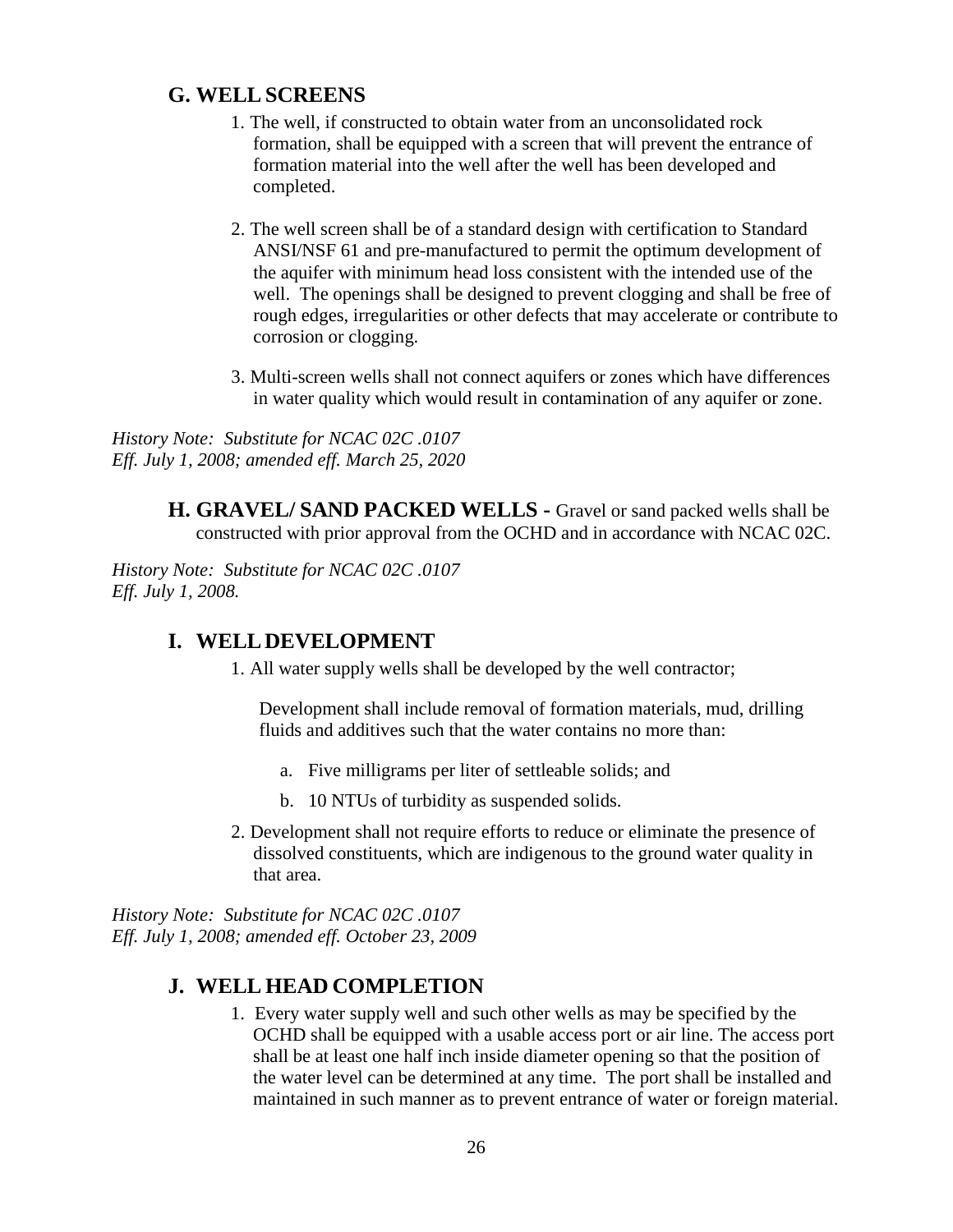- 2. The surface of the ground shall be graded away from the well-head in all directions.
- 3. All openings for piping, wiring, and vents shall enter into the well at least 12 inches above land surface and shall be adequately sealed to preclude the entrance of contaminants into the well. Wiring extending through the well seal shall be enclosed in conduit, and connected to a properly sealed junction box, in accordance with all applicable electrical codes as specified in Section  $II.(O)(9)$ .
- 4. The well head shall be equipped with a screened vent to allow for the pressure changes within the well except if a suction lift pump or single-pipe jet pump is used or artesian, flowing well conditions are encountered.
- 5. The person installing the pump shall install a threadless sampling tap at the wellhead for obtaining water samples except in the case of suction pump or offset jet pump installations the threadless sampling tap shall be installed on the return (pressure) side of the pump piping.
- 6. If the wellhead is also equipped with a threaded hose bibb in addition to the threadless sampling tap, the hose bibb shall be fitted with a backflow preventer or vacuum breaker.
- 7. The threadless sampling tap shall be turned downward, located a minimum of twelve inches above land surface, floor, or well pad, and positioned such that a water sample can be obtained without interference from any part of the wellhead. The spout of the sampling tap shall be smooth and free of jagged edges or burrs.
- 8. The base plate of a pump placed directly over the well shall form a watertight seal with the well casing or pump foundation.
- 9. In installations where the pump is not located directly over the well, the annular space between the casing and pump intake or discharge piping shall be closed with an approved well seal designed specifically for this purpose.
- 10. A priming tee shall be installed at the well head in conjunction with offset jet pump installations.

*History Note: Substitute for NCAC 02C .0107 Eff. July 1, 2008; Amended eff. October 23, 2009; March 25, 2020*

### **K. WELL CONTRACTOR IDENTIFICATION PLATE**

- 1. For all wells except monitoring wells from Section III (B) of these Rules, an identification plate shall be installed on the well within 72 hours after completion of the drilling.
- 2. The identification plate shall be constructed of a durable weatherproof, rustproof metal or equivalent material approved by the OCHD.
- 3. The identification plate shall be securely attached to the aboveground portion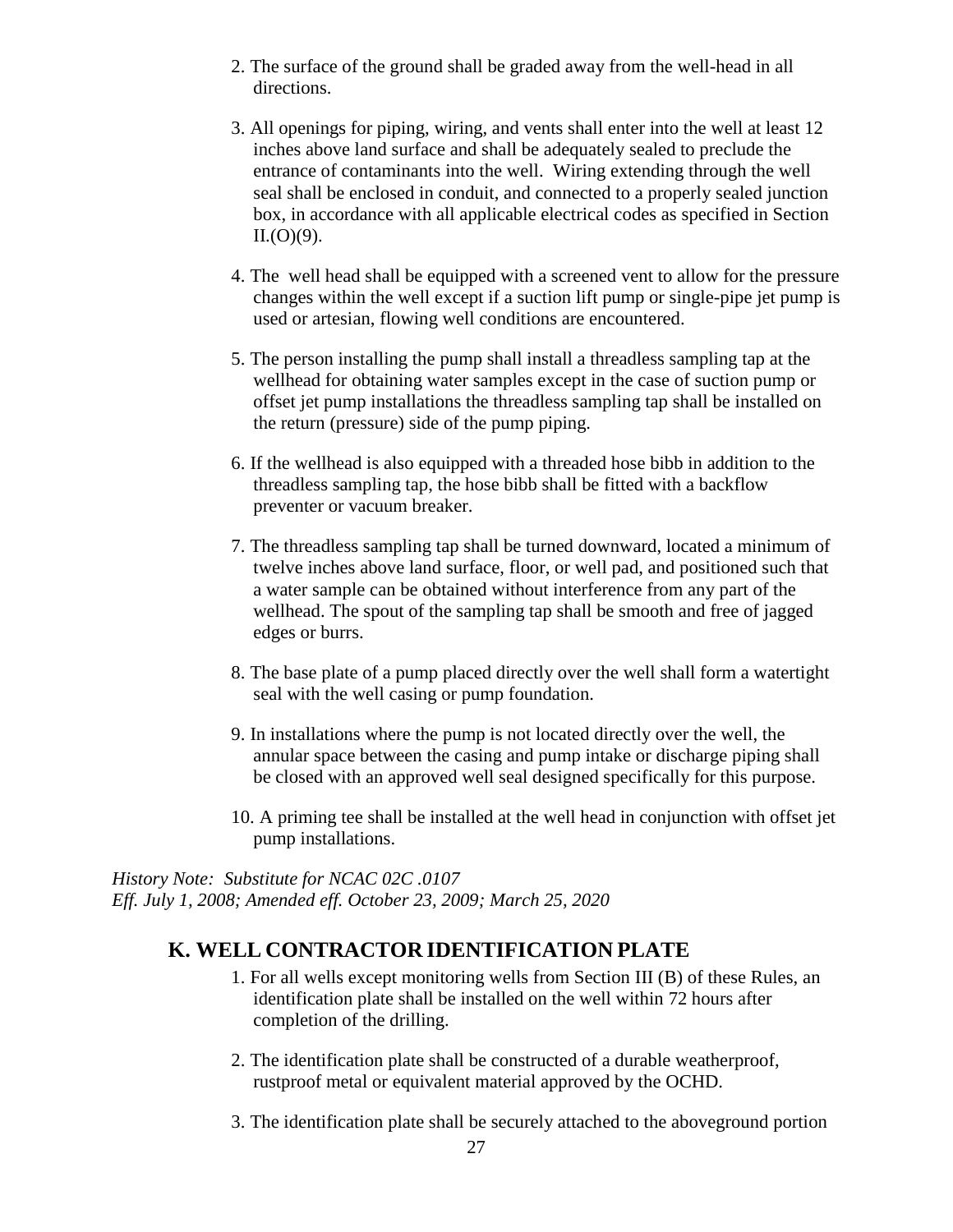of the well casing where it is readily visible and in a manner that does not obscure the identification plate.

- 4. "Secure attachment" includes rivets, stainless fasteners that do not cause contamination hazards caused by drilling through the casing; and adhesive intended for use with the casing material. In the case where an electrical grounding block is secured to the casing by means of a bolt or screw which penetrates the casing, the tag may be secured by the same means as the block, provided that no data are obscured. No form of tape by itself, in the absence of one of the approved methods listed above, shall be considered as a secure form of attachment. The means of attachment shall not obscure any of the required data. Secure attachment is not any form of tape alone.
- 5. The identification plate shall not be removed by any person.
- 6. The identification plate shall be stamped with permanent legible markings to show the:
	- a. Name and certification number of the well contractor;
	- b. Total depth of well;
	- c. Casing depth (FT) and inside diameter (in.);
	- d. Screened intervals of screened wells;
	- e. Packing interval of gravel-or sand-packed wells;
	- f. Yield, in gallons per minute (gpm), or specific capacity in gallons per minute per foot of drawdown (gpm/FT-dd);
	- g. Static water level and date measured;
	- h. Date well completed; and
	- i. Well Permit number or numbers, if such a permit is required.

*History Note: Substitute for NCAC 02C .0107*

*Eff. July 1, 2008; Amended eff. October 23, 2009; March 25, 2020*

#### **L. PUMP INSTALLER INFORMATION PLATE**

- 1. For all wells except monitoring wells from Section III (B) of these Rules, an identification plate shall be installed on the well within 72 hours after completion of the pump installation.
- 2. The information plate shall be constructed of a durable waterproof, rustproof metal or equivalent material approved by the OCHD.
- 3. The identification plate shall be securely attached to the aboveground portion of the well casing where it is readily visible and in a manner that does not obscure the identification plate.
- 4. "Secure attachment" includes rivets, stainless fasteners that do not cause contamination hazards caused by drilling through the casing; and adhesive intended for use with the casing material. In the case where an electrical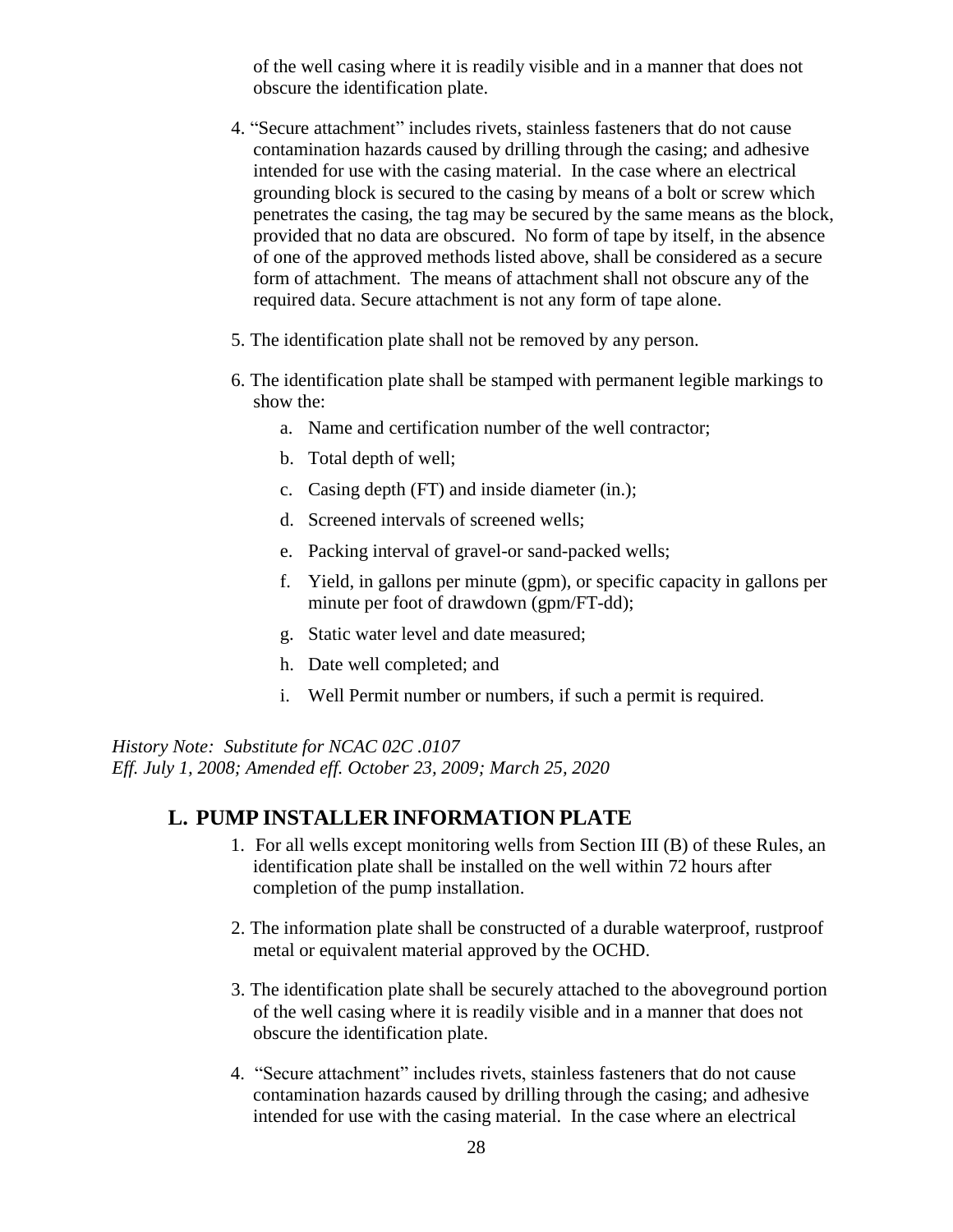grounding block is secured to the casing by means of a bolt or screw which penetrates the casing, the tag may be secured by the same means as the block, provided that no data are obscured. No form of tape by itself, in the absence of one of the approved methods listed above, shall be considered as a secure form of attachment. The means of attachment shall not obscure any of the required data. Secure attachment is not any form of tape alone.

- 5. The information plate shall not be removed by any person; and
- 6. The information plate shall be stamped or engraved with permanent legible, markings to show the:
	- a. Name of the well contractor and certification number of the person installing the pump;
	- b. Date the pump was installed;
	- c. The depth of the pump intake; and
	- d. The horsepower rating of the pump.

*History Note: Substitute for NCAC 02C .0107 Eff. July 1, 2008; amended eff. October 23, 2009; March 25, 2020*

> **M.ARTESIANWELLS -** Every artesian well that flows under natural artesian pressure shall be equipped with a valve so that the flow can be completely stopped provided that the well casing and seal cannot feasibly be extended above the static water level. Well owners shall be responsible for the operation and maintenance of the valve.

*History Note: Substitute for NCAC 02C .0107 Eff. July 1, 2008; Amended eff. October 23, 2009*

> **N. PITLESS ADAPTERS** - Pitless adapters or pitless units shall not be allowed as a method of well head completion.

*History Note: Substitute for NCAC 02C .0107 Eff. July 1, 2008*

#### **O. PUMPS AND PUMPING EQUIPMENT**

- 1. The pumping capacity of the pump shall be consistent with the intended use and yield characteristics of the well.
- 2. The pump and related equipment for the well shall be conveniently located to permit easy access and removal for repair and maintenance.
- 3. The base plate of a pump placed directly over the well shall be designed to form a watertight seal with the well casing or pump foundation.
- 4. In installations where the pump is not located directly over the well, the annular space between the casing and pump intake or discharge piping shall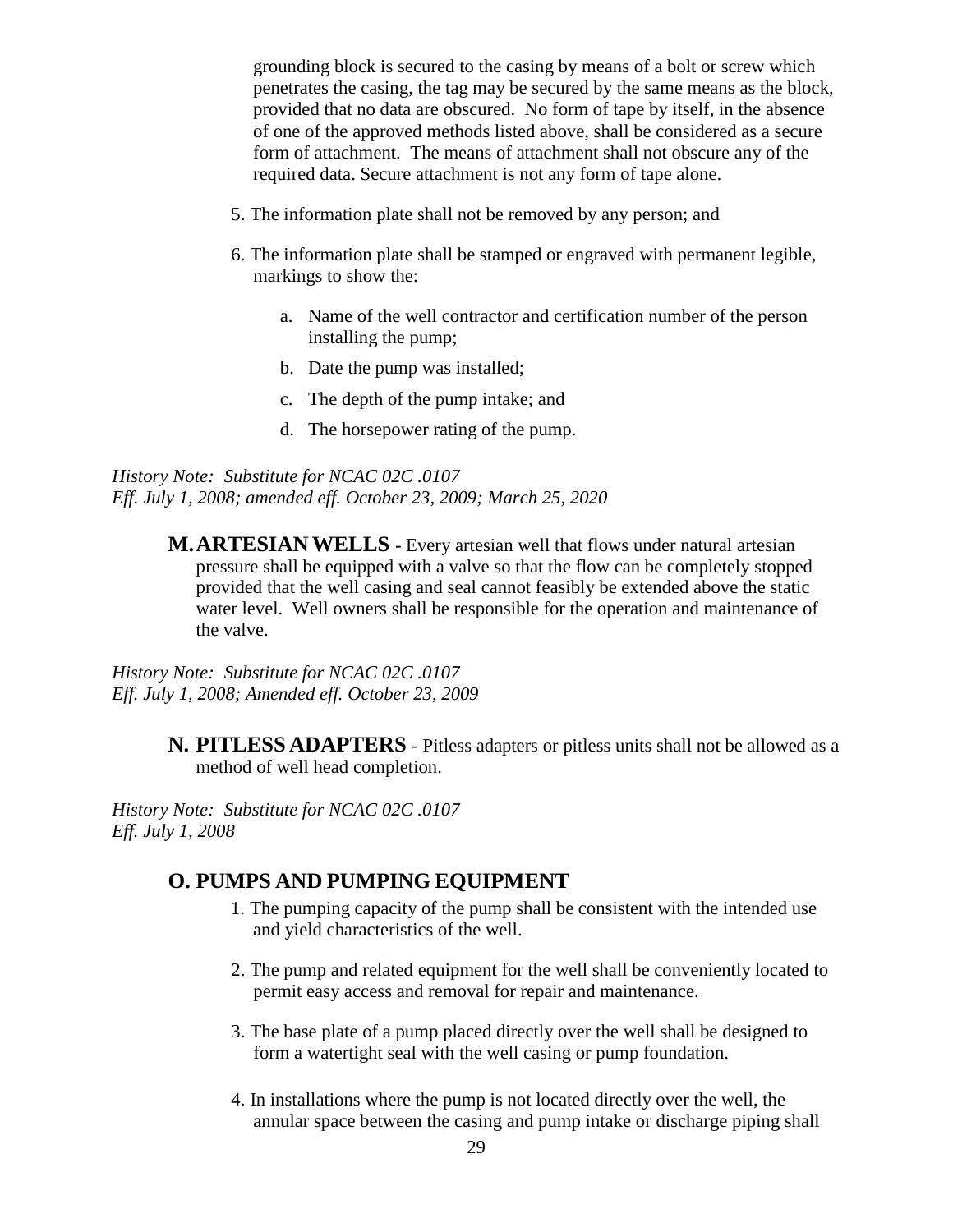be closed with a watertight seal.

- 5. The well head shall be equipped with a screened vent to allow for the pressure changes within the well unless a suction lift pump or single-pipe jet pump is used or artesian flowing well conditions are encountered.
- 6. The person installing the pump in any water supply well shall install a threadless sampling tap at the wellhead for obtaining water samples except:

In the case of suction pump or offset jet pump installations the threadless sampling tap shall be installed on the return (pressure) side of the pump piping.

The threadless sampling tap shall be turned downward, located a minimum of 12 inches above land surface, floor, or well pad, and positioned such that a water sample can be obtained without interference from any part of the wellhead. If the wellhead is also equipped with a threaded hose bibb in addition to the threadless sampling tap, the hose bibb shall be fitted with a backflow preventer or vacuum breaker.

- 7. A priming tee shall be installed at the well head in conjunction with offset jet pump installations.
- 8. Joints of any suction line installed underground between the well and pump shall be tight under system pressure.
- 9. The drop piping and electrical wiring used in connection with the pump shall meet all applicable underwriters specifications**.** In accordance with NCGS 143-138 (b17) the scope of electrical work which may be performed by a certified well contractor includes only the connection or disconnection of a well system to either the plumbing served by the well system or the electrical service that serves the well system: the well, the pressure tank, the pressure switch, and all plumbing and electrical equipment in the well and between the well, pressure tank, and pressure switch. An electrical box is required for wiring connected at the well head.
- 10. Only potable water shall be used for priming the pump.
- 11. Any materials containing lead shall meet NSF 61 standards.

*History Note: Substitute for NCAC 02C .0109 Eff. July 1, 2008; Amended eff. November 21, 2008; October 23, 2009; March 25, 2020*

- **P. WELL TESTS FOR YIELD** Every water supply well shall be tested for capacity by one of the following methods:
	- 1. Pump Method
		- a. Select a permanent measuring point, such as the top of the casing;
		- b. Measure and record the static water level below or above the measuring point prior to starting the pump;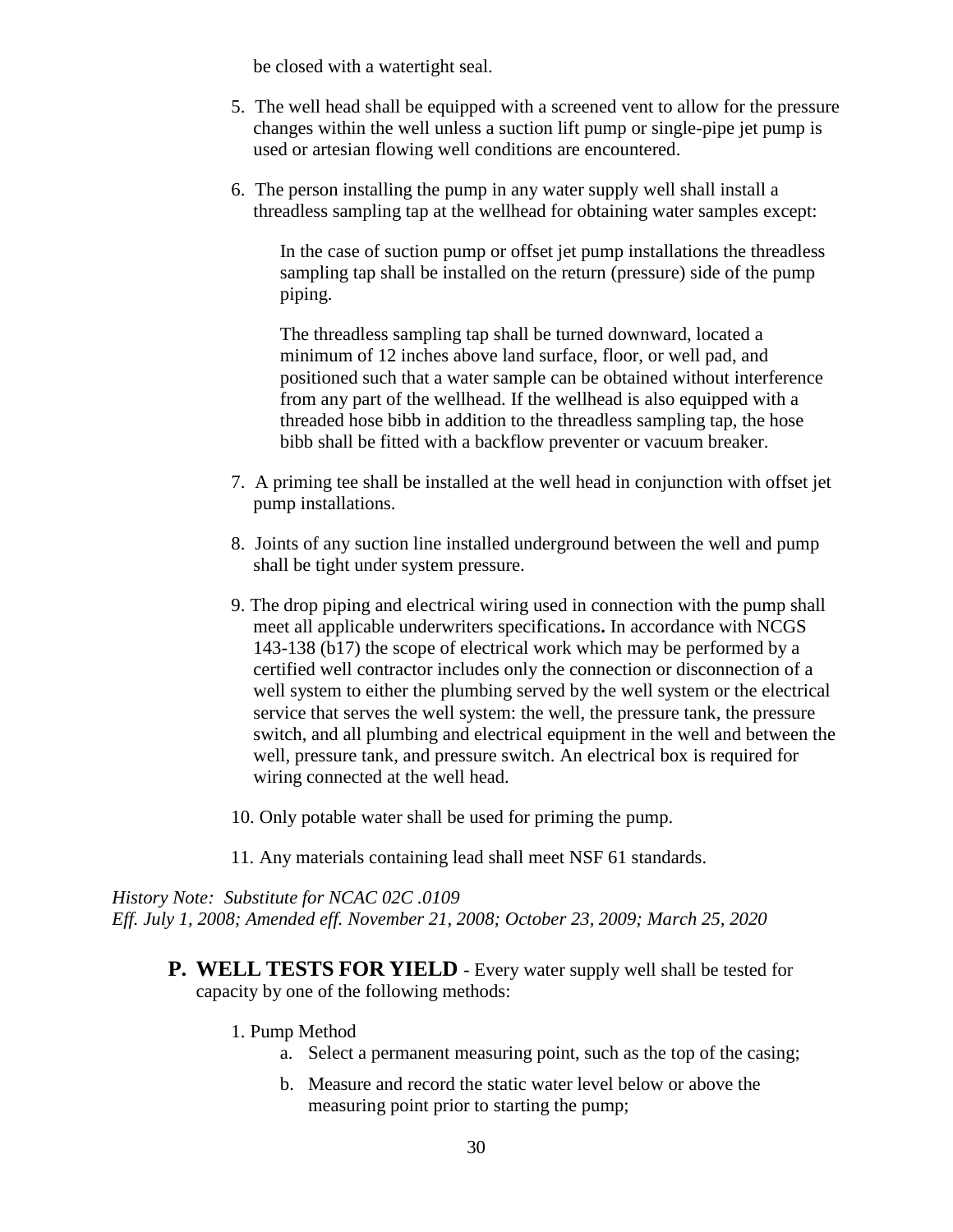- c. Measure and record the discharge rate at intervals of 10 minutes or less;
- d. Measure and record water levels using a steel or electric tape at intervals of 10 minutes or less;
- e. Continue the test for a period of at least one hour, and
- f. Make measurements within an accuracy of plus or minus one inch.
- 2. Air Rotary Drill Method
	- a. Measure and record the amount of water being injected into the well during drilling operations;
	- b. Measure and record the discharge rate in gallons per minute at intervals of one hour or less during drilling operations;
	- c. After completion of the drilling, continue to blow the water out of the well for at least 30 minutes, and measure and record the discharge rate in gallons per minute at intervals of 10 minutes or less during the period, and
	- d. Measure and record the water level immediately after discharge ceases.
- 3. Air Lift Method
	- a. Measurements shall be made through a pipe placed in the well. The pipe shall have a minimum inside diameter of at least five-tenths of an inch and shall extend from top of the well head to a point inside the well that is below the bottom of the airline.
	- b. Measure and record the static water level prior to starting the air compressor;
	- c. Measure and record the discharge rate at intervals of 10 minutes or less;
	- d. Measure and record the pumping level using a steel or electric tape at intervals of 10 minutes or less, and;
	- e. Continue the test for a period of at least one hour.

*History Note: Substitute for NCAC 02C .0110 Eff. July 1, 2008; amended eff. October 23, 2009*

### **Q. DISINFECTION OF WATER SUPPLY WELLS**

- 1. Any person constructing, repairing, testing, performing maintenance, or installing a pump in a water supply well shall disinfect the well upon completion of construction, repairs, testing, maintenance, or pump installation.
- 2. Any person disinfecting a well shall perform disinfection in accordance with the following procedures:
	- a. Chlorination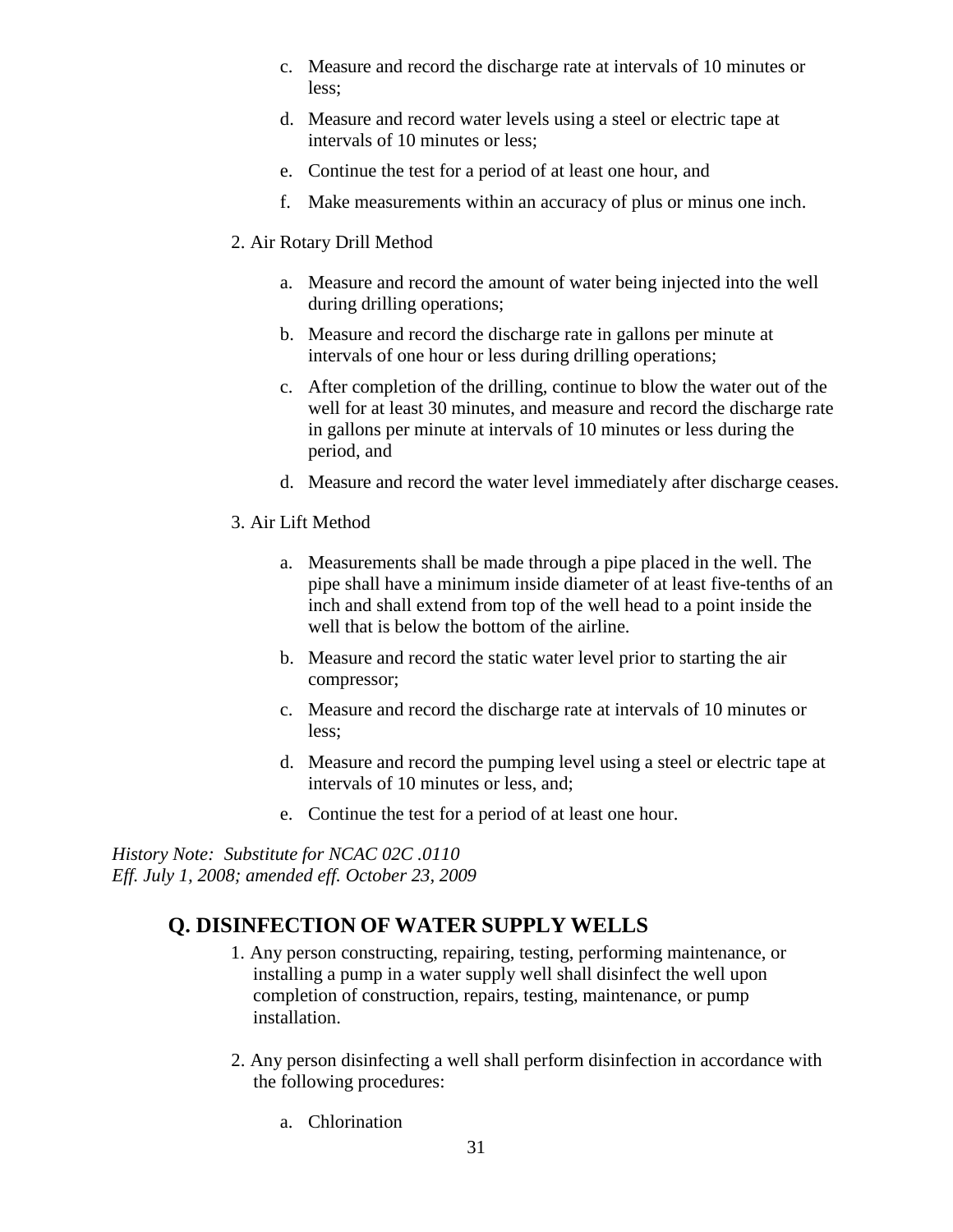**(1)** Granular calcium hypochlorite shall be placed in the well in sufficient quantities to produce a chlorine residual of at least 100 parts per million (ppm) in the well. Stabilized chlorine tablets or hypochlorite products containing fungicides, algaecides, or other disinfectants shall not be used. Chlorine test strips or other quantitative test methods shall be used to confirm the concentration of the chlorine residual.

**(2)** The disinfection of well water with calcium hypochlorite requires the water pH stabilized to less than 7.0 before the application. Use pH lowering and disinfection products in the manner that the manufacturer intends.

- b. The granular calcium hypochlorite shall be applied to the well through the top of the well and allowed to settle to the bottom.
- c. The water shall be recirculated to:

**(1)** Distribute the chlorine throughout the water column of the well, and;

**(2)** Wash down the well casing, pump column, and any other equipment above the water level in the well.

- 3. The chlorine solution shall stand in the well for a period of 24 hours or more.
- 4. The well shall be pumped until the system is clear of the chlorine before the system is placed in use. Prior to final chemical disinfection, contractors must remove foreign substances, such as grease, soil, sediment, joint dope, and scum from the well and near the wellhead. Pump installers must clean all pump parts before placing them into the well. The well must be disinfected with a chlorine compound at a concentration of no less than 100 mg/L (100) ppm) available.
- 5. Other materials and methods of disinfection may be used upon prior approval by the State and OCHD.

*History Note: Substitute for NCAC 02C .0111 Eff. July 1, 2008; amended eff. October 23, 2009; March 25, 2020*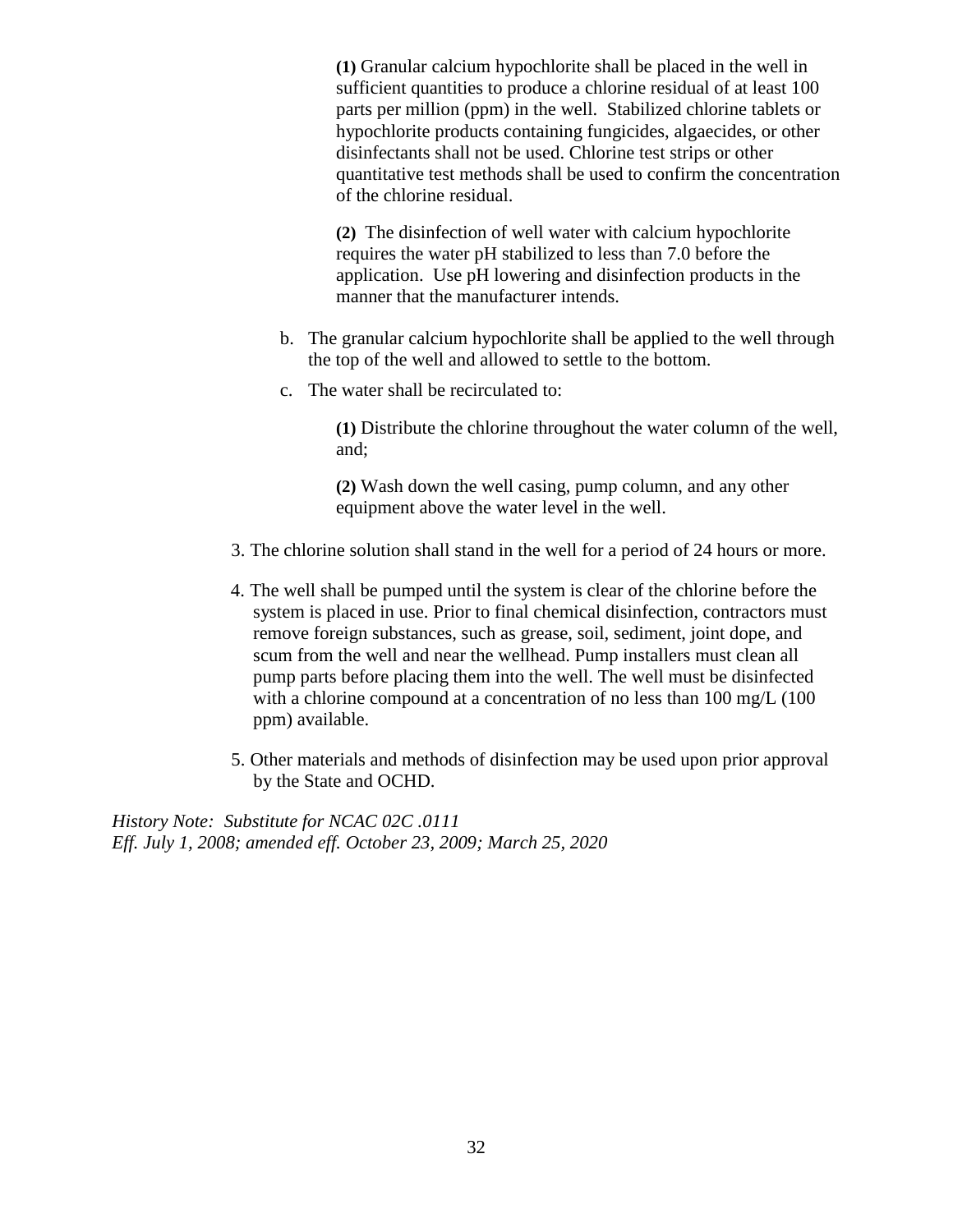## **SECTION III - STANDARDS OF CONSTRUCTION: NON-DRINKING WATER SUPPLY WELLS**

**A. NON-DOMESTIC WATER SUPPLY WELLS -** Non-domestic water supply wells shall meet all standards as specified in Section II of this Rule.

#### **B. MONITORING WELLS**

- 1. Monitoring wells that do not penetrate consolidated rock shall not be subject to these Rules and do not require permits from the OCHD.
- 2. Primary (outer) well casing shall meet the casing material and grouting requirements of Section II (D) and (E) of these Rules respectively, except that thermoplastic casing may be installed, per the manufacturer's specifications, without the submission of a consent form signed by the well owner otherwise monitoring well construction shall meet the requirements of 15A NCAC 2C .0108 Alternative materials and grouting methods may be submitted to the OCHD and considered for approval based on evidence provided by the project licensed professional.
- 3. Monitoring well locations shall meet the horizontal setback standards as required in Section II (A) of these Rules.
- 4. Monitoring wells and recovery wells shall be located, designed, constructed, operated and abandoned with materials and by methods, which are compatible with the chemical and physical properties of the contaminants involved, specific site conditions and specific subsurface conditions.
- 5. Monitoring well and recovery well boreholes shall not penetrate to a depth greater than the depth to be monitored or the depth from which contaminants are to be recovered. Any portion of the borehole that extends to a depth greater than the depth to be monitored or the depth from which contaminants are to be recovered shall be grouted completely to prevent vertical migration of contaminants.
- 6. The well shall not hydraulically connect:
	- a. Separate aquifers; or
	- b. Those portions of a single aquifer, where contamination occurs in separate and definable layers within the aquifer.
- 7. The well construction materials shall be compatible with the depth of the well and any contaminants to be monitored or recovered.
- 8. The well shall be constructed in such a manner that water or contaminants from the land surface cannot migrate along the borehole annulus into any packing material or well screen area.
- 9. In monitoring wells, packing material placed around the screen shall extend at least one foot above the top of the screen. Unless the depth of the screen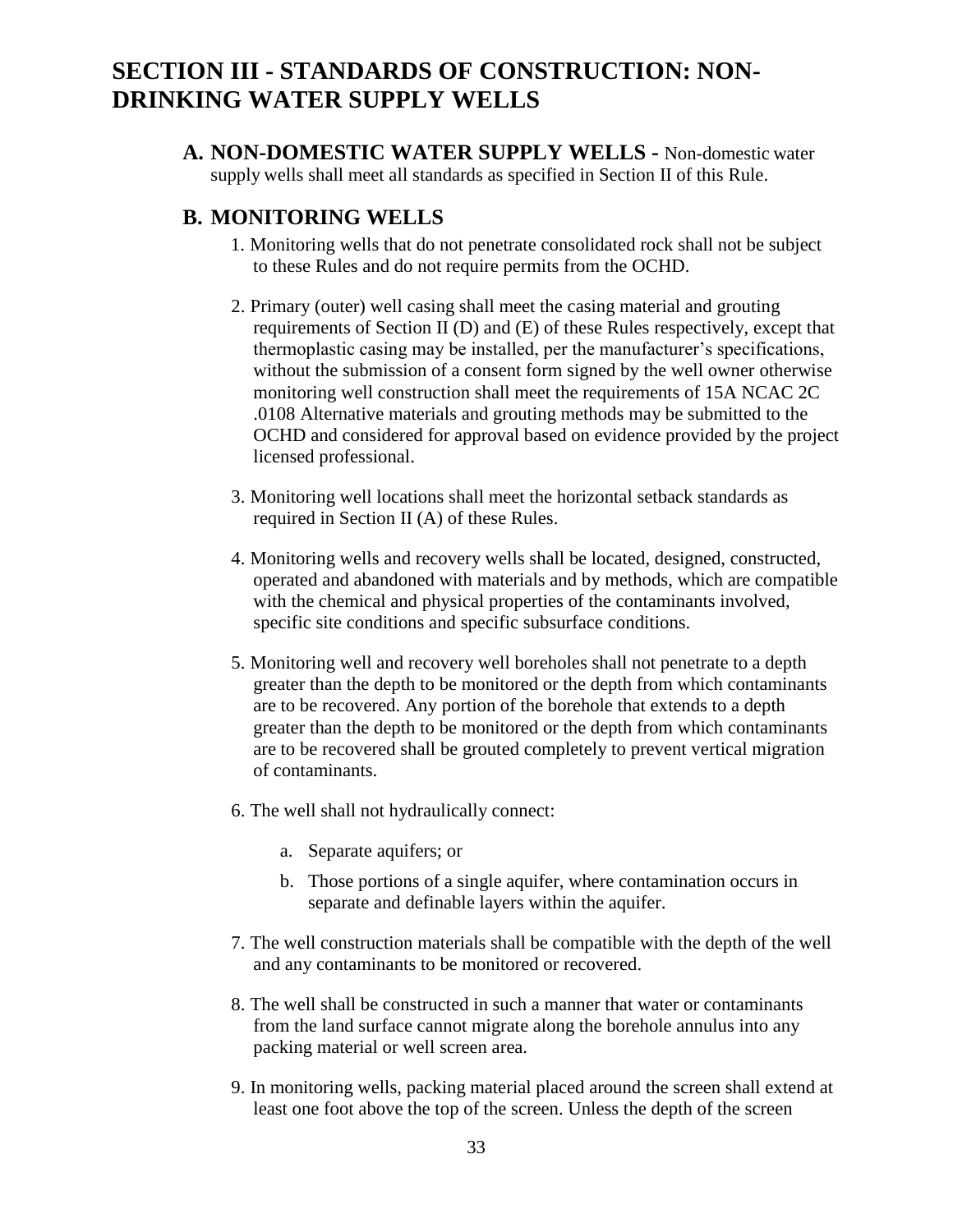necessitates a thinner seal; a one-foot thick seal, comprised of chip or pellet bentonite or other material approved by the OCHD as equivalent, shall be emplaced directly above and in contact with the packing materials.

- 10. In monitoring wells, grout shall be placed in the annular space between the outermost casing and the borehole wall from the land surface to the top of the bentonite seal above any well screen or to the bottom of the casing for open end wells.The well(s) shall be grouted within seven days after drilling is complete or before the drilling equipment leaves the site, whichever occurs first. Prior to the initiation of the grouting process, the OCHD will verify that the locations of all monitoring wells meet all applicable setbacks. The OCHD may conduct intermittent inspections of the grouting process thereafter, and shall ensure by visual inspection that each well is grouted to within one foot of land surface. The well contractor must submit a completed, signed copy of a Well Construction Record (GW-1) to the OCHD for all wells grouted at each inspection. If identical, all the wells grouted on a given occasion may be listed on the same form. The form shall be submitted to the OCHD within 3 working days of the grout inspection.
- 11. If the well penetrates any water-bearing zone that contains contaminated water, the well shall be grouted within seven days after the casing is set.
- 12. All monitoring wells, including temporary wells, shall be secured with a locking well cap to ensure against unauthorized access and use.
- 13. All monitoring wells shall be equipped with a steel outer well casing or flush-mount cover, set in concrete, and other measures to protect the well from damage by normal site activities.
- 14. Any well that would flow under natural artesian conditions shall be valved so that the flow can be regulated.
- 15. In monitoring wells, the well casing shall be terminated no less than 12 inches above land surface unless all of the following conditions are met:
	- a. Site-specific conditions directly related to business activities, such as vehicle traffic, would endanger the physical integrity of the well; and
	- b. The well head is completed in such a manner so as to preclude surficial contaminants from entering the well.
- 16. Each monitoring well shall have permanently affixed an identification plate. The identification plate shall be constructed of a durable waterproof, rustproof metal, or other material approved by the Department as equivalent and shall contain the following information:
	- a. Well contractor name and certification number;
	- b. Date well completed;
	- c. Total depth of well;
	- d. A warning that the well is not for water supply and that the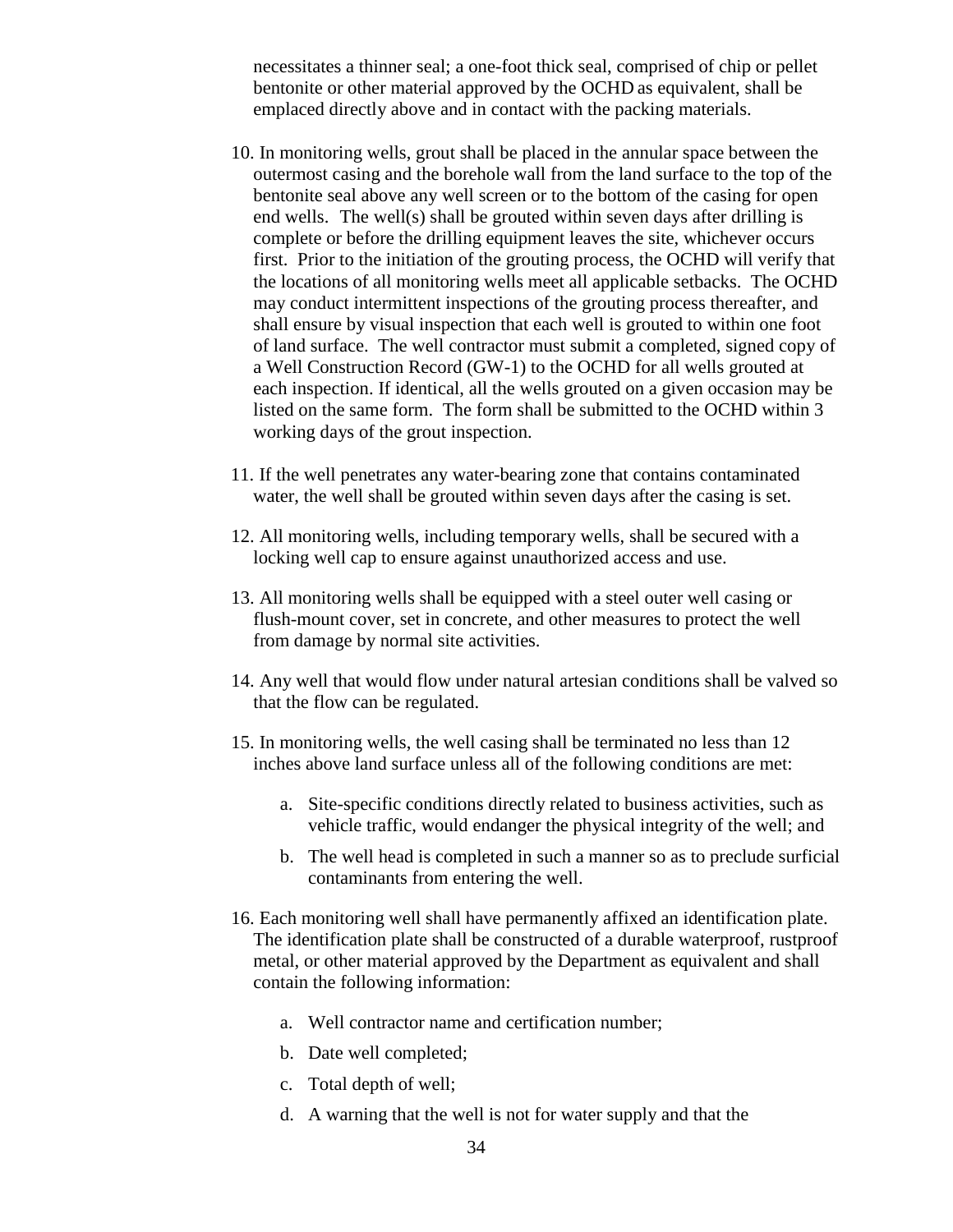groundwater may contain hazardous materials;

- e. Depth(s) to the top(s) and bottom(s) of the screen(s); and
- f. The well identification number or name assigned by the well owner.
- 17. Each monitoring well shall be developed such that the level of turbidity or settleable solids does not preclude accurate chemical analyses of any fluid samples collected or adversely affect the operation of any pumps or pumping equipment.

#### **C. GEOTHERMAL WELLS**

- 1. Geothermal well construction standards, installation standards and contractor certification procedures adopted by the International Ground Source Heat Pump Association (IGSHPA) are hereby enacted by reference. A copy of the IGSHPA standards and procedures is available at the Environmental Health Division of the Orange County Health Department.
- 2. The well shall be constructed in such a manner that surface water or contaminants from the land surface cannot migrate along the borehole annulus either during or after construction. Prior to removing equipment from the site, the borehole shall be protected to prevent the introduction of contaminants into the well.
- 3. Geothermal wells shall meet the horizontal setback standards as specified in Section II (A) of these Rules.
- 4. For closed loop geothermal wells that are fully grouted with an approved grout, the following setbacks shall apply as measured from any portion of the borehole to the potential source of contamination:

| Building perimeters, including any attached structures     | 15 ft. |
|------------------------------------------------------------|--------|
| Septic tanks and drainfields, including drainfield repair  |        |
| areas                                                      | 50 ft. |
| Sewer lines constructed to water main standards            | 15 ft. |
| Sewer lines not constructed to water main standards        | 25 ft. |
| Land-based or subsurface waste storage or disposal systems | 50 ft. |

- 5. Geothermal wells shall meet construction specifications in Section II of these Rules, however closed loop geothermal heat exchange injection wells constructed and completed according to International Ground Source Heat Pump Association or equivalent standards shall not be required to be constructed with casing.
- 6. Only additives which are deemed not to adversely affect human health by the Department shall be used.
- 7. Closed loop tubing used in Direct Expansion closed loop wells shall consist of refrigeration-grade copper pipe as defined/described in ASTM B280-08, which is hereby incorporated by reference, including subsequent amendments and editions.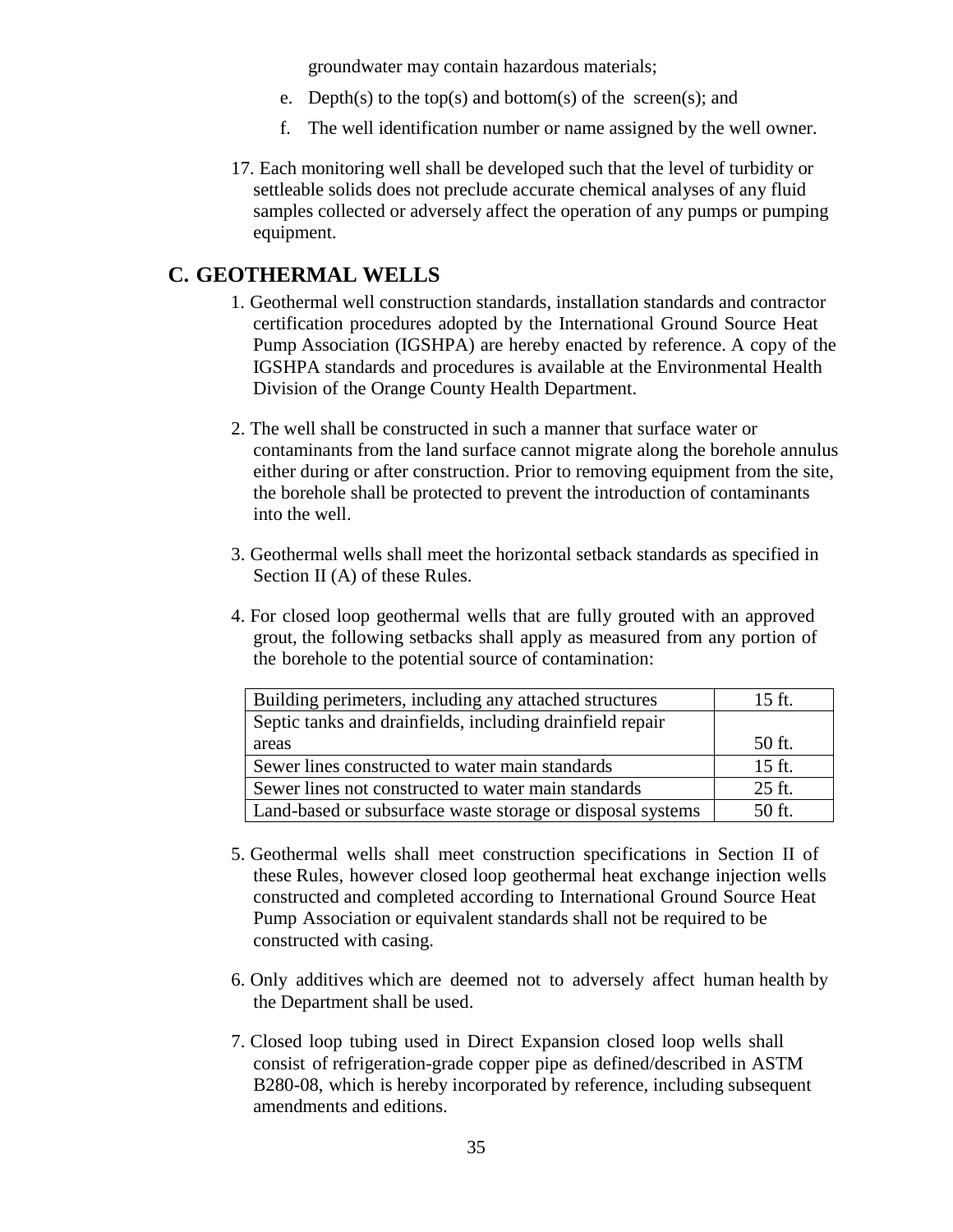- 8. All Direct Expansion systems shall be constructed with catholic protection unless testing conducted in accordance with Part C (9) (c) of this Section indicates that all pH test results are within the range of 5.5 to 11.0 standard units. Catholic protection, if required, shall be maintained at all times in accordance with the manufacturer's specifications throughout the operating life of the well(s).
- 9. Testing requirements are as follows:
	- a. Closed loop tubing shall pass a pressure test on-site prior to installation into the borehole. Any closed loop tubing that has a measurable leak shall either not be used or have the leaks located and repaired plus successfully pass a subsequent pressure test prior to installation.
	- b. The closed loop well system shall pass a pressure test after installation and prior to operation. Any pressure fluctuation other than that due to thermal expansion and contraction of the testing medium shall be considered a failed test. Any leaks shall be located and repaired prior to operating the system.
	- c. For Direct Expansion type wells, drilling cuttings shall be tested for pH at a frequency of at least every 10 feet of boring length using a pH meter that has been calibrated prior to use according to the manufacturer's instructions. A copy of the results of these tests shall be made available to the Orange County Health Department.
- 10. The well(s) shall be grouted within seven days after drilling is complete or before the drilling equipment leaves the site, whichever occurs first. The well contractor shall give the OCHD at least 24 hours prior notification if more than three closed-loop geothermal wells are to be grouted in a given day. Prior to the initiation of the grouting process, the OCHD will verify that the locations of all geothermal wells meet all applicable setbacks. The OCHD may conduct intermittent inspections of the grouting process thereafter, and shall ensure by visual inspection that each well is grouted to within one foot of land surface. The well contractor must submit a completed, signed copy of a Well Construction Record (GW-1) to the OCHD for all wells grouted at each inspection. If identical, all the wells grouted on a given occasion may be listed on the same form. The form shall be submitted to the OCHD within 3 working days of the grout inspection.
- 11. The well(s) shall be operated and maintained in accordance with the manufacturer's specifications throughout the operating life of the well(s).
- 12. When closed loop geothermal heat exchange injection wells are terminated below the ground surface, either:
	- a. Each well shall have a permanent monument at grade level directly above each well. The monument shall state: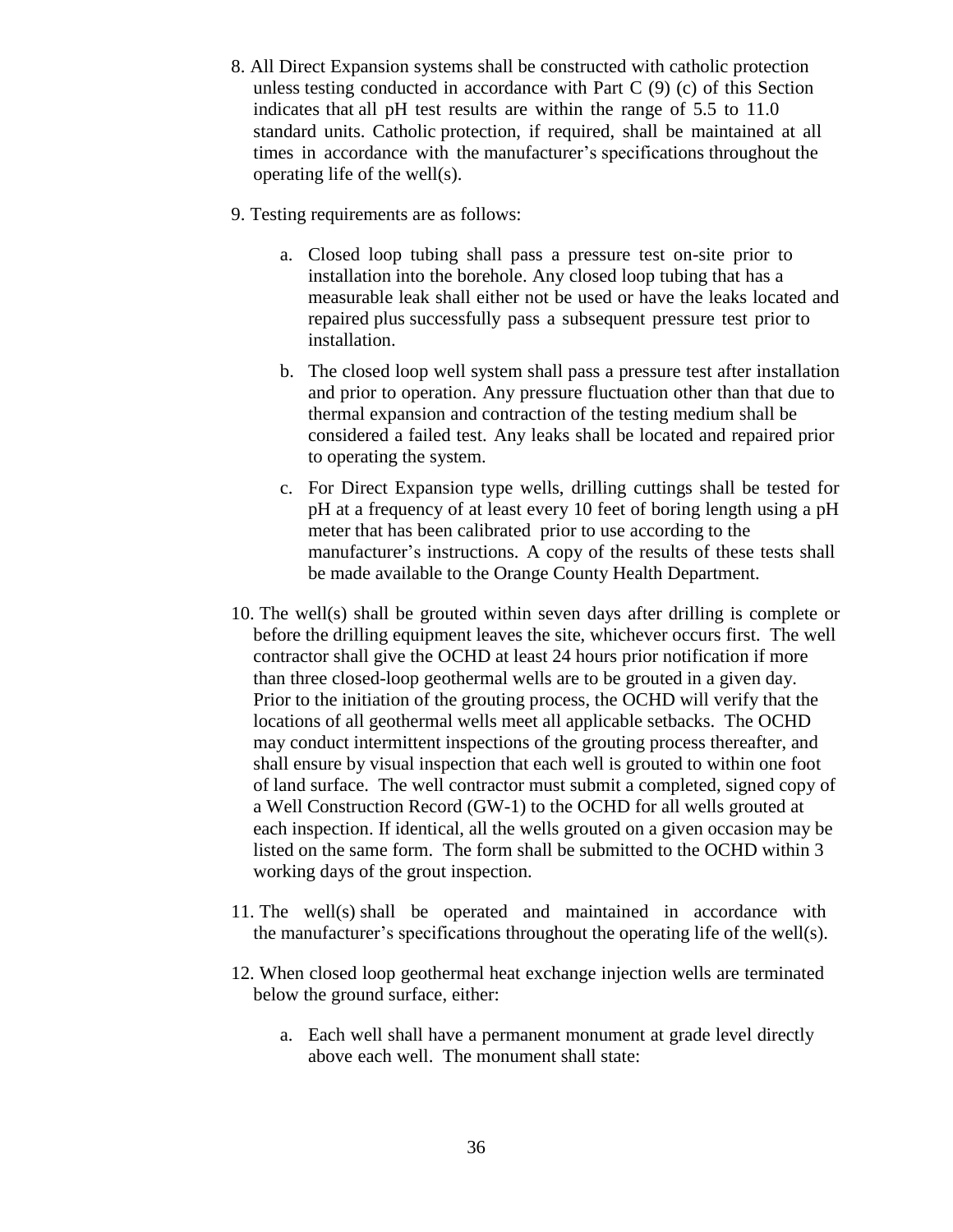- **(1)** Well contractor name and certification number;
- **(2)** Number and depth of the boring(s);
- **(3)** Grout depth interval;
- **(4)** Well construction completion date; and
- **(5)** Identification as a geothermal well/well field.
- b. The perimeter corners of each well field shall be marked at ground surface with a permanent monument that:

**(1)** Identifies the area as a geothermal well field, and;

**(2)** Refers to the location of a recorded plat prepared by a Registered Land Surveyor that identifies the location, depth and date of each well. The plat shall be recorded at the Orange County Register of Deeds and a copy shall be retained by the property owner and the OCHD.

**(3)** The property owner is responsible for compliance with all other well identification requirements contained in 15A NCAC 02C .0222(f) and .0223(f).

*History Note: Substitute for NCAC 02C .0108 Eff. July 1, 2008; Amended eff. March 25, 2020*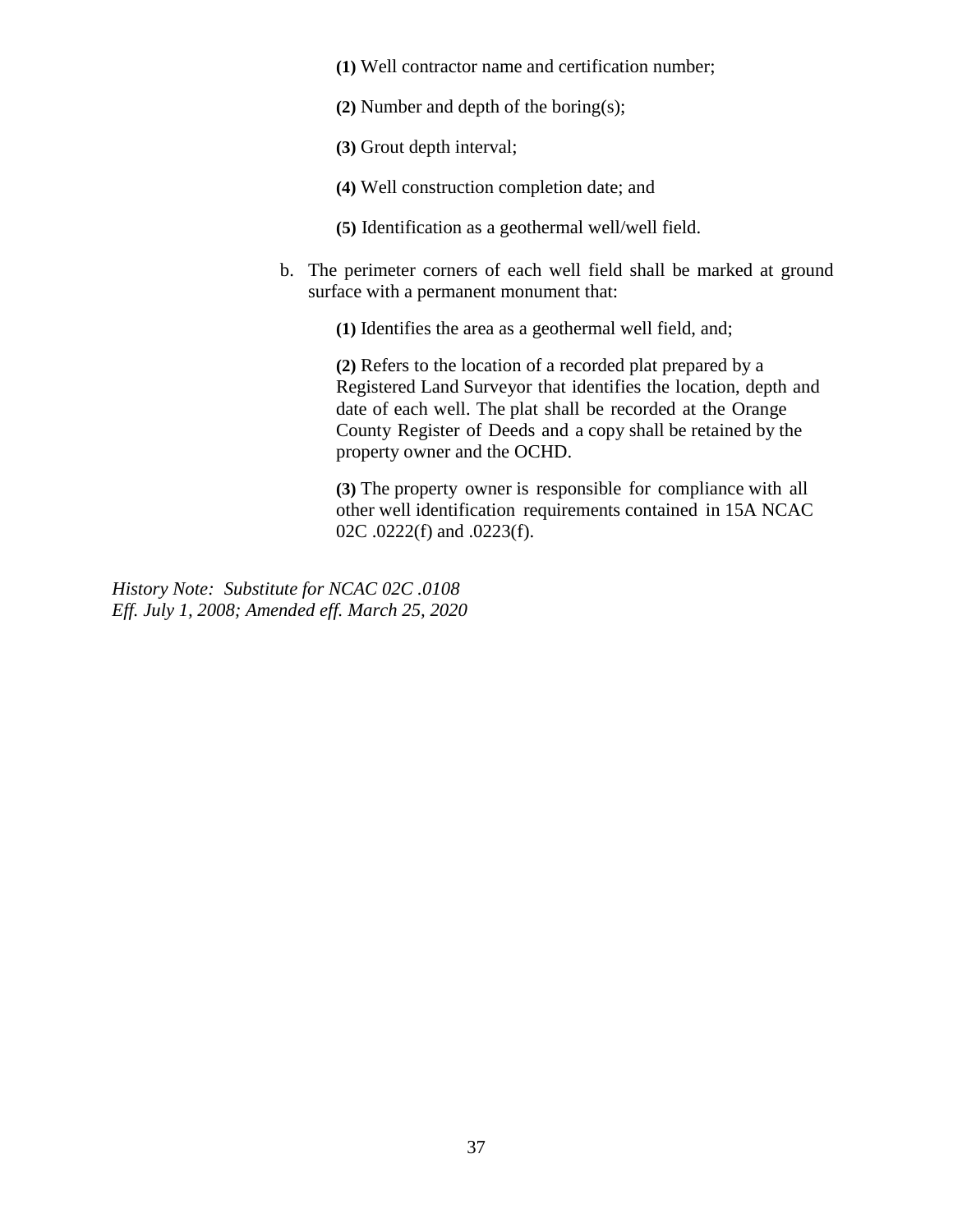## **SECTION IV - MAINTENANCE, REPAIR, AND ABANDONMENT OF WELLS**

#### **A. WELL MAINTENANCE AND REPAIR**

- 1. Every well shall be maintained by the owner in a condition whereby it will conserve and protect the groundwater resources, and whereby it will not be a source or channel of contamination or pollution to the water supply or any aquifer, or the well shall be permanently abandoned in accordance with the requirements of Section IV of these Rules. In accordance with NCGS 143- 138 (b17) the scope of electrical work which may be performed by a well contractor includes only the connection or disconnection of a well system to either the plumbing served by the well system or the electrical service that serves the well system: the well, the pressure tank, the pressure switch, and all plumbing and electrical equipment in the well and between the well, pressure tank, and pressure switch.
- 2. All materials used in the maintenance, replacement, or repair of any well shall meet the requirements for new installations in Section II of these Rules.
- 3. Broken, punctured or otherwise defective or unserviceable casing, screens, fixtures, seals, or any part of the well head shall be repaired or replaced, or the well shall be permanently abandoned pursuant to the requirements of this Section.
- 4. Investigation by down hole imaging is required of all repairs with a liner installation. A report from the well contractor of findings must be provided with the application.
- 5. PVC pipe meeting NSF International Standards and rated at least Schedule 40 (60 PSI) shall be used for liner casing. The annular space around the liner casing shall be at least five-eighths inches or greater and shall be completely filled with neat cement grout or sand cement grout, in accordance with 15A NCAC 02C .0112. The well liner shall be completely grouted within 10 working days after collection of water samples or completion of other testing to confirm proper placement of the liner or within 10 working days after the liner has been installed if no sampling or testing is performed.
- 6. All liner boots shall have at least 2 flanges and shall be installed in accordance with the manufacturer's instructions.
- 7. Water supply wells with the well head terminating below ground (buried seal) shall be repaired by adding a section to the well casing extending at least 12 inches above land surface. The extension shall be made as follows:
	- a. A sleeve shall be installed inside or outside of the casing and shall overlap at least three inches down the existing casing. The extension casing shall be welded to the existing casing around the outside of the joint; or
	- b. A sleeve shall be heated and swaged over the existing casing with at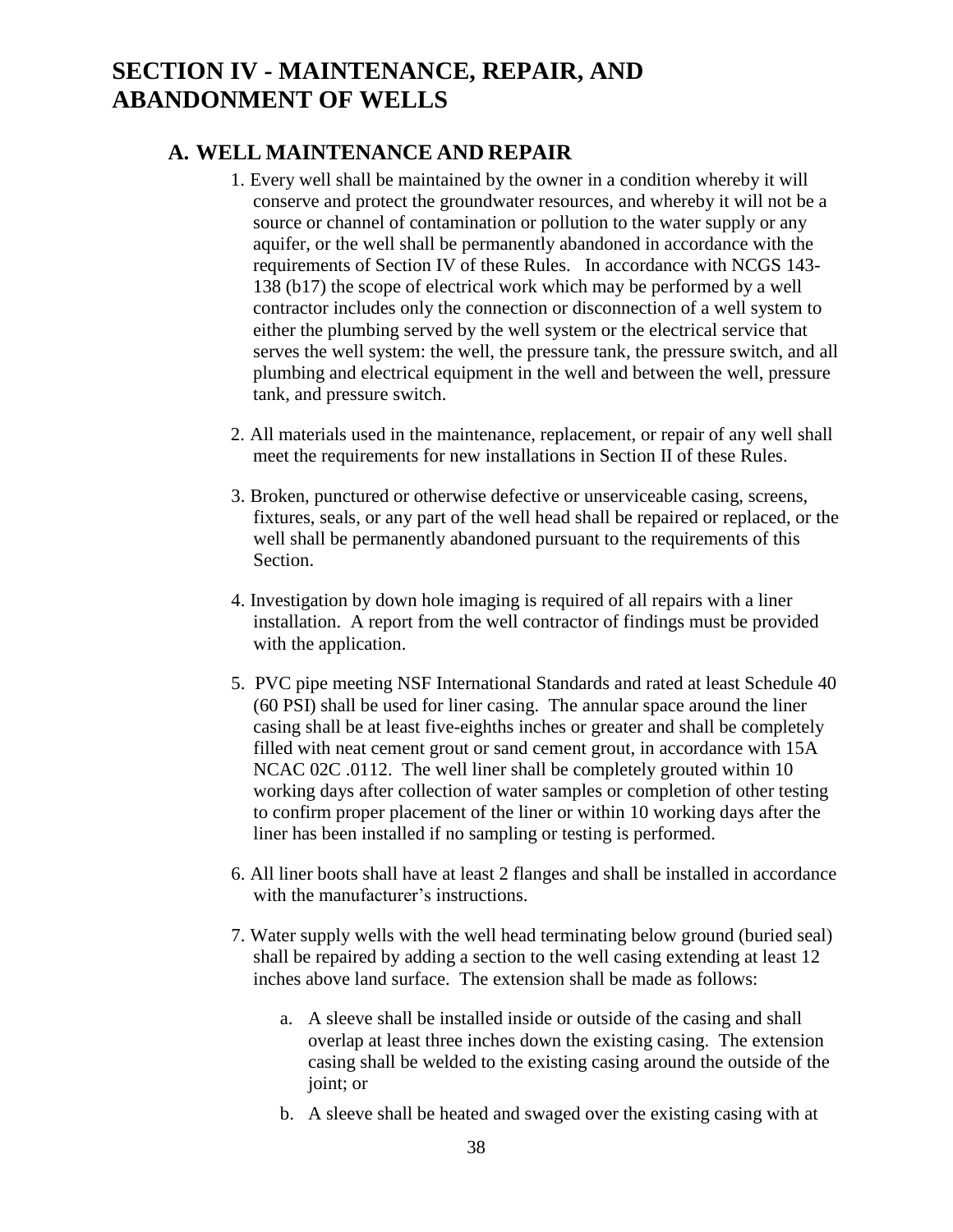least six inches of overlap; or

- c. An approved coupling meeting ASTM C-564 (Standard Specification for Rubber Gaskets for Cast Iron Soil Pipe and Fittings) and ASTM C1540 (Standard Specification for Heavy Duty Shielded Couplings Joining Hubless Cast Iron Soil Pipe and Fittings) may be utilized to extend the casing. Use of such a coupling requires prior approval of the OCHD.
- 8. Grout shall be placed around the casing, extending from land surface to a depth of at least one foot below the joint formed by the casings. The grout shall have a minimum thickness of six inches extending horizontally from the casing. Other repairs to the well, or replacement may be necessary in addition to extension of the well head.
- 9. Well rehabilitation by non-continuous chemical treatment shall be conducted using methods and materials approved by the OCHD based on a demonstration that the materials and methods used will not create a violation of groundwater standards in 15A NCAC 2L, including rendering the groundwater unsuitable for its intended best use after completion of the rehabilitation.

*History Note: Substitute for NCAC 02C .0112 Eff. July 1, 2008; Amended eff. October 23, 2009; March 25, 2020*

#### **B. ABANDONMENT OF WELLS**

- 1. A well that is temporarily removed from service shall be temporarily abandoned in accordance with the following procedures:
	- a. The well shall be sealed with a water-tight cap or well seal, as defined in G.S. 87-85(16), compatible with the casing and installed so that it cannot be removed without the use of hand tools or power tools.
	- b. The well shall be maintained whereby it is not a source or channel of contamination during temporary abandonment.
- 2. Permanent abandonment of water supply wells other than bored or hand dug wells shall be performed in accordance with the following procedures:
	- a. All casing and screen materials may be removed prior to initiation of abandonment procedures if such removal will not cause or contribute to contamination of the groundwaters.
	- b. The entire depth of the well shall be sounded before it is sealed to ensure freedom from obstructions that may interfere with sealing operations.
	- c. Except in the case of temporary wells and monitoring wells, the well shall be disinfected in accordance with Section II (Q) of these Rules.
	- d. In the case of gravel-packed wells in which the casing and screens have not been removed, neat-cement or bentonite slurry grout shall be injected into the well, completely filling it from the bottom of the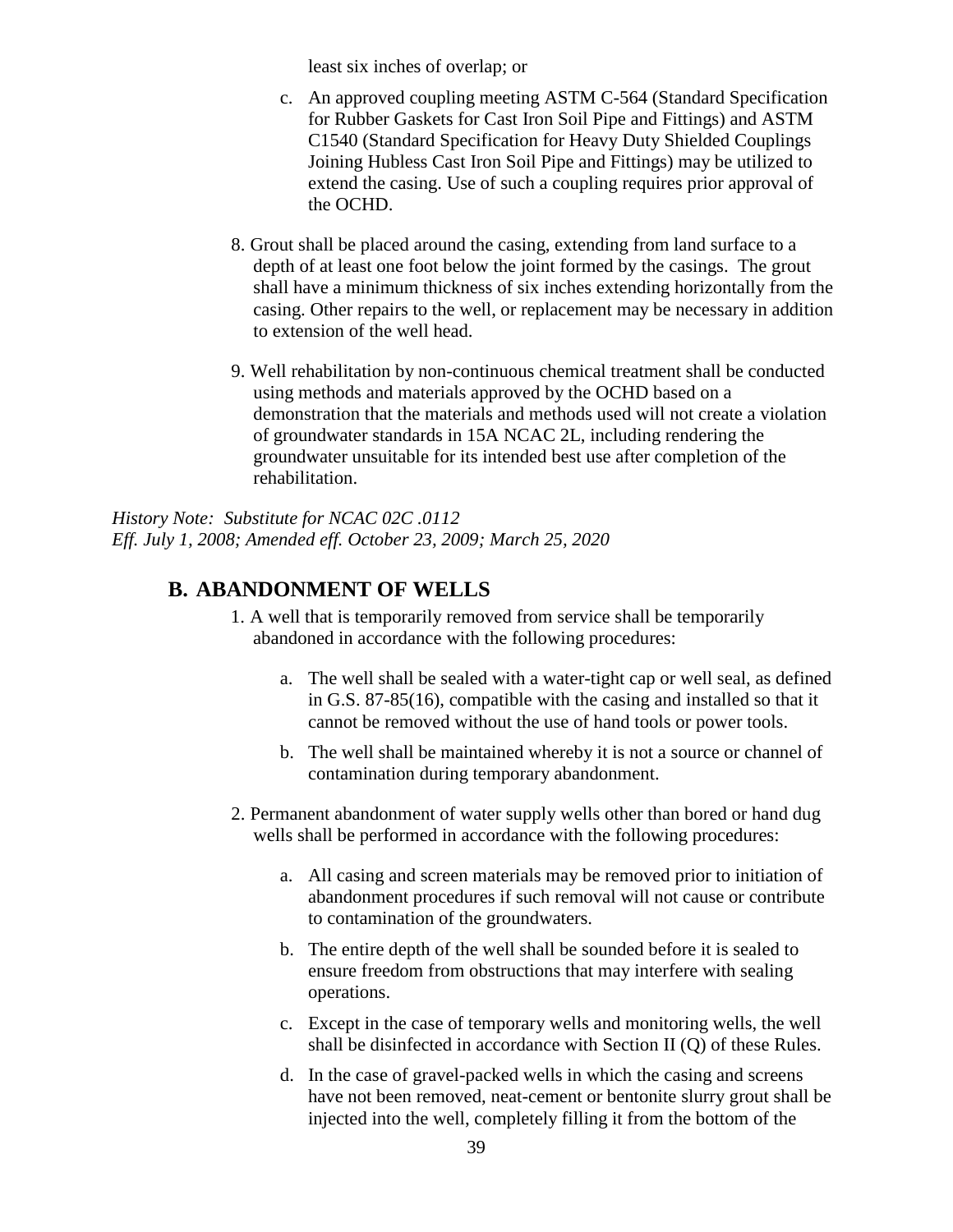casing to the top.

- e. Wells constructed in unconsolidated formations shall be completely filled with grout by introducing it through a pipe extending to the bottom of the well that can be raised as the well is filled.
- f. Wells constructed in consolidated rock formations or that penetrate zones of consolidated rock may be filled with grout, sand, gravel or drill cuttings within the zones of consolidated rock. The top of any sand, gravel or cutting fill shall terminate at least 10 feet below the top of the consolidated rock or five feet below the bottom of casing. Grout shall be placed beginning 10 feet below the top of the consolidated rock or five feet below the bottom of casing in a manner to ensure complete filling of the casing, and extend up to the land surface. For any well in which the depth of casing or the depth of the bedrock is not known or cannot be confirmed, the entire length of the well shall be filled with grout up to the land surface.
- 3. For bored wells or hand dug water supply wells constructed into unconsolidated material:
	- a. The well shall be disinfected in accordance with Section II (Q) of these Rules.
	- b. All plumbing or piping in the well and any other obstructions inside the well shall be removed from the well.
	- c. The uppermost three feet of well casing shall be removed from the well.
	- d. All soil or other subsurface material present down to the top of the remaining well casing shall be removed, including the material extending 12 inches or greater outside of the well casing;
	- e. The well shall be filled to the top of the remaining casing with grout, dry clay, or material excavated during construction of the well. If dry clay or material excavated during construction of the well is used, it shall be emplaced in lifts no more than five feet thick, each compacted in place prior to emplacement of the next lift.
	- f. A six-inch thick concrete grout plug shall be placed on top of the remaining casing such that it covers the entire excavated area above the top of the casing, including the area extending 12 inches or greater outside the well casing.
	- g. The remainder of the well above the concrete plug shall be filled with grout or soil.
- 4. All wells other than water supply wells, including temporary wells, monitoring wells, or test borings:
	- a. Less than 20 feet in depth that do not penetrate the water table shall be abandoned by filling the entire well up to land surface with grout, dry clay, or material excavated during drilling of the well and then compacted in place;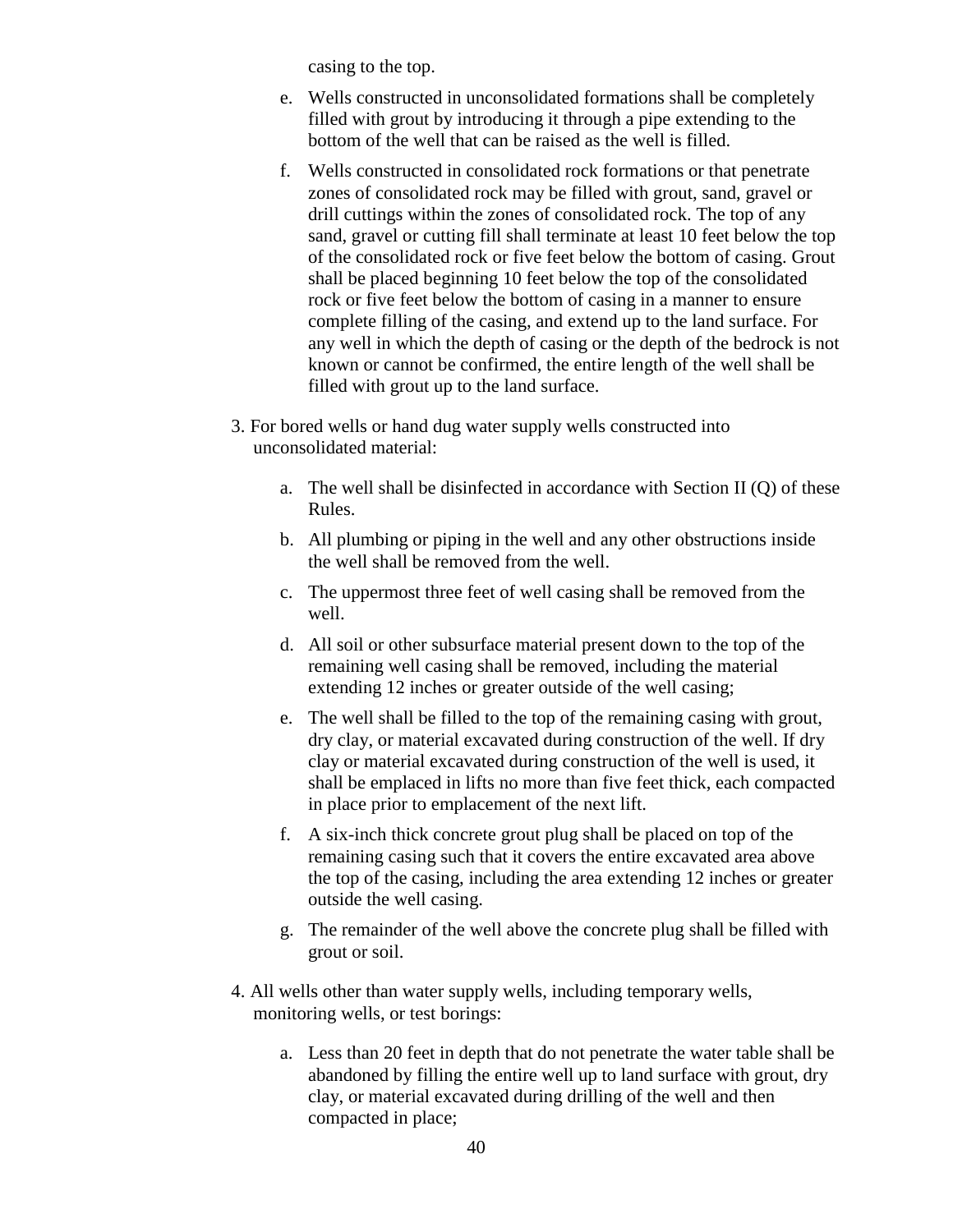- b. Greater than 20 feet in depth or that penetrate the water table shall be abandoned by completely filling with a bentonite or cement - type grout; and
- c. Constructed in consolidated rock formations or that penetrate zones of consolidated rock may be filled with grout, sand, gravel, or drill cuttings within the zones of consolidated rock. The top of any sand, gravel or cutting fill shall terminate 10 feet or greater below the top of the consolidated rock or five feet below the bottom of the casing. Grout shall be placed beginning 10 feet below the
- d. The top of the consolidated rock or five feet below the bottom of the casing in a manner to ensure complete filling of the casing and shall extend up to the land surface. For any well in which the depth of the casing or the depth of the bedrock is not known or cannot be confirmed, the entire length of the well shall be filled with grout up to the land surface.
- 5. Any well that acts as a source or channel of contamination shall be repaired or permanently abandoned within 30 days of receipt of notice from the OCHD.
- 6. All wells shall be permanently abandoned in which the casing has not been installed or from which the casing has been removed, prior to removing drilling equipment from the site.
- 7. The well owner is responsible for permanent abandonment of a well except that:
	- a. The well contractor is responsible for well abandonment if abandonment is required because the well contractor improperly locates, constructs, repairs or completes the well;
	- b. The person who installs, repairs or removes the well pump is responsible for well abandonment if that abandonment is required because of improper well pump installation, repair or removal; or
	- c. The well contractor (or individual) who conducts a test boring is responsible for its abandonment at the time the test boring is completed.

*History Note: Substitute for NCAC 02C .0113 Eff. July 1, 2008; Amended eff. October 23, 2009; March 25, 2020*

### **C. DATA AND RECORDS REQUIRED**

- 1. In addition to copies of forms are required to be submitted to the State, any person completing, repairing or abandoning any well shall submit to the OCHD a record of the construction, repair, or abandonment. The record shall include:
	- a. Certification that construction, repair or abandonment was completed as required by these Rules;
	- b. The owner's name and address;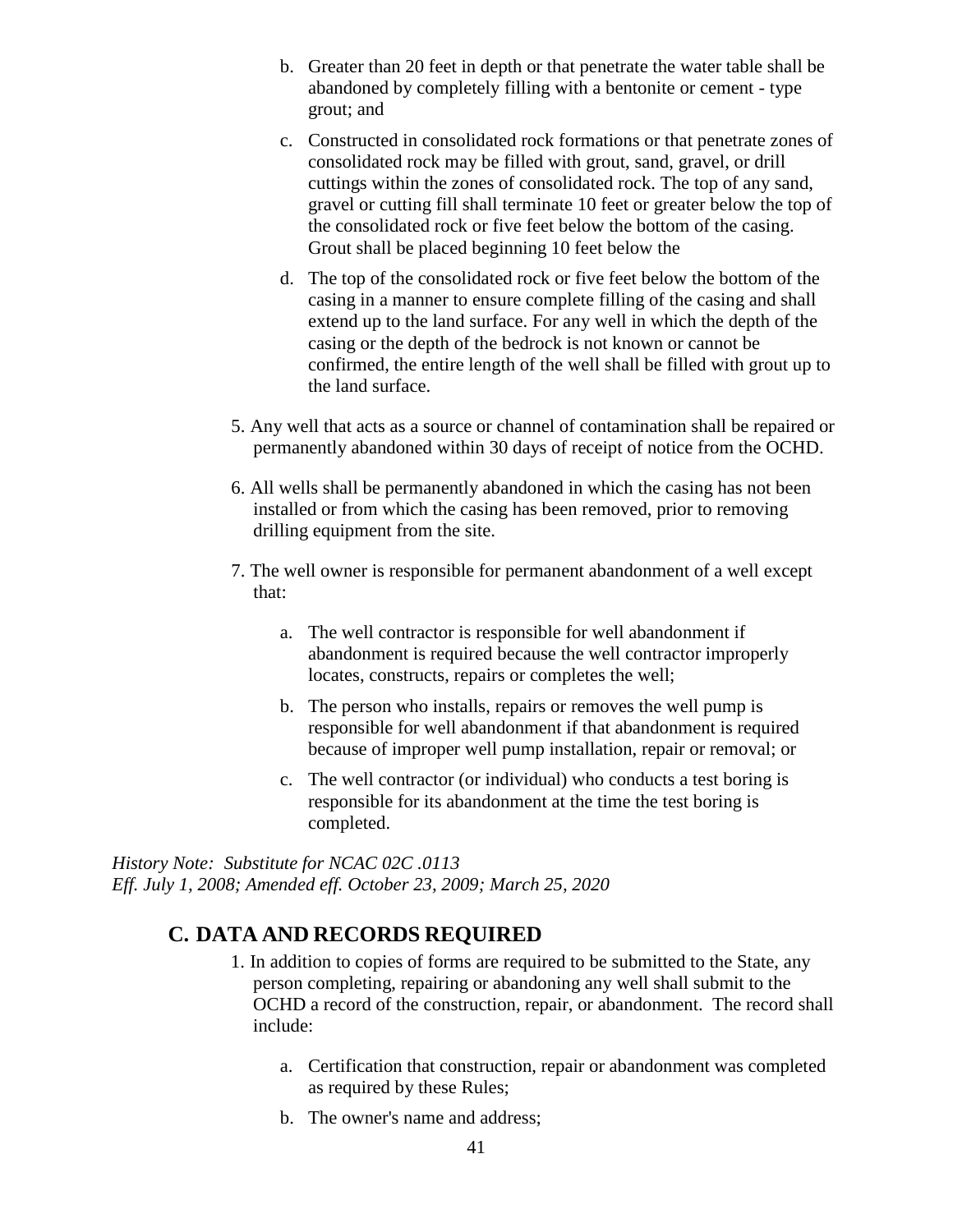- c. Latitude and longitude of the well with a position accuracy of 100 feet or less;
- d. Diameter of the well;
- e. Depth of the well;
- f. Depth of water bearing zones;
- g. Yield of each water bearing zone;
- h. Static water level; and
- i. Any other information the OCHD shall require as necessary to depict the location and construction details of the well.
- 2. The certified record of completion of a repair or abandonment shall be submitted at the time of inspection unless other methods of submittal have been pre-approved.
- 3. The furnishing of records to any person or agency other than the OCHD shall not constitute compliance with the reporting requirement and shall not relieve the well contractor of any obligations to the OCHD.

*History Note: Substitute for NCAC 02C .0118 Eff. July 1, 2008; Amended eff. October 23, 2009; March 25, 2020*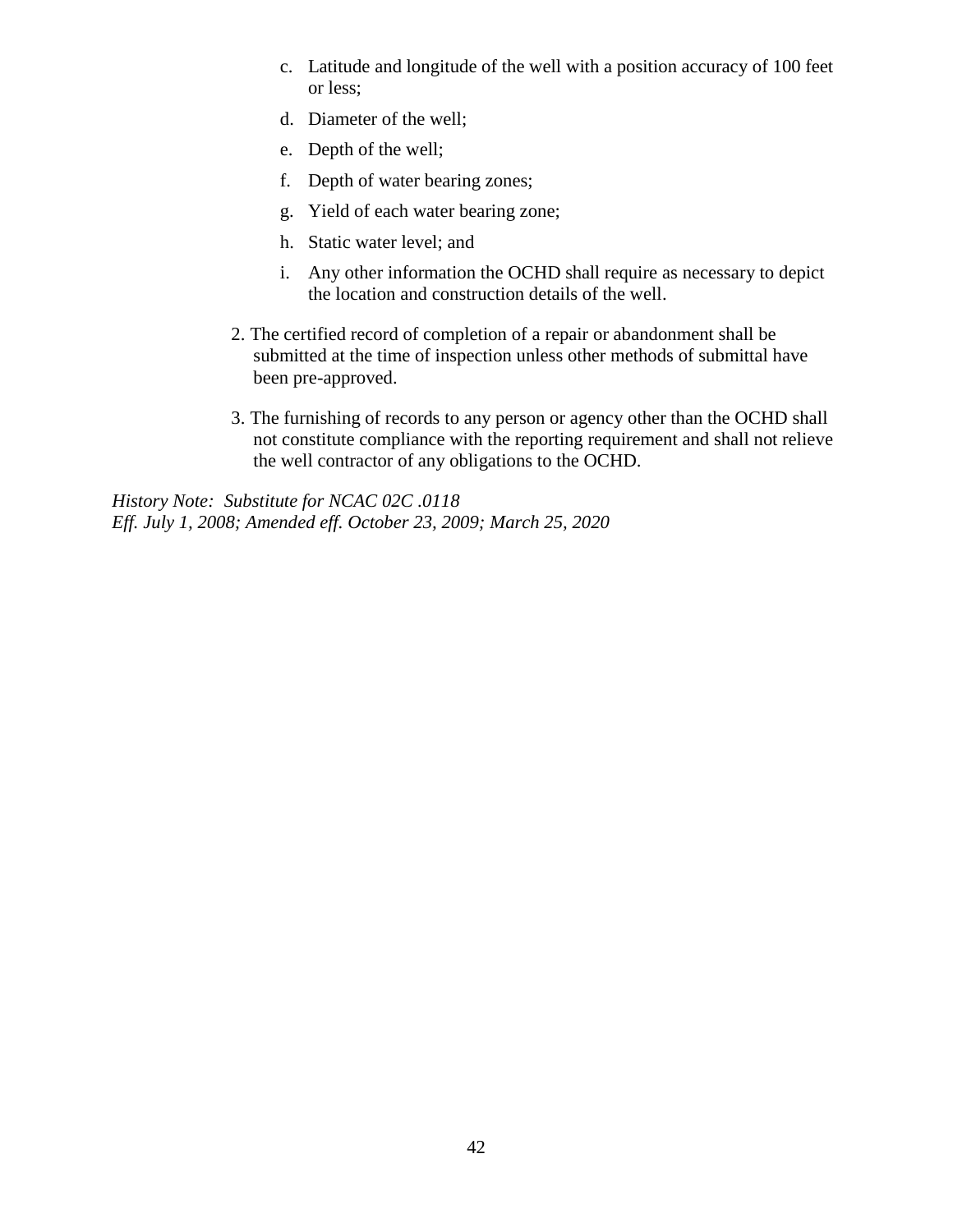## **SECTION V - WELL WATER SUPPLIES FOR RENTAL PROPERTIES**

- 1. It shall be unlawful for any person to offer for rent, to offer for lease, or to offer for occupation for non-monetary consideration any residence or place of business without a potable water supply.
- 2. Any well that is found to have contaminant levels exceeding the safe levels established by the NC Department of Public Health Epidemiology Sections shall not be used by renters or lessees until the well has been repaired in a manner approved by the OCHD and water samples taken from the well after the repair is complete indicate the water to be safe for human consumption.
- 3. If a well is contaminated and cannot be repaired or the repair is ineffectual, an approved alternate supply shall be provided except as provided for in (4) below.
- 4. Repaired wells, which have recurring bacteriological contamination, may be approved for use when approved continuous disinfection methods are provided, except when the well is contaminated with fecal coliform. Wells contaminated with fecal coliform shall not be approved for rental use and shall be repaired or abandoned.

*Eff. July 1, 2008; Amended eff. October 23, 2009; March 25, 2020*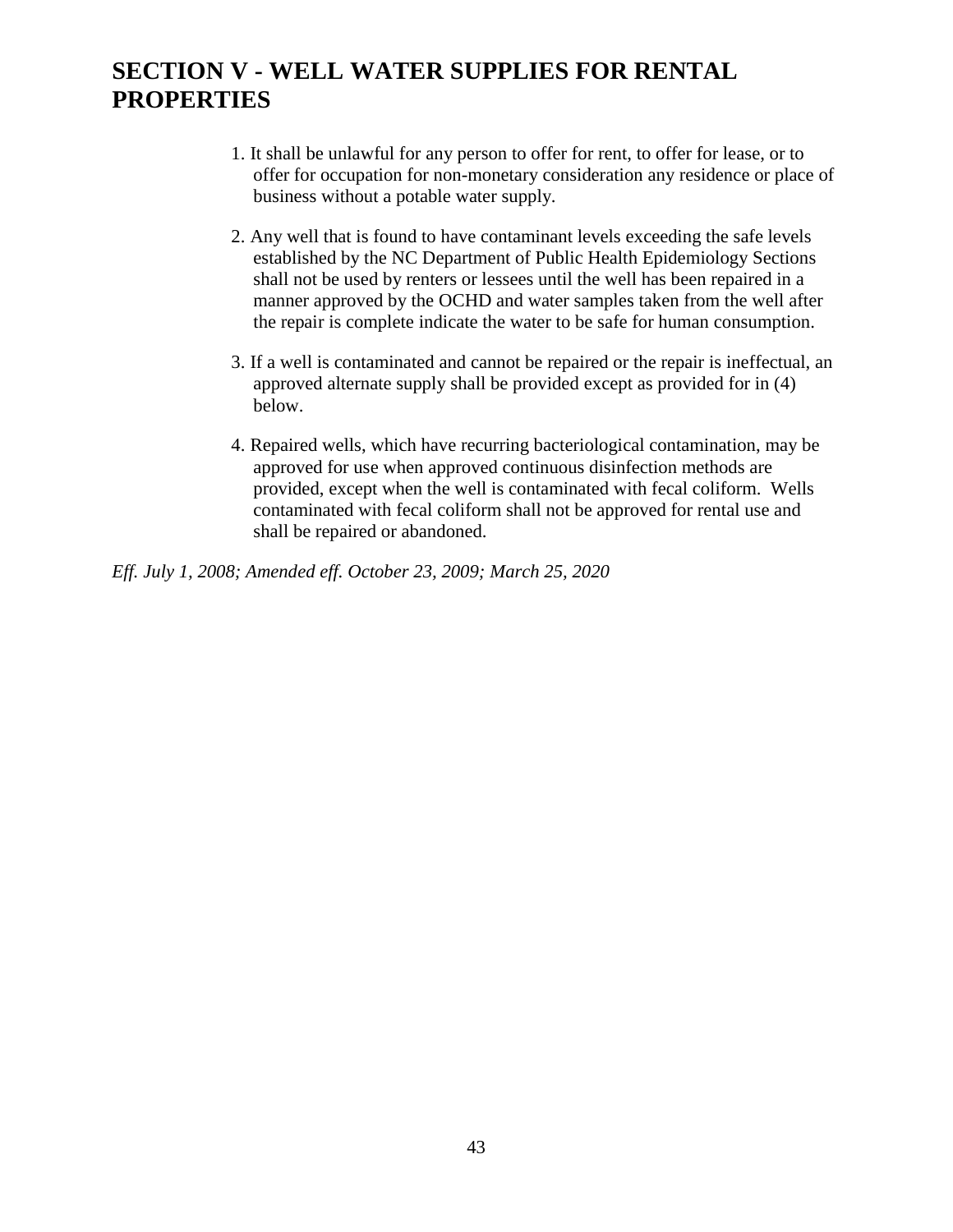## **SECTION VI- SHARED-USE WELLS**

- 1. When a well, which is not part of a Public Water System as defined by NCGS 130A-313.10, is intended to serve two or more buildings located on separate parcels, a legal easement shall be required for use of the well by the users of the well that are not located on the same parcel as the well. All necessary easements, declarations, rights of way, or encroachment agreements, as applicable, shall be obtained and recorded prior to the issuance of a Certificate of Completion for the well construction permit. Terms of the easement, rightof-way or encroachment agreement shall provide that the easement, right-ofway, or encroachment agreement:
	- a. Is appurtenant to specifically described property and runs with the land and is not affected by change of ownership or control;
	- b. Is valid for as long as the well is required for the dwelling or facility that it is designed to serve;
	- c. May be required by the OCHD to specify, by metes and bounds description and attached plat prepared by a registered land surveyor or professional engineer, the area or site required for the well and appurtenances; and
	- d. Shall be reviewed and approved by the OCHD and the County Attorney and, upon approval, recorded with the Orange County Register of Deeds.
- 2. When subdivision or recombination of (an) existing parcel(s) would result in the sharing of an existing well by two or more dwellings or buildings which are located on separate parcels, the provisions of Section VI (1) must be met prior to subdivision approval by the OCHD.

*Eff. March 25, 2020*